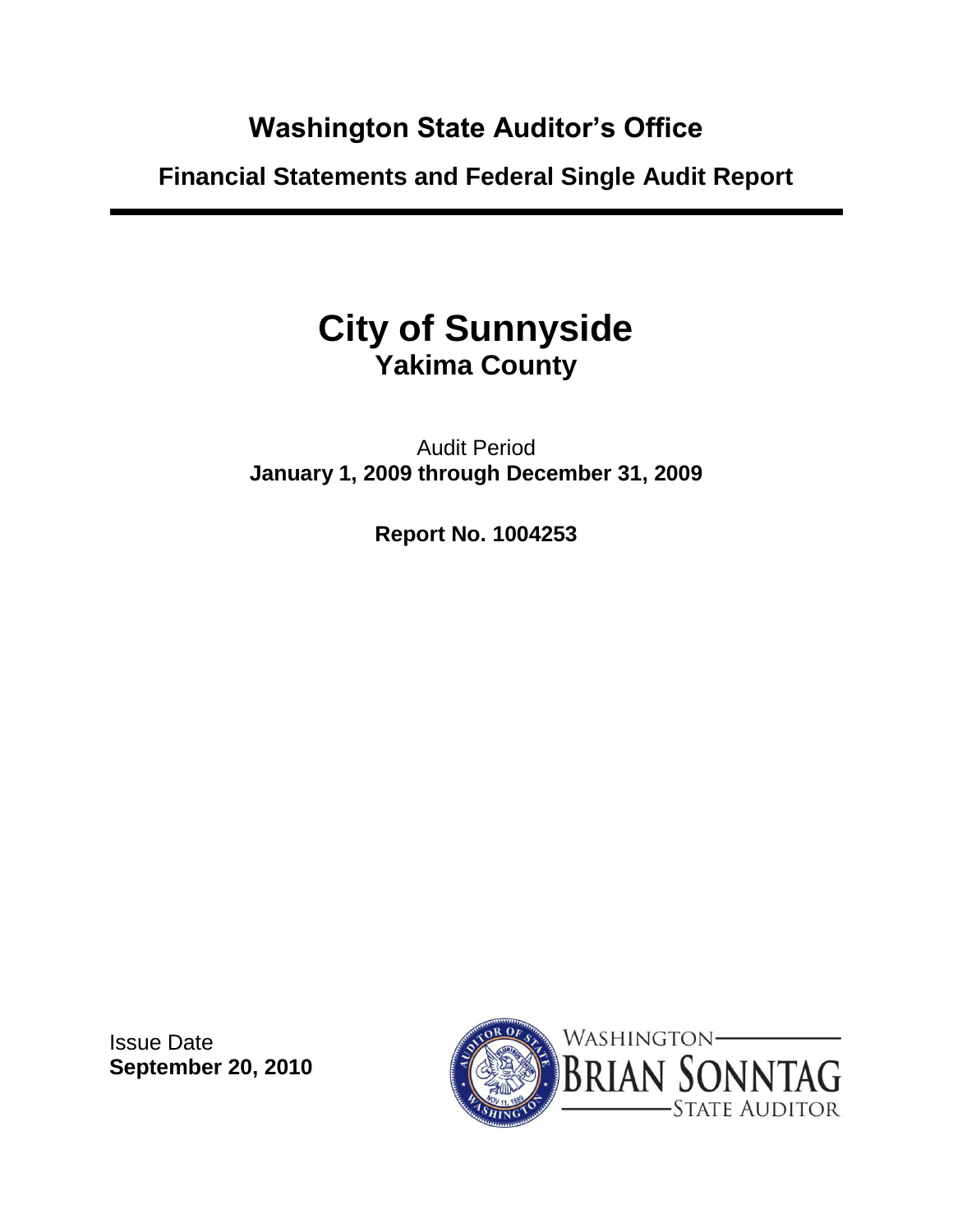

## **Washington State Auditor Brian Sonntag**

September 20, 2010

Council City of Sunnyside Sunnyside, Washington

### *Report on Financial Statements and Federal Single Audit*

Please find attached our report on the City of Sunnyside's financial statements and compliance with federal laws and regulations.

We are issuing this report in order to provide information on the City's financial condition.

Sincerely,

**BRIAN SONNTAG, CGFM** STATE AUDITOR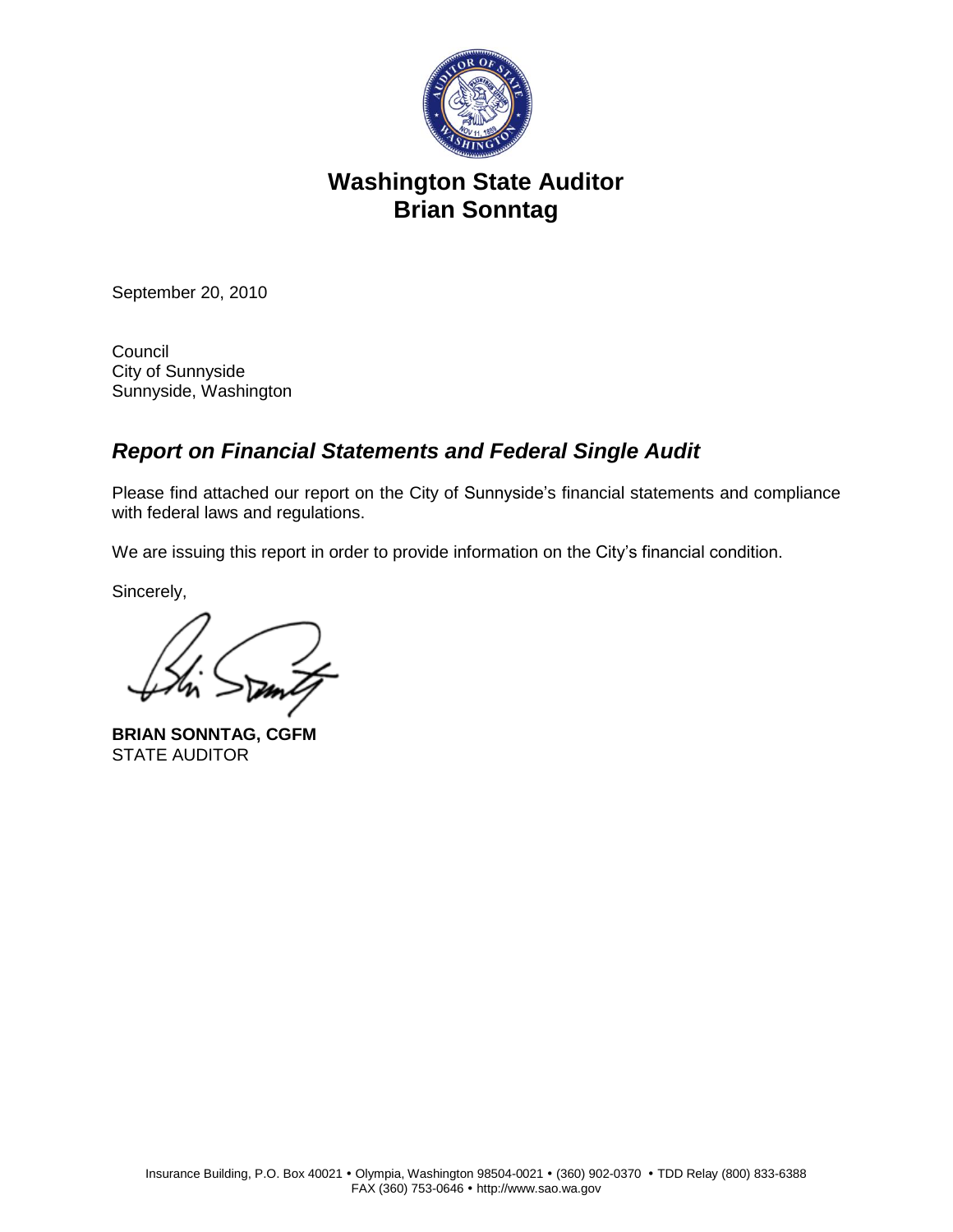## Table of Contents

#### **City of Sunnyside Yakima County January 1, 2009 through December 31, 2009**

| Independent Auditor's Report on Internal Control over Financial Reporting and on<br>Compliance and Other Matters in Accordance with Government Auditing Standards 3            |  |
|--------------------------------------------------------------------------------------------------------------------------------------------------------------------------------|--|
| Independent Auditor's Report on Compliance with Requirements Applicable to each Major<br>Program and Internal Control over Compliance in Accordance with OMB Circular A-133  5 |  |
|                                                                                                                                                                                |  |
|                                                                                                                                                                                |  |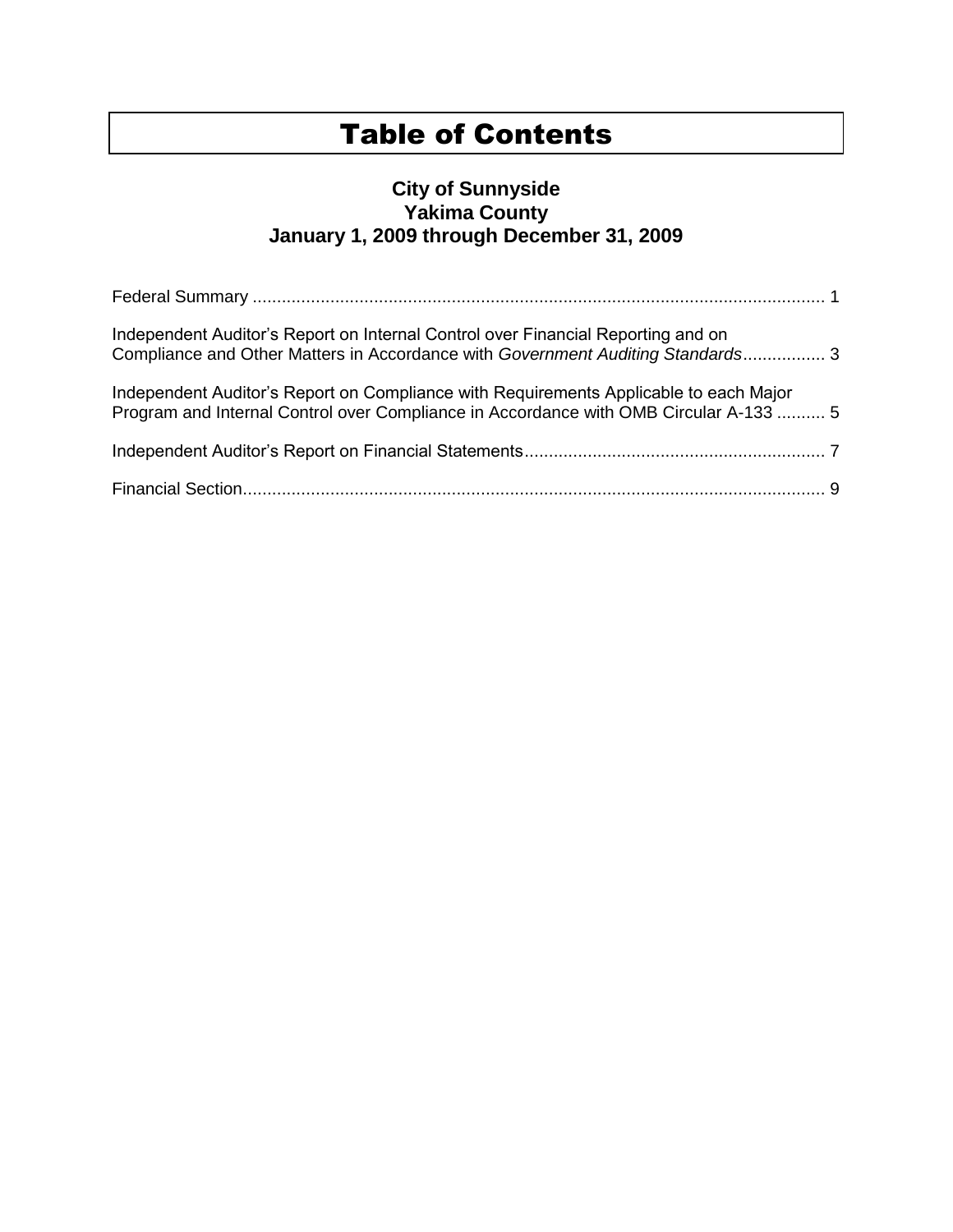## Federal Summary

#### **City of Sunnyside Yakima County January 1, 2009 through December 31, 2009**

The results of our audit of the City of Sunnyside are summarized below in accordance with U.S. Office of Management and Budget Circular A-133.

#### *FINANCIAL STATEMENTS*

An unqualified opinion was issued on the financial statements.

#### **Internal Control Over Financial Reporting:**

- *Significant Deficiencies:* We reported no deficiencies in the design or operation of internal control over financial reporting that we consider to be significant deficiencies.
- *Material Weaknesses:* We identified no deficiencies that we consider to be material weaknesses.

We noted no instances of noncompliance that were material to the financial statements of the City.

#### *FEDERAL AWARDS*

#### **Internal Control Over Major Programs:**

- *Significant Deficiencies:* We reported no deficiencies in the design or operation of internal control over major federal programs that we consider to be significant deficiencies.
- *Material Weaknesses:* We identified no deficiencies that we consider to be material weaknesses.

We issued an unqualified opinion on the City's compliance with requirements applicable to its major federal programs.

We reported no findings that are required to be disclosed under section 510(a) of OMB Circular A-133.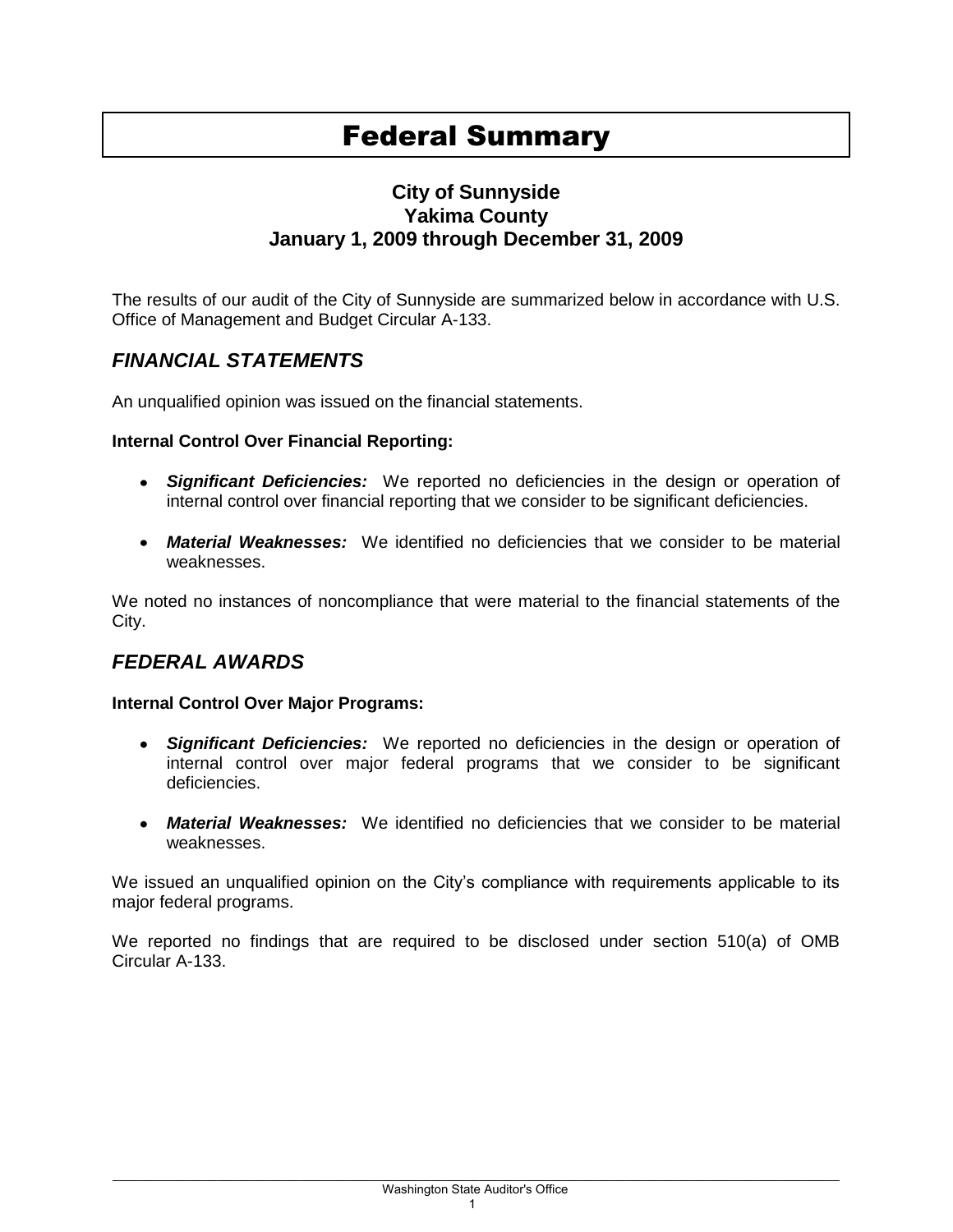#### *Identification of Major Programs:*

The following were major programs during the period under audit:

| CFDA No. | Program Title                                                  |
|----------|----------------------------------------------------------------|
| 20.106   | Airport Improvement Program                                    |
| 20.205   | <b>Highway Planning and Construction</b>                       |
| 20.205   | ARRA – Highway Planning and Construction (Recovery Act)        |
| 66.468   | Capitalization Grants for Drinking Water State Revolving Funds |

The dollar threshold used to distinguish between Type A and Type B programs, as prescribed by OMB Circular A-133, was \$300,000.

The City qualified as a low-risk auditee under OMB Circular A-133.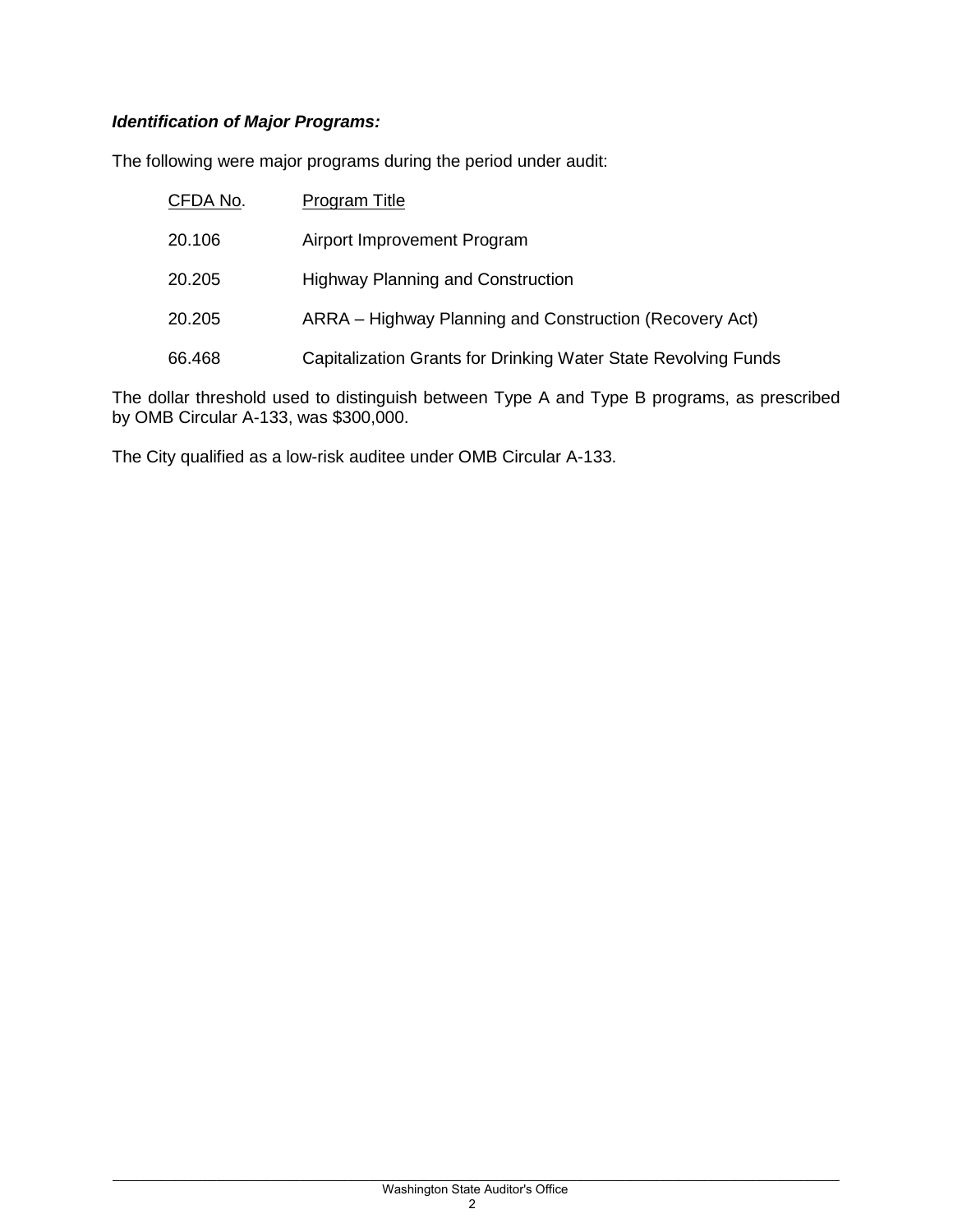## Independent Auditor's Report on Internal Control over Financial Reporting and on Compliance and Other Matters in Accordance with Government Auditing Standards

#### **City of Sunnyside Yakima County January 1, 2009 through December 31, 2009**

Council City of Sunnyside Sunnyside, Washington

We have audited the financial statements of the City of Sunnyside, Yakima County, Washington, as of and for the year ended December 31, 2009, and have issued our report thereon dated September 3, 2010.

We conducted our audit in accordance with auditing standards generally accepted in the United States of America and the standards applicable to the financial audits contained in *Government Auditing Standards*, issued by the Comptroller General of the United States.

#### *INTERNAL CONTROL OVER FINANCIAL REPORTING*

In planning and performing our audit, we considered the City's internal control over financial reporting as a basis for designing our auditing procedures for the purpose of expressing our opinion on the financial statements, but not for the purpose of expressing an opinion on the effectiveness of the City's internal control over financial reporting. Accordingly, we do not express an opinion on the effectiveness of the City's internal control over financial reporting.

A *deficiency in internal control* exists when the design or operation of a control does not allow management or employees, in the normal course of performing their assigned functions, to prevent, or detect and correct misstatements on a timely basis. A *material weakness* is a deficiency, or a combination of deficiencies, in internal control such that there is a reasonable possibility that a material misstatement of the City's financial statements will not be prevented, or detected and corrected on a timely basis.

Our consideration of internal control over financial reporting was for the limited purpose described in the first paragraph of this section and would not necessarily identify all deficiencies in internal control that might be deficiencies, significant deficiencies or material weaknesses. We did not identify any deficiencies in internal control over financial reporting that we consider to be material weaknesses, as defined above.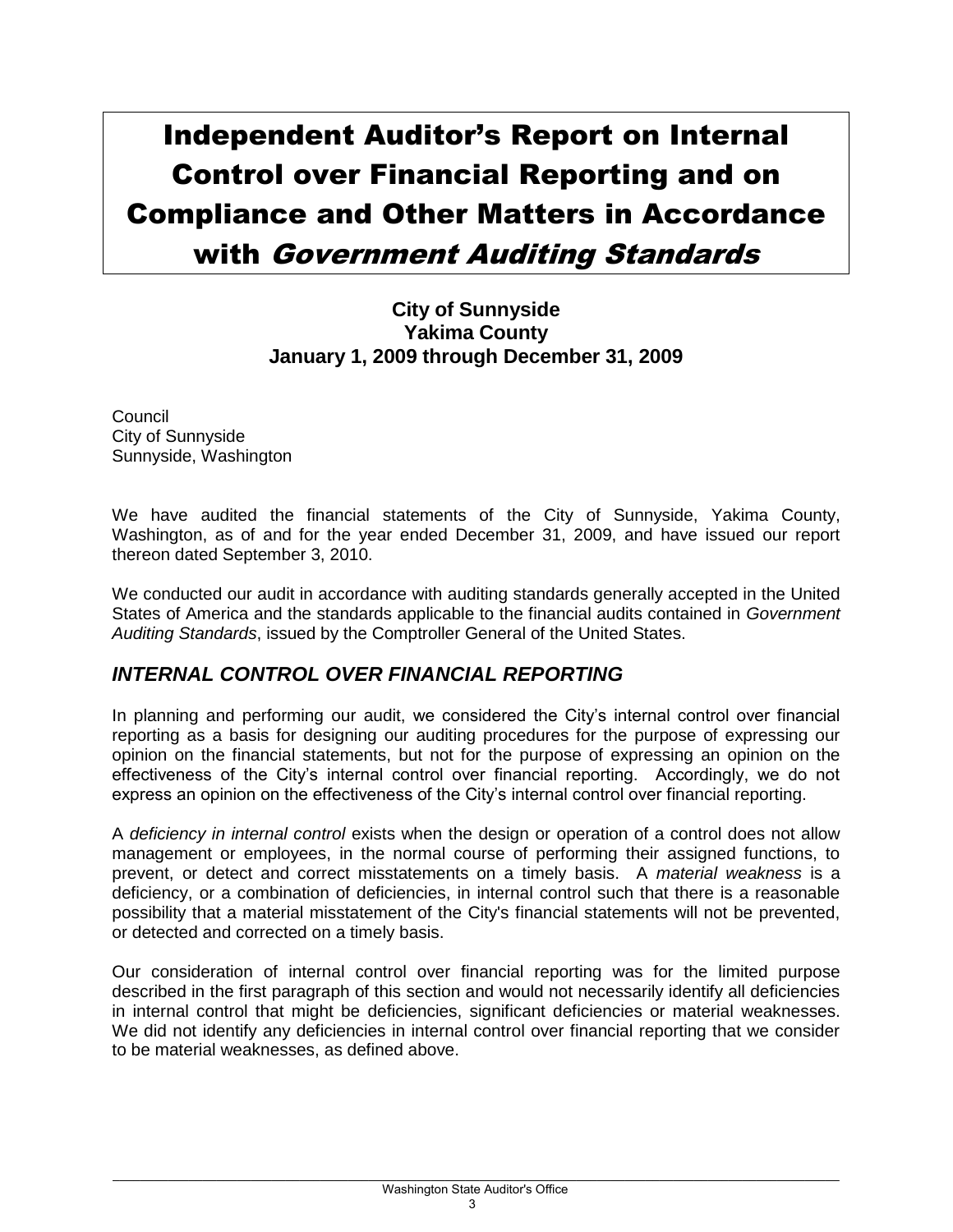#### *COMPLIANCE AND OTHER MATTERS*

As part of obtaining reasonable assurance about whether the City's financial statements are free of material misstatement, we performed tests of the City's compliance with certain provisions of laws, regulations, contracts and grant agreements, noncompliance with which could have a direct and material effect on the determination of financial statement amounts. However, providing an opinion on compliance with those provisions was not an objective of our audit, and accordingly, we do not express such an opinion.

The results of our tests disclosed no instances of noncompliance or other matters that are required to be reported under *Government Auditing Standards*.

This report is intended for the information and use of management, the Council, federal awarding agencies and pass-through entities. However, this report is a matter of public record and its distribution is not limited. It also serves to disseminate information to the public as a reporting tool to help citizens assess government operations.

**BRIAN SONNTAG, CGFM**  STATE AUDITOR

September 3, 2010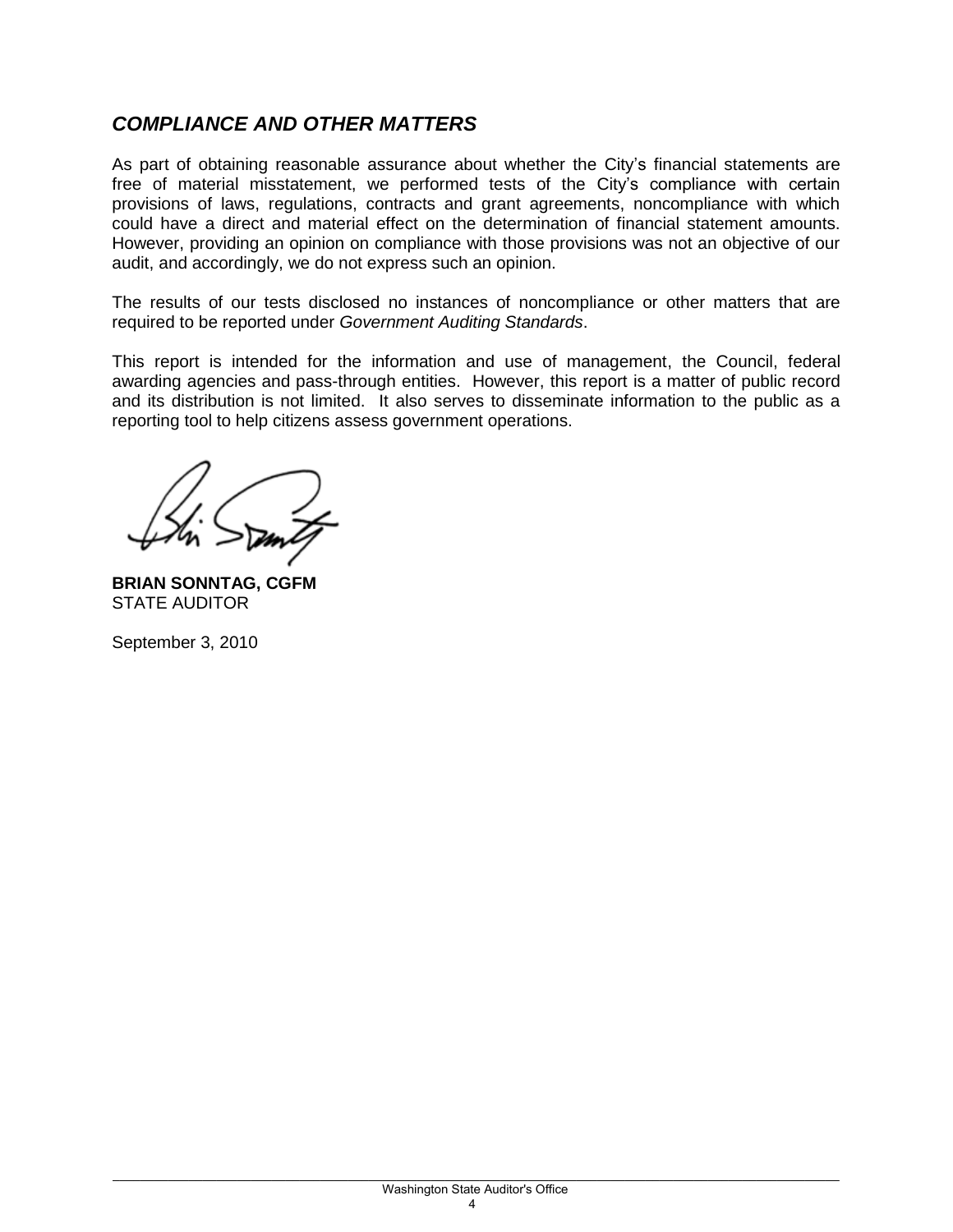## Independent Auditor's Report on Compliance with Requirements Applicable to each Major Program and Internal Control over Compliance in Accordance with OMB Circular A-133

#### **City of Sunnyside Yakima County January 1, 2009 through December 31, 2009**

**Council** City of Sunnyside Sunnyside, Washington

#### *COMPLIANCE*

We have audited the compliance of the City of Sunnyside, Yakima County, Washington, with the types of compliance requirements described in the U.S. Office of Management and Budget (OMB) *Circular A-133 Compliance Supplement* that are applicable to its major federal programs for the year ended December 31, 2009. The City's major federal programs are identified in the Federal Summary. Compliance with the requirements of laws, regulations, contracts and grants applicable to its major federal programs is the responsibility of the City's management. Our responsibility is to express an opinion on the City's compliance based on our audit.

We conducted our audit of compliance in accordance with auditing standards generally accepted in the United States of America; the standards applicable to the financial audits contained in *Government Auditing Standards*, issued by the Comptroller General of the United States; and OMB Circular A-133, *Audits of States, Local Governments, and Non-Profit Organizations*. Those standards and OMB Circular A-133 require that we plan and perform the audit to obtain reasonable assurance about whether noncompliance with the types of compliance requirements referred to above that could have a direct and material effect on a major federal program occurred. An audit includes examining, on a test basis, evidence about the City's compliance with those requirements and performing such other procedures as we considered necessary in the circumstances. We believe that our audit provides a reasonable basis for our opinion. Our audit does not provide a legal determination on the City's compliance with those requirements.

In our opinion, the City complied, in all material respects, with the requirements referred to above that are applicable to its major federal programs for the year ended December 31, 2009.

#### *INTERNAL CONTROL OVER COMPLIANCE*

The management of the City is responsible for establishing and maintaining effective internal control over compliance with requirements of laws, regulations, contracts and grants applicable to federal programs. In planning and performing our audit, we considered the City's internal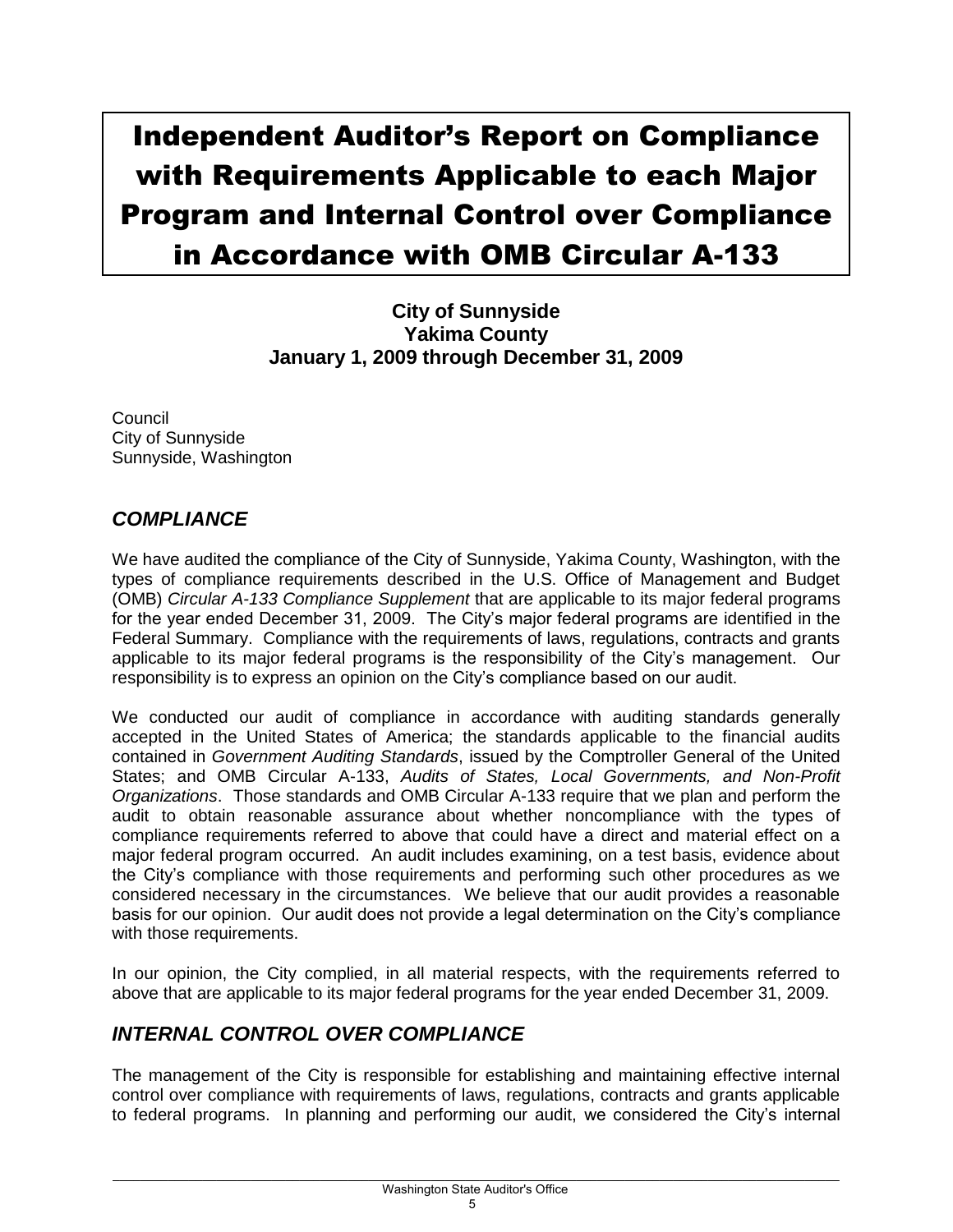control over compliance with the requirements that could have a direct and material effect on a major federal program in order to determine our auditing procedures for the purpose of expressing our opinion on compliance and to test and report on internal control over compliance, but not for the purpose of expressing an opinion on the effectiveness of internal control over compliance. Accordingly, we do not express an opinion on the effectiveness of the City's internal control over compliance.

A *deficiency in internal control over compliance* exists when the design or operation of a control over compliance does not allow management or employees, in the normal course of performing their assigned functions, to prevent or detect and correct noncompliance with a type of compliance requirement of a federal program on a timely basis. A *material weakness in internal control over compliance* is a deficiency, or combination of deficiencies, in internal control over compliance, such that there is a reasonable possibility that material noncompliance with a type of compliance requirement of a federal program will not be prevented, or detected and corrected, on a timely basis

Our consideration of internal control over compliance was for the limited purpose described in the first paragraph of this section and would not necessarily identify all deficiencies in internal control that might be deficiencies, significant deficiencies or material weaknesses. We did not identify any deficiencies in internal control over compliance that we consider to be material weaknesses, as defined above.

This report is intended for the information of management, the Council, federal awarding agencies and pass-through entities. However, this report is a matter of public record and its distribution is not limited. It also serves to disseminate information to the public as a reporting tool to help citizens assess government operations.

**BRIAN SONNTAG, CGFM**  STATE AUDITOR

September 3, 2010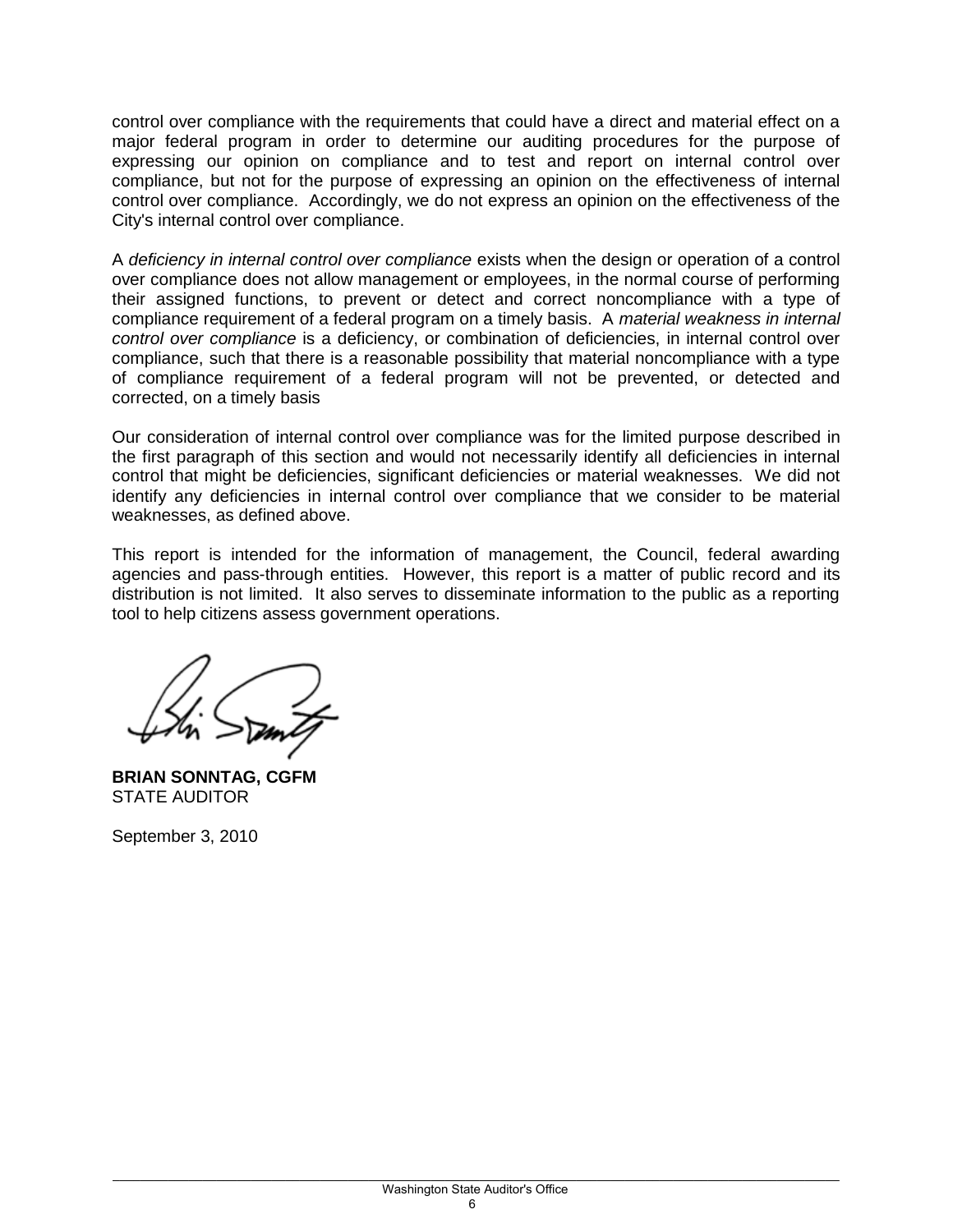## Independent Auditor's Report on Financial **Statements**

#### **City of Sunnyside Yakima County January 1, 2009 through December 31, 2009**

**Council** City of Sunnyside Sunnyside, Washington

We have audited the accompanying financial statements of the City of Sunnyside, Yakima County, Washington, for the year ended December 31, 2009. These financial statements are the responsibility of the City's management. Our responsibility is to express an opinion on these financial statements based on our audit.

We conducted our audit in accordance with auditing standards generally accepted in the United States of America and the standards applicable to financial audits contained in *Government Auditing Standards*, issued by the Comptroller General of the United States. Those standards require that we plan and perform the audit to obtain reasonable assurance about whether the financial statements are free of material misstatement. An audit includes examining, on a test basis, evidence supporting the amounts and disclosures in the financial statements. An audit also includes assessing the accounting principles used and significant estimates made by management, as well as evaluating the overall financial statement presentation. We believe that our audit provides a reasonable basis for our opinion.

As described in Note 1 to the financial statements, the City prepares its financial statements on the basis of accounting that demonstrates compliance with Washington State statutes and the *Budgeting, Accounting and Reporting System* (BARS) manual prescribed by the State Auditor, which is a comprehensive basis of accounting other than generally accepted accounting principles.

In our opinion, the financial statements referred to above present fairly, in all material respects, the financial position and results of operations of the City of Sunnyside, for the year ended December 31, 2009, on the basis of accounting described in Note 1.

In accordance with *Government Auditing Standards*, we have also issued our report on our consideration of the City's internal control over financial reporting and on our tests of its compliance with certain provisions of laws, regulations, contracts and grant agreements and other matters. The purpose of that report is to describe the scope of our testing of internal control over financial reporting and compliance and the results of that testing, and not to provide an opinion on the internal control over financial reporting or on compliance. That report is an integral part of an audit performed in accordance with *Government Auditing Standards* and should be considered in assessing the results of our audit.

Our audit was performed for the purpose of forming an opinion on the financial statements taken as a whole. The accompanying Schedule of Expenditures of Federal Awards is presented for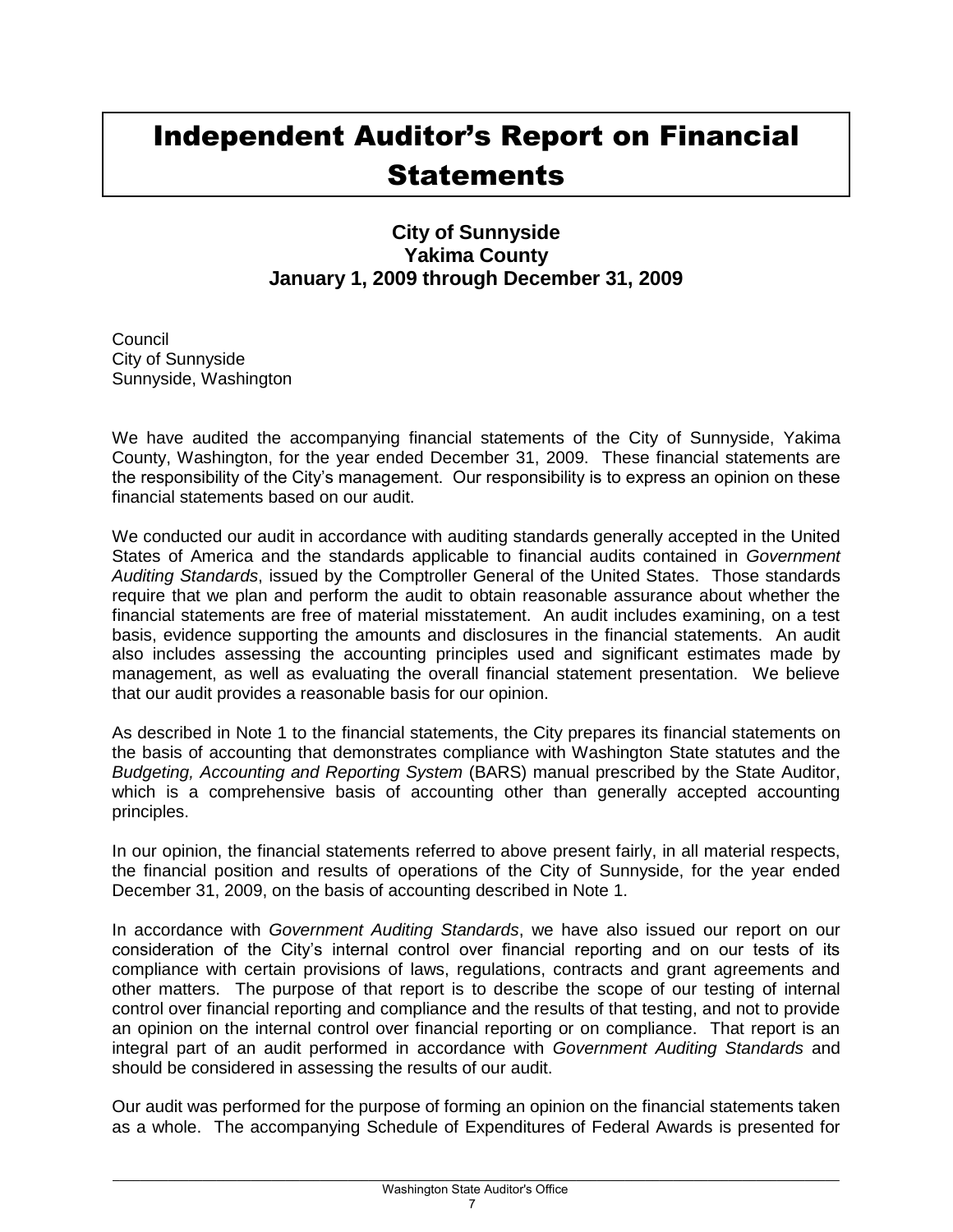purposes of additional analysis as required by U.S. Office of Management and Budget Circular A-133, *Audits of States, Local Governments, and Non-Profit Organizations*. The accompanying Schedule of Long-Term Debt is also presented for purposes of additional analysis as required by the prescribed BARS manual. These schedules are not a required part of the financial statements. Such information has been subjected to the auditing procedures applied in the audit of the financial statements and, in our opinion, is fairly stated, in all material respects, in relation to the financial statements taken as a whole.

**BRIAN SONNTAG, CGFM**  STATE AUDITOR

September 3, 2010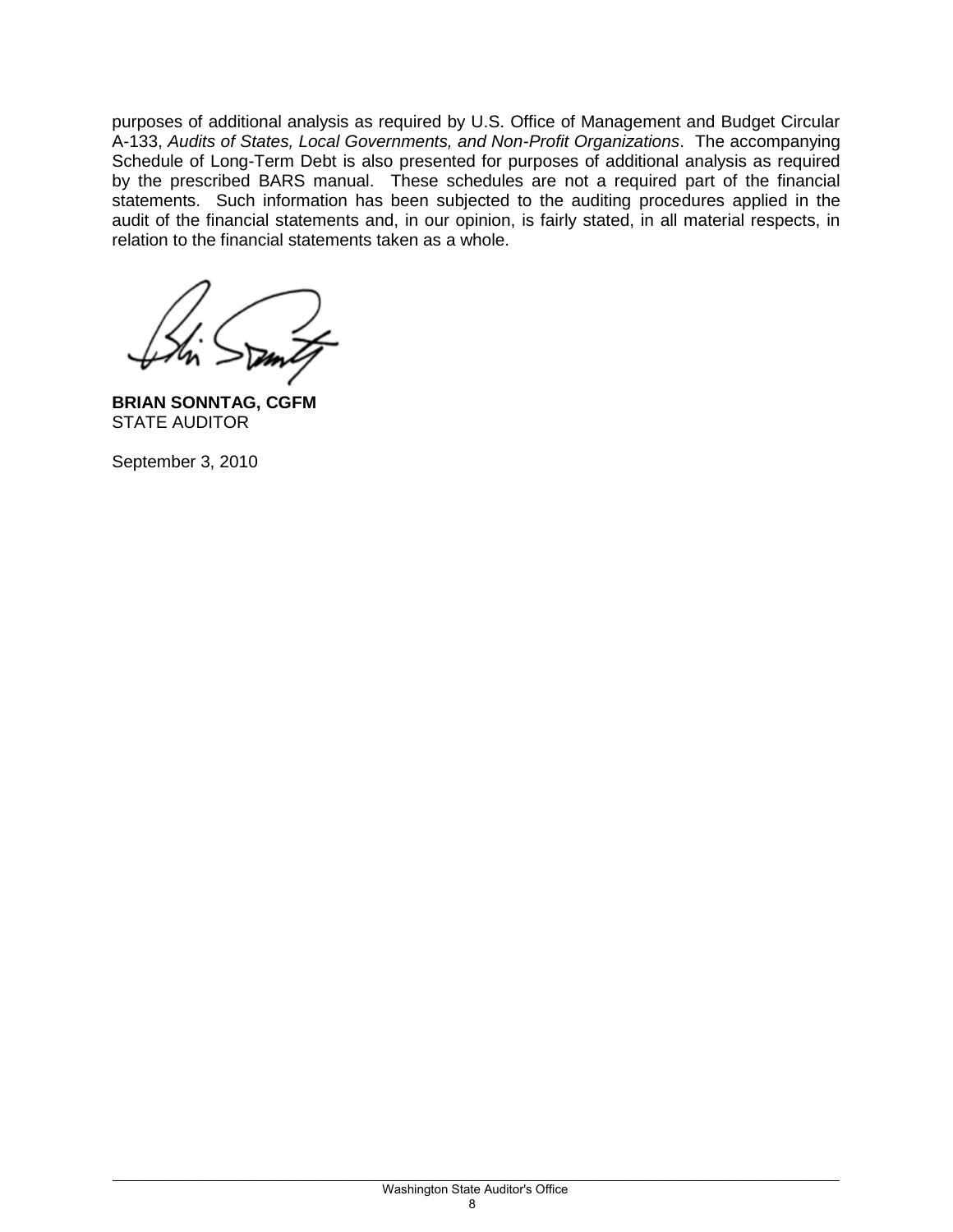## Financial Section

#### **City of Sunnyside Yakima County January 1, 2009 through December 31, 2009**

#### *FINANCIAL STATEMENTS*

Fund Resources and Uses Arising from Cash Transactions – 2009 Notes to Financial Statements – 2009

#### *SUPPLEMENTAL INFORMATION*

Schedule of Long-Term Debt – 2009 Schedule of Expenditures of Federal Awards – 2009 Notes to the Schedule of Expenditures of Federal Awards – 2009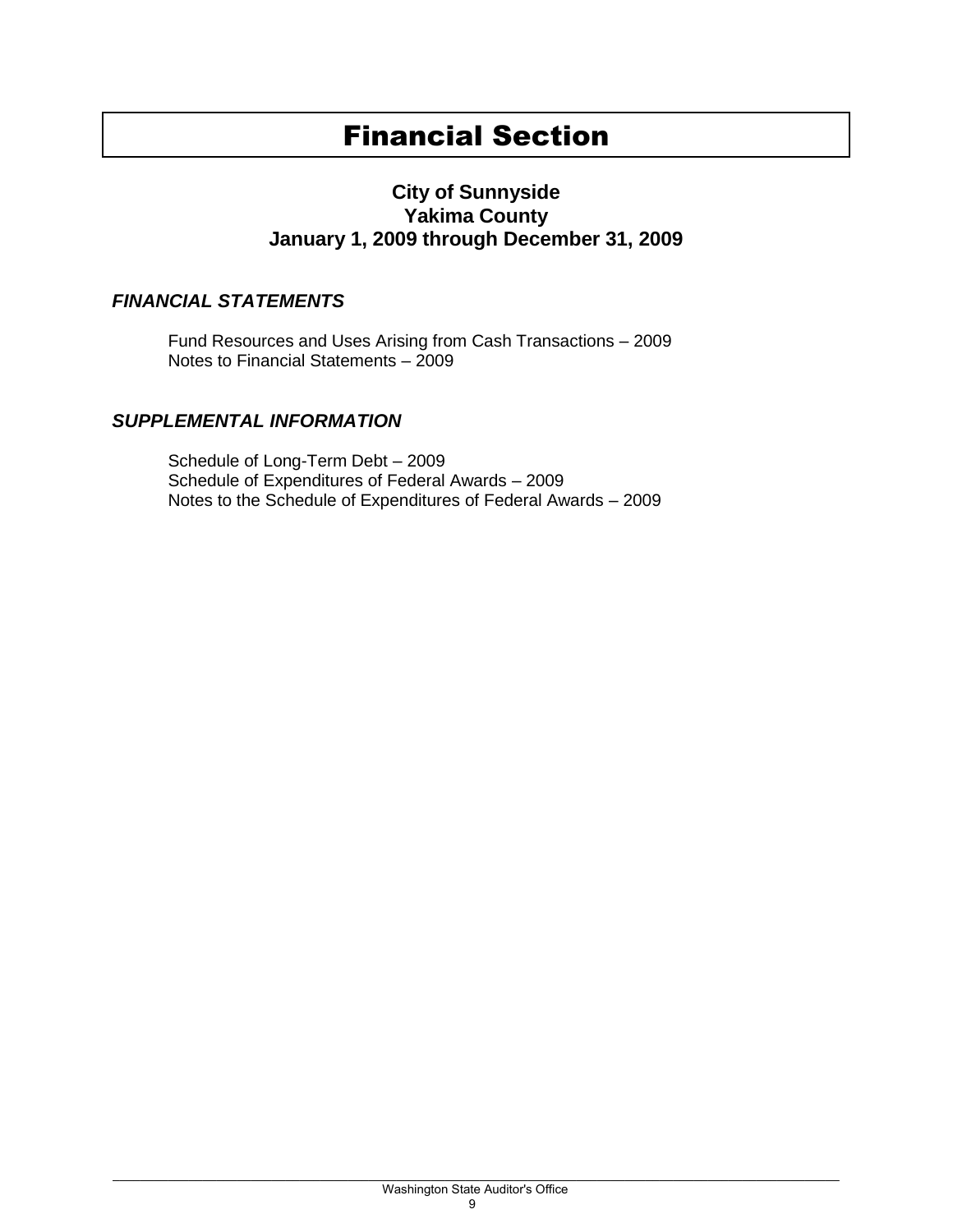#### **FUND RESOURCES AND USES ARISING FROM CASH TRANSACTIONS**

#### **For the Year Ended December 31, 2009**

| <b>BARS</b> |                                                                | <b>Total for All Funds</b> | <b>Fund Number and Title</b> | <b>Fund Number and Title</b> |
|-------------|----------------------------------------------------------------|----------------------------|------------------------------|------------------------------|
| <b>CODE</b> |                                                                |                            | 001 General Fund             | 101 Street Fund              |
|             |                                                                | <b>Total Amount</b>        | <b>Actual Amount</b>         | <b>Actual Amount</b>         |
|             | <b>Beginning Cash and Investments:</b>                         | \$8,045,130                | \$2,465,555                  | \$0                          |
|             | <b>Revenues and Other Sources:</b>                             |                            |                              |                              |
| 310         | <b>Taxes</b>                                                   | \$7,485,521                | 5,890,401                    | $\mathbf 0$                  |
| 320         | <b>Licenses and Permits</b>                                    | \$235,903                  | 233,903                      | 2,000                        |
| 330         | Intergovernmental                                              | \$6,854,917                | 2,373,400                    | 3,991,762                    |
| 340         | <b>Charges for Goods and Services</b>                          | \$7,162,934                | 1,238,595                    | 0                            |
| 350         | <b>Fines and Forfeits</b>                                      | \$294,763                  | 263,021                      | 0                            |
| 360         | Miscellaneous                                                  | \$1,383,943                | 40,243                       | $\boldsymbol{2}$             |
| 370         | <b>Capital Contributions</b>                                   | \$0                        | 0                            | $\mathbf 0$                  |
| 390         | <b>Other Financing Sources</b>                                 | \$517,949                  | 2,756                        | 428,738                      |
|             | <b>Total Revenues and Other</b>                                |                            |                              |                              |
|             | <b>Financing Sources</b>                                       | \$23,935,931               | 10,042,318                   | 4,422,502                    |
|             | <b>Total Resources</b>                                         | \$31,981,061               | 12,507,873                   | 4,422,502                    |
|             | <b>Operating Expenditures:</b>                                 |                            |                              |                              |
| 510         | <b>General Government</b>                                      | \$2,907,071                | 2,622,881                    | 0                            |
| 520         | <b>Public Safety</b>                                           | \$6,615,839                | 5,201,922                    | 0                            |
| 530         | <b>Physical Environment</b>                                    | \$4,022,395                | 18,845                       | 0                            |
| 540         | Transportation                                                 | \$1,192,293                | 16,611                       | 762,498                      |
| 550         | <b>Economic Environment</b>                                    | \$423,951                  | 170,614                      | 0                            |
| 560         | Mental and Physical Health                                     | \$3,651                    | 3,651                        | 0                            |
| 570         | <b>Culture and Recreational</b>                                | \$559,733                  | 493,586                      | $\pmb{0}$                    |
|             | <b>Total Operating Expenditures</b>                            | 15,724,932                 | 8,528,109                    | 762,498                      |
|             | 591-593 Debt Service                                           | \$1,202,096                | 18,008                       | 0                            |
|             | 594-595 Capital Outlay                                         | \$5,938,407                | 687,083                      | 3,637,557                    |
|             | <b>Total Expenditures</b>                                      | \$22,865,435               | 9,233,201                    | 4,400,055                    |
|             | 597-599 Other Financing Uses                                   | \$493,947                  | 439,027                      | 0                            |
|             | Total Expenditures and Other                                   |                            |                              |                              |
|             | <b>Financing Uses</b>                                          | \$23,359,382               | 9,672,228                    | 4,400,055                    |
|             | <b>Excess (Deficit) of Resources Over Uses:</b><br>Nonrevenues | \$8,621,680                | 2,835,646                    | 22,447                       |
| 380         | (Except 384 and 388.80)                                        | \$1,102,136                | 324,738                      | 2,289                        |
|             | Nonexpenditures                                                |                            |                              |                              |
| 580         | (Except 584 and 588.80)                                        | \$1,621,805                | 405,392                      | 24,736                       |
|             | <b>Ending Cash and Investments:</b>                            | \$8,102,011                | \$2,754,991                  | \$0                          |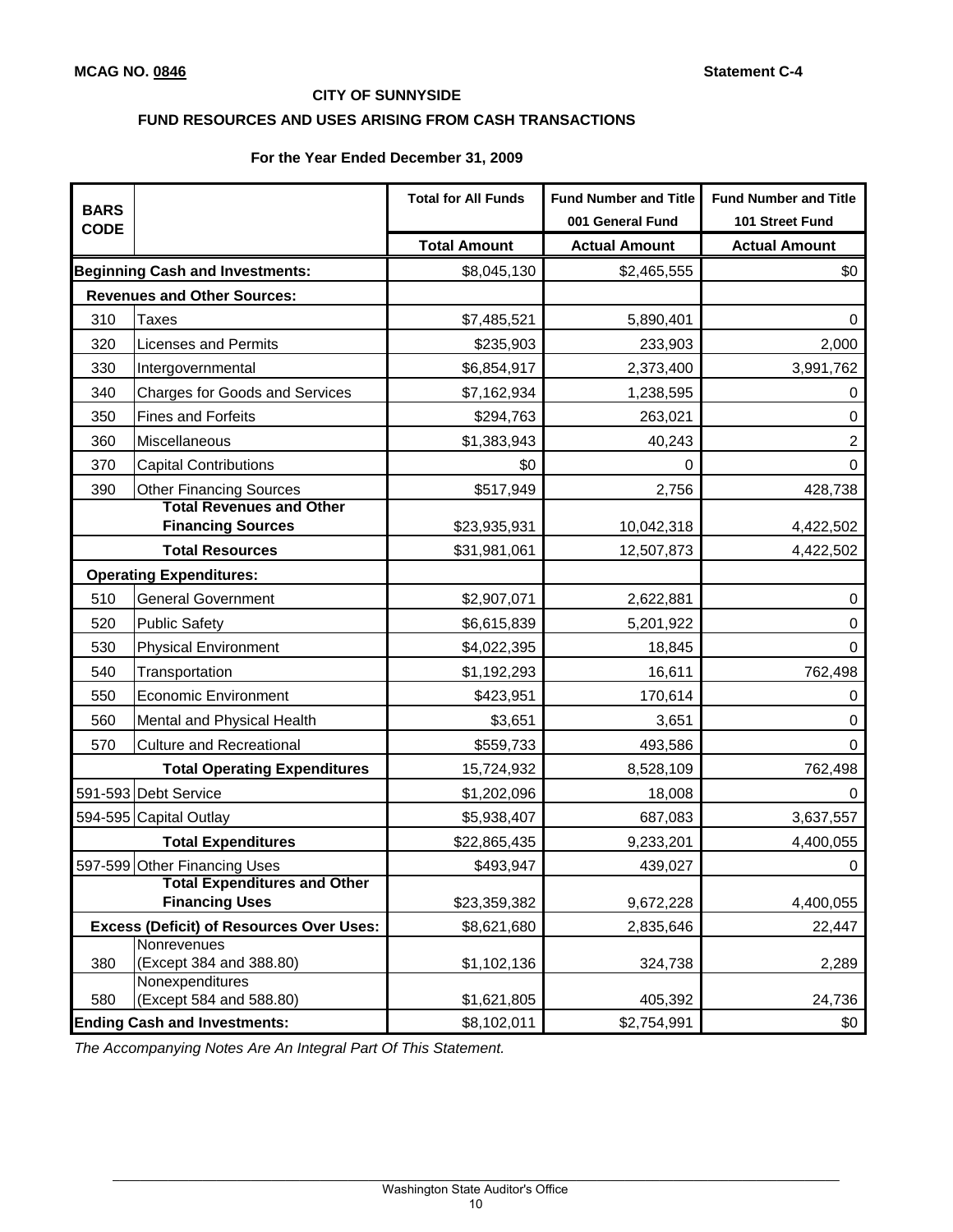#### **FUND RESOURCES AND USES ARISING FROM CASH TRANSACTIONS**

#### **For the Year Ended December 31, 2009**

|                            |                                                              | <b>Fund Number and Title</b> | <b>Fund Number and Title</b> | <b>Fund Number and Title</b> |
|----------------------------|--------------------------------------------------------------|------------------------------|------------------------------|------------------------------|
| <b>BARS</b><br><b>CODE</b> |                                                              | 115 Contingency              | 120 Investigative            | <b>130 Crime Prevention</b>  |
|                            |                                                              | <b>Actual Amount</b>         | <b>Actual Amount</b>         | <b>Actual Amount</b>         |
|                            | <b>Beginning Cash and Investments:</b>                       | \$900                        | \$190,198                    | \$2,304                      |
|                            | <b>Revenues and Other Sources:</b>                           |                              |                              |                              |
| 310                        | <b>Taxes</b>                                                 | $\pmb{0}$                    | 0                            | 0                            |
| 320                        | <b>Licenses and Permits</b>                                  | 0                            | 0                            | $\mathbf 0$                  |
| 330                        | Intergovernmental                                            | 0                            | 0                            | 256,961                      |
| 340                        | <b>Charges for Goods and Services</b>                        | 0                            | 0                            | 0                            |
| 350                        | <b>Fines and Forfeits</b>                                    | 0                            | 391                          | 31,351                       |
| 360                        | Miscellaneous                                                | 5                            | 0                            | 3,839                        |
| 370                        | <b>Capital Contributions</b>                                 | 0                            | $\Omega$                     | 0                            |
| 390                        | <b>Other Financing Sources</b>                               | 0                            | 14,890                       | 0                            |
|                            | <b>Total Revenues and Other</b>                              |                              |                              |                              |
|                            | <b>Financing Sources</b>                                     | 5                            | 15,281                       | 292,152                      |
|                            | <b>Total Resources</b>                                       | 905                          | 205,479                      | 294,456                      |
|                            | <b>Operating Expenditures:</b>                               |                              |                              |                              |
| 510                        | <b>General Government</b>                                    | 0                            | $\Omega$                     | 0                            |
| 520                        | <b>Public Safety</b>                                         | $\pmb{0}$                    | 21,888                       | 197,037                      |
| 530                        | <b>Physical Environment</b>                                  | 0                            | 0                            | 0                            |
| 540                        | Transportation                                               | 0                            | 0                            | $\mathbf 0$                  |
| 550                        | <b>Economic Environment</b>                                  | 0                            | 0                            | 0                            |
| 560                        | Mental and Physical Health                                   | $\pmb{0}$                    | 0                            | 0                            |
| 570                        | <b>Culture and Recreational</b>                              | $\pmb{0}$                    | $\Omega$                     | 0                            |
|                            | <b>Total Operating Expenditures</b>                          | 0                            | 21,888                       | 197,037                      |
|                            | 591-593 Debt Service                                         | 0                            | 0                            | 0                            |
|                            | 594-595 Capital Outlay                                       | 0                            | 22,930                       | 29,388                       |
|                            | <b>Total Expenditures</b>                                    | 0                            | 44,818                       | 226,425                      |
|                            | 597-599 Other Financing Uses                                 | 0                            | 0                            | 0                            |
|                            | <b>Total Expenditures and Other</b><br><b>Financing Uses</b> | 0                            | 44,818                       | 226,425                      |
|                            | <b>Excess (Deficit) of Resources Over Uses:</b>              | 905                          | 160,661                      | 68,031                       |
|                            | Nonrevenues                                                  |                              |                              |                              |
| 380                        | (Except 384 and 388.80)                                      | 0                            | 0                            | 5,885                        |
| 580                        | Nonexpenditures<br>(Except 584 and 588.80)                   | $\pmb{0}$                    | 0                            | 5,885                        |
|                            | <b>Ending Cash and Investments:</b>                          | \$905                        | \$160,661                    | \$68,031                     |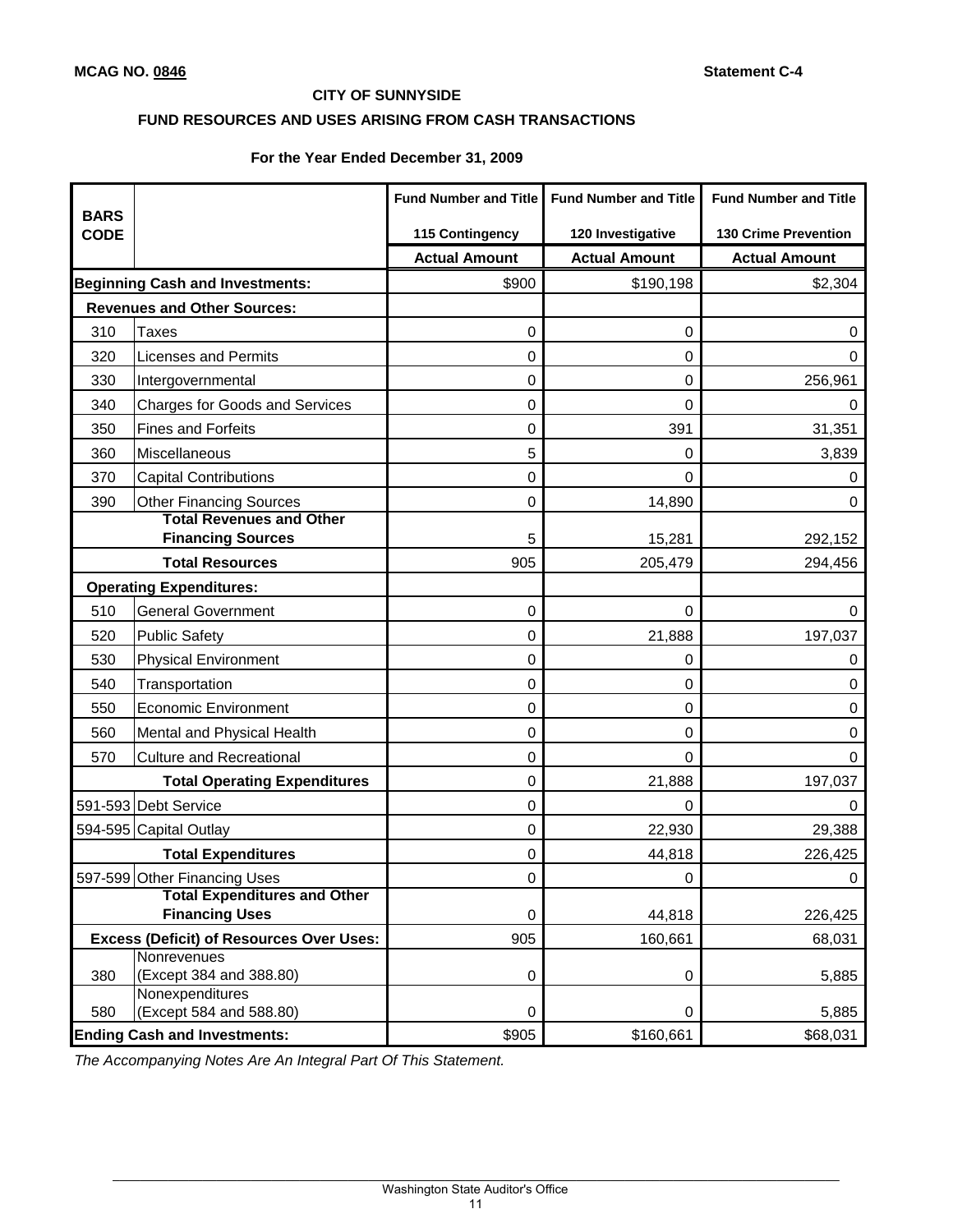#### **FUND RESOURCES AND USES ARISING FROM CASH TRANSACTIONS**

#### **For the Year Ended December 31, 2009**

| <b>BARS</b> |                                                                | <b>Fund Number and Title</b> | <b>Fund Number and Title</b> | <b>Fund Number and Title</b> |
|-------------|----------------------------------------------------------------|------------------------------|------------------------------|------------------------------|
| <b>CODE</b> |                                                                | 140 Public Safety Tax        | 160 Tourism                  | 201 GO Bond                  |
|             |                                                                | <b>Actual Amount</b>         | <b>Actual Amount</b>         | <b>Actual Amount</b>         |
|             | <b>Beginning Cash and Investments:</b>                         | \$68,019                     | \$90,714                     | \$3,275                      |
|             | <b>Revenues and Other Sources:</b>                             |                              |                              |                              |
| 310         | <b>Taxes</b>                                                   | 324,562                      | 96,663                       | 655,350                      |
| 320         | <b>Licenses and Permits</b>                                    | 0                            | 0                            | 0                            |
| 330         | Intergovernmental                                              | 0                            | 0                            | $\mathbf 0$                  |
| 340         | <b>Charges for Goods and Services</b>                          | 0                            | 0                            | 0                            |
| 350         | <b>Fines and Forfeits</b>                                      | 0                            | 0                            | 0                            |
| 360         | Miscellaneous                                                  | 381                          | 644                          | 77                           |
| 370         | <b>Capital Contributions</b>                                   | 0                            | 0                            | $\mathbf 0$                  |
| 390         | Other Financing Sources                                        | 0                            | 0                            | 10,289                       |
|             | <b>Total Revenues and Other</b>                                |                              |                              |                              |
|             | <b>Financing Sources</b>                                       | 324,942                      | 97,307                       | 665,716                      |
|             | <b>Total Resources</b>                                         | 392,961                      | 188,021                      | 668,990                      |
|             | <b>Operating Expenditures:</b>                                 |                              |                              |                              |
| 510         | <b>General Government</b>                                      | 0                            | 0                            | 0                            |
| 520         | <b>Public Safety</b>                                           | 333,351                      | 0                            | 0                            |
| 530         | <b>Physical Environment</b>                                    | 0                            | 0                            | $\pmb{0}$                    |
| 540         | Transportation                                                 | 0                            | 0                            | $\pmb{0}$                    |
| 550         | <b>Economic Environment</b>                                    | 0                            | 0                            | 0                            |
| 560         | Mental and Physical Health                                     | 0                            | $\Omega$                     | $\,0\,$                      |
| 570         | <b>Culture and Recreational</b>                                | 0                            | 66,148                       | 0                            |
|             | <b>Total Operating Expenditures</b>                            | 333,351                      | 66,148                       | 0                            |
|             | 591-593 Debt Service                                           | 0                            | 0                            | 668,915                      |
|             | 594-595 Capital Outlay                                         | 0                            | 0                            | 0                            |
|             | <b>Total Expenditures</b>                                      | 333,351                      | 66,148                       | 668,915                      |
|             | 597-599 Other Financing Uses                                   | 0                            | 0                            | 0                            |
|             | <b>Total Expenditures and Other</b>                            |                              |                              |                              |
|             | <b>Financing Uses</b>                                          | 333,351                      | 66,148                       | 668,915                      |
|             | <b>Excess (Deficit) of Resources Over Uses:</b><br>Nonrevenues | 59,610                       | 121,873                      | 75                           |
| 380         | (Except 384 and 388.80)                                        | $\pmb{0}$                    | 0                            | 0                            |
|             | Nonexpenditures                                                |                              |                              |                              |
| 580         | (Except 584 and 588.80)                                        | 0                            | 0                            | 0                            |
|             | <b>Ending Cash and Investments:</b>                            | \$59,610                     | \$121,873                    | \$76                         |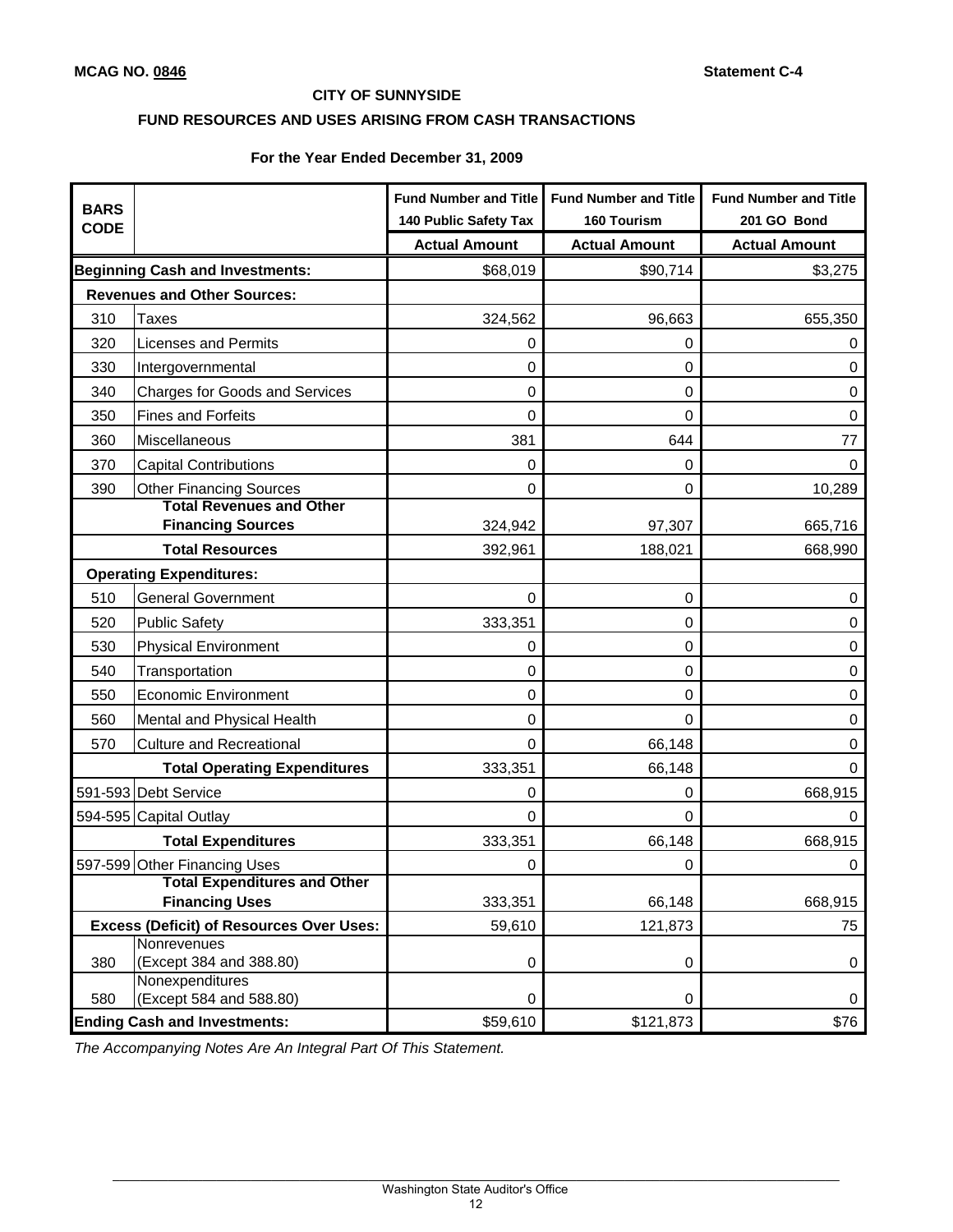#### **FUND RESOURCES AND USES ARISING FROM CASH TRANSACTIONS**

#### **For the Year Ended December 31, 2009**

| <b>BARS</b> |                                                                | <b>Fund Number and Title</b> | <b>Fund Number and Title</b> | <b>Fund Number and Title</b> |
|-------------|----------------------------------------------------------------|------------------------------|------------------------------|------------------------------|
| <b>CODE</b> |                                                                | 303 CDBG                     | 304 REET I                   | 305 REET II                  |
|             |                                                                | <b>Actual Amount</b>         | <b>Actual Amount</b>         | <b>Actual Amount</b>         |
|             | <b>Beginning Cash and Investments:</b>                         | \$35,461                     | \$265,553                    | \$9,417                      |
|             | <b>Revenues and Other Sources:</b>                             |                              |                              |                              |
| 310         | <b>Taxes</b>                                                   | 0                            | 52,924                       | 42,345                       |
| 320         | <b>Licenses and Permits</b>                                    | 0                            | 0                            | 0                            |
| 330         | Intergovernmental                                              | 218,337                      | 0                            | $\pmb{0}$                    |
| 340         | <b>Charges for Goods and Services</b>                          | 0                            | 0                            | $\mathbf 0$                  |
| 350         | <b>Fines and Forfeits</b>                                      | 0                            | 0                            | 0                            |
| 360         | Miscellaneous                                                  | 12                           | 1,643                        | 10                           |
| 370         | <b>Capital Contributions</b>                                   | 0                            | 0                            | 0                            |
| 390         | Other Financing Sources                                        | 5,210                        | 0                            | 0                            |
|             | <b>Total Revenues and Other</b>                                |                              |                              |                              |
|             | <b>Financing Sources</b>                                       | 223,559                      | 54,566                       | 42,355                       |
|             | <b>Total Resources</b>                                         | 259,020                      | 320,120                      | 51,772                       |
|             | <b>Operating Expenditures:</b>                                 |                              |                              |                              |
| 510         | <b>General Government</b>                                      | 0                            | 0                            | 0                            |
| 520         | <b>Public Safety</b>                                           | 0                            | 0                            | 0                            |
| 530         | <b>Physical Environment</b>                                    | 0                            | 0                            | $\pmb{0}$                    |
| 540         | Transportation                                                 | 0                            | 0                            | $\pmb{0}$                    |
| 550         | <b>Economic Environment</b>                                    | 218,337                      | 0                            | $\pmb{0}$                    |
| 560         | Mental and Physical Health                                     | 0                            | 0                            | $\pmb{0}$                    |
| 570         | <b>Culture and Recreational</b>                                | 0                            | 0                            | $\pmb{0}$                    |
|             | <b>Total Operating Expenditures</b>                            | 218,337                      | 0                            | $\pmb{0}$                    |
|             | 591-593 Debt Service                                           | 0                            | 0                            | $\,0\,$                      |
|             | 594-595 Capital Outlay                                         | 0                            | 8,608                        | $\pmb{0}$                    |
|             | <b>Total Expenditures</b>                                      | 218,337                      | 8,608                        | 0                            |
|             | 597-599 Other Financing Uses                                   | 0                            | 0                            | $\pmb{0}$                    |
|             | <b>Total Expenditures and Other</b>                            | 218,337                      | 8,608                        | $\mathbf 0$                  |
|             | <b>Financing Uses</b>                                          |                              |                              |                              |
|             | <b>Excess (Deficit) of Resources Over Uses:</b><br>Nonrevenues | 40,684                       | 311,511                      | 51,772                       |
| 380         | (Except 384 and 388.80)                                        | $\pmb{0}$                    | 0                            | 0                            |
|             | Nonexpenditures                                                |                              |                              |                              |
| 580         | (Except 584 and 588.80)                                        | $\pmb{0}$                    | 0                            | 0                            |
|             | <b>Ending Cash and Investments:</b>                            | \$40,684                     | \$311,511                    | \$51,772                     |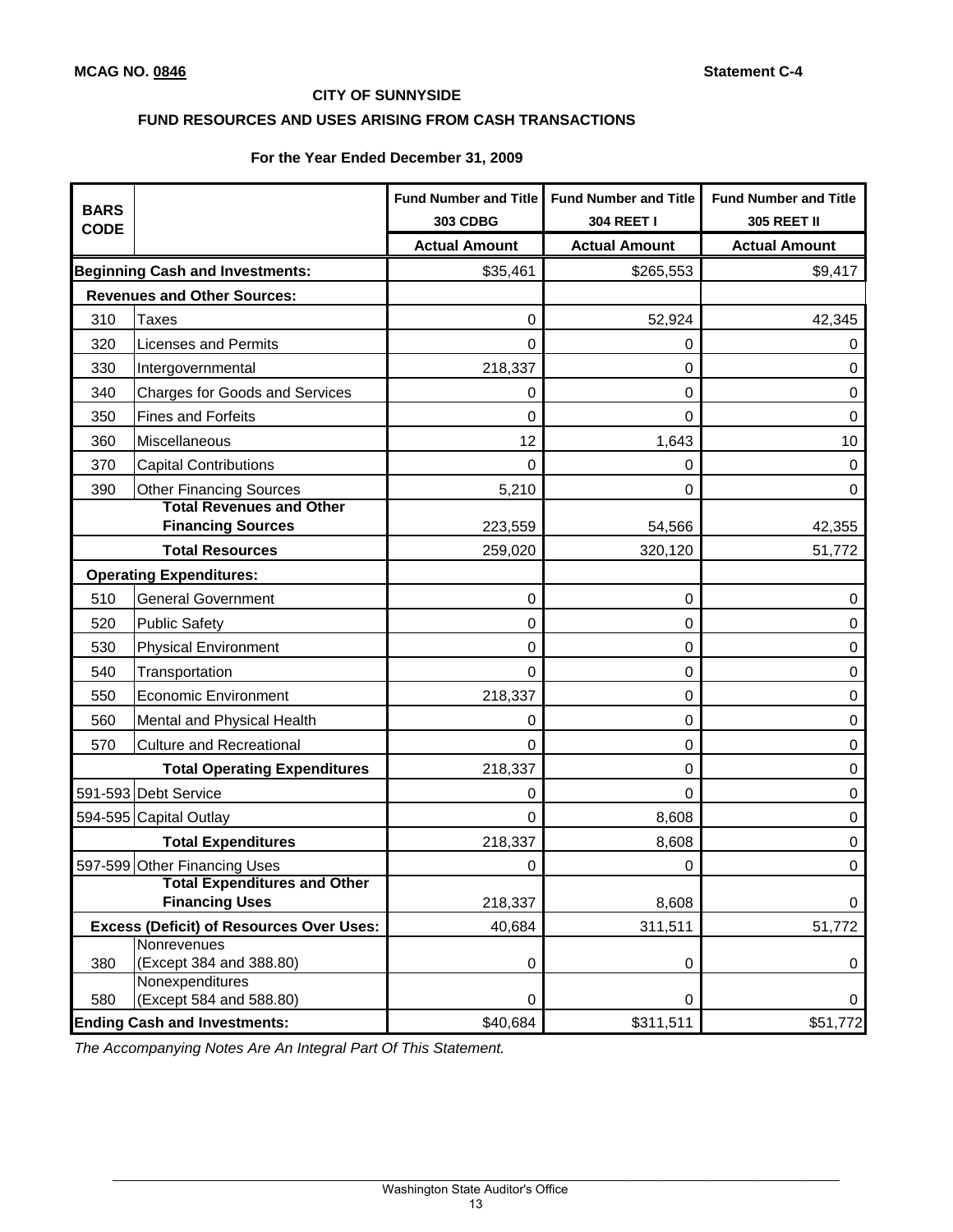#### **FUND RESOURCES AND USES ARISING FROM CASH TRANSACTIONS**

#### **For the Year Ended December 31, 2009**

| <b>BARS</b> |                                                 | <b>Fund Number and Title</b> | <b>Fund Number and Title</b> | <b>Fund Number and Title</b> |
|-------------|-------------------------------------------------|------------------------------|------------------------------|------------------------------|
| <b>CODE</b> |                                                 | 322 Fire Equip Reserve       | 410 Water                    | 420 Sewer                    |
|             |                                                 | <b>Actual Amount</b>         | <b>Actual Amount</b>         | <b>Actual Amount</b>         |
|             | <b>Beginning Cash and Investments:</b>          | \$50,994                     | \$1,121,538                  | \$2,570,168                  |
|             | <b>Revenues and Other Sources:</b>              |                              |                              |                              |
| 310         | <b>Taxes</b>                                    | 0                            | 0                            | $\mathbf 0$                  |
| 320         | <b>Licenses and Permits</b>                     | 0                            | 0                            | 0                            |
| 330         | Intergovernmental                               | 0                            | 0                            | 0                            |
| 340         | <b>Charges for Goods and Services</b>           | $\pmb{0}$                    | 2,084,108                    | 2,433,348                    |
| 350         | <b>Fines and Forfeits</b>                       | 0                            | 0                            | 0                            |
| 360         | Miscellaneous                                   | 368                          | 12,969                       | 16,254                       |
| 370         | <b>Capital Contributions</b>                    | 0                            | 0                            | 0                            |
| 390         | <b>Other Financing Sources</b>                  | 0                            | 1,147                        | 54,920                       |
|             | <b>Total Revenues and Other</b>                 |                              |                              |                              |
|             | <b>Financing Sources</b>                        | 368                          | 2,098,224                    | 2,504,522                    |
|             | <b>Total Resources</b>                          | 51,363                       | 3,219,762                    | 5,074,690                    |
|             | <b>Operating Expenditures:</b>                  |                              |                              |                              |
| 510         | <b>General Government</b>                       | 0                            | 0                            | 0                            |
| 520         | <b>Public Safety</b>                            | 0                            | 0                            | 0                            |
| 530         | <b>Physical Environment</b>                     | 0                            | 1,423,197                    | 1,555,267                    |
| 540         | Transportation                                  | $\pmb{0}$                    | 0                            | 0                            |
| 550         | <b>Economic Environment</b>                     | $\pmb{0}$                    | 35,000                       | 0                            |
| 560         | Mental and Physical Health                      | 0                            | 0                            | 0                            |
| 570         | <b>Culture and Recreational</b>                 | 0                            | 0                            | 0                            |
|             | <b>Total Operating Expenditures</b>             | 0                            | 1,458,197                    | 1,555,267                    |
|             | 591-593 Debt Service                            | $\mathbf 0$                  | 7,700                        | 118,331                      |
|             | 594-595 Capital Outlay                          | 3,637                        | 721,134                      | 807,551                      |
|             | <b>Total Expenditures</b>                       | 3,637                        | 2,187,031                    | 2,481,149                    |
|             | 597-599 Other Financing Uses                    | 0                            | 54,920                       | 0                            |
|             | Total Expenditures and Other                    |                              |                              |                              |
|             | <b>Financing Uses</b>                           | 3,637                        | 2,241,951                    | 2,481,149                    |
|             | <b>Excess (Deficit) of Resources Over Uses:</b> | 47,725                       | 977,811                      | 2,593,541                    |
| 380         | Nonrevenues<br>(Except 384 and 388.80)          | 0                            | 669,152                      | 73                           |
|             | Nonexpenditures                                 |                              |                              |                              |
| 580         | (Except 584 and 588.80)                         | $\pmb{0}$                    | 266,910                      | 918,882                      |
|             | <b>Ending Cash and Investments:</b>             | \$47,725                     | \$1,380,053                  | \$1,674,732                  |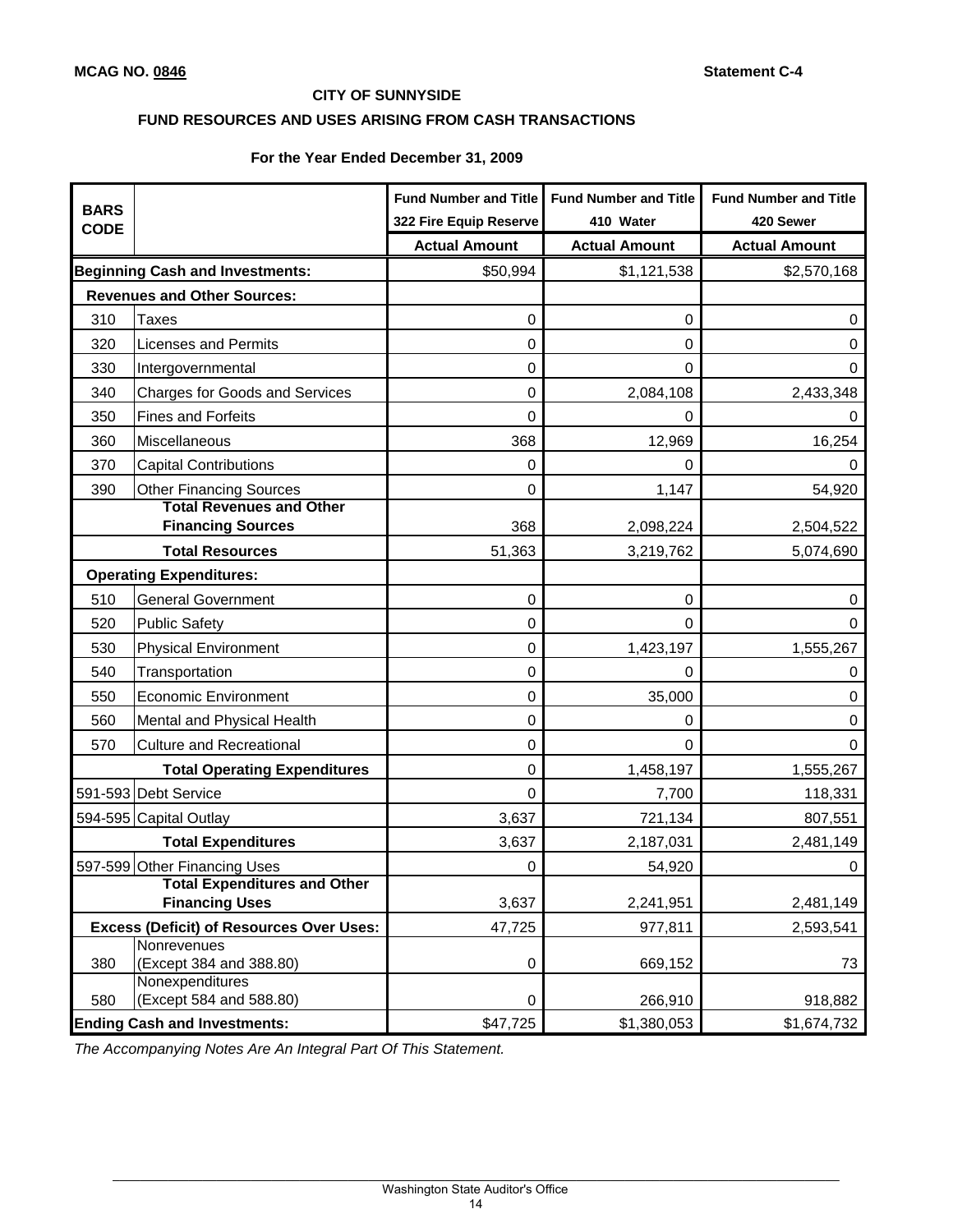#### **CITY OF SUNNYSIDE FUND RESOURCES AND USES ARISING FROM CASH TRANSACTIONS**

#### **For the Year Ended December 31, 2009**

| <b>BARS</b> |                                                                | <b>Fund Number and Title</b> | <b>Fund Number and Title</b> | <b>Fund Number and Title</b> |
|-------------|----------------------------------------------------------------|------------------------------|------------------------------|------------------------------|
| <b>CODE</b> |                                                                | 430 Garbage                  | 440 Ambulance                | <b>450 Stormwater</b>        |
|             |                                                                | <b>Actual Amount</b>         | <b>Actual Amount</b>         | <b>Actual Amount</b>         |
|             | <b>Beginning Cash and Investments:</b>                         | \$81,945                     | \$429,287                    | \$82,046                     |
|             | <b>Revenues and Other Sources:</b>                             |                              |                              |                              |
| 310         | <b>Taxes</b>                                                   | 0                            | 423,277                      | 0                            |
| 320         | <b>Licenses and Permits</b>                                    | 0                            | 0                            | 0                            |
| 330         | Intergovernmental                                              | 0                            | 1,726                        | $\mathbf 0$                  |
| 340         | <b>Charges for Goods and Services</b>                          | 938,291                      | 454,643                      | 13,949                       |
| 350         | <b>Fines and Forfeits</b>                                      | 0                            | 0                            | $\mathbf 0$                  |
| 360         | Miscellaneous                                                  | 794                          | 48,377                       | 4                            |
| 370         | <b>Capital Contributions</b>                                   | 0                            | 0                            | $\mathbf 0$                  |
| 390         | <b>Other Financing Sources</b>                                 | 0                            | 0                            | $\mathbf 0$                  |
|             | <b>Total Revenues and Other</b>                                |                              |                              |                              |
|             | <b>Financing Sources</b>                                       | 939,085                      | 928,023                      | 13,954                       |
|             | <b>Total Resources</b>                                         | 1,021,030                    | 1,357,310                    | 96,000                       |
|             | <b>Operating Expenditures:</b>                                 |                              |                              |                              |
| 510         | <b>General Government</b>                                      | 0                            | 0                            | 0                            |
| 520         | <b>Public Safety</b>                                           | 0                            | 837,306                      | 0                            |
| 530         | <b>Physical Environment</b>                                    | 892,822                      | 0                            | 132,264                      |
| 540         | Transportation                                                 | 0                            | 0                            | 0                            |
| 550         | <b>Economic Environment</b>                                    | 0                            | 0                            | $\mathbf 0$                  |
| 560         | Mental and Physical Health                                     | 0                            | 0                            | 0                            |
| 570         | <b>Culture and Recreational</b>                                | 0                            | 0                            | 0                            |
|             | <b>Total Operating Expenditures</b>                            | 892,822                      | 837,306                      | 132,264                      |
|             | 591-593 Debt Service                                           | 0                            | 0                            | 0                            |
|             | 594-595 Capital Outlay                                         | 0                            | 3,630                        | 0                            |
|             | <b>Total Expenditures</b>                                      | 892,822                      | 840,936                      | 132,264                      |
|             | 597-599 Other Financing Uses                                   | 0                            | U                            | 0                            |
|             | <b>Total Expenditures and Other</b>                            |                              |                              |                              |
|             | <b>Financing Uses</b>                                          | 892,822                      | 840,936                      | 132,264                      |
|             | <b>Excess (Deficit) of Resources Over Uses:</b><br>Nonrevenues | 128,209                      | 516,374                      | (36, 264)                    |
| 380         | Except 384 and 388.80)                                         | 0                            | 0                            | 100,000                      |
|             | Nonexpenditures                                                |                              |                              |                              |
| 580         | (Except 584 and 588.80)                                        | 0                            | 0                            | 0                            |
|             | <b>Ending Cash and Investments:</b>                            | \$128,209                    | \$516,374                    | \$63,736                     |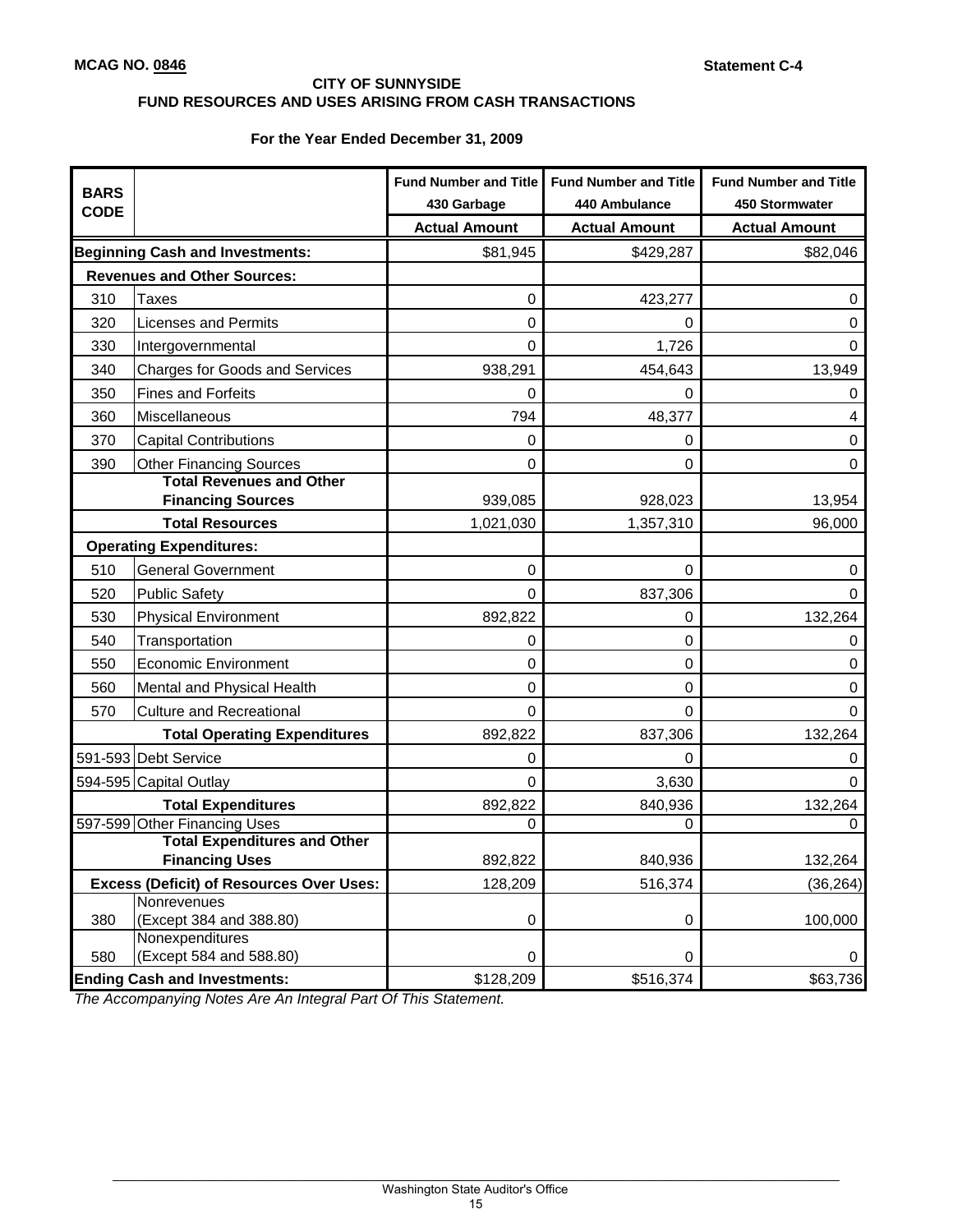#### **CITY OF SUNNYSIDE FUND RESOURCES AND USES ARISING FROM CASH TRANSACTIONS**

#### **For the Year Ended December 31, 2009**

| <b>BARS</b> |                                                                | <b>Fund Number and Title</b> | <b>Fund Number and Title</b> | <b>Fund Number and Title</b> |
|-------------|----------------------------------------------------------------|------------------------------|------------------------------|------------------------------|
| <b>CODE</b> |                                                                | 501 Equipment Rental         | <b>503 PWSC</b>              | 504 Information Tech.        |
|             |                                                                | <b>Actual Amount</b>         | <b>Actual Amount</b>         | <b>Actual Amount</b>         |
|             | <b>Beginning Cash and Investments:</b>                         | \$167,703                    | \$24,227                     | \$67,096                     |
|             | <b>Revenues and Other Sources:</b>                             |                              |                              |                              |
| 310         | <b>Taxes</b>                                                   | 0                            | 0                            | 0                            |
| 320         | <b>Licenses and Permits</b>                                    | 0                            | 0                            | 0                            |
| 330         | Intergovernmental                                              | 0                            | 0                            | 0                            |
| 340         | <b>Charges for Goods and Services</b>                          | 0                            | 0                            | 0                            |
| 350         | <b>Fines and Forfeits</b>                                      | 0                            | 0                            | 0                            |
| 360         | Miscellaneous                                                  | 791,635                      | 45,697                       | 418,717                      |
| 370         | <b>Capital Contributions</b>                                   | 0                            | 0                            | 0                            |
| 390         | <b>Other Financing Sources</b>                                 | 0                            | 0                            | 0                            |
|             | <b>Total Revenues and Other</b>                                |                              |                              |                              |
|             | <b>Financing Sources</b>                                       | 791,635                      | 45,697                       | 418,717                      |
|             | <b>Total Resources</b>                                         | 959,338                      | 69,924                       | 485,813                      |
|             | <b>Operating Expenditures:</b>                                 |                              |                              |                              |
| 510         | <b>General Government</b>                                      | 0                            | 0                            | 284,190                      |
| 520         | <b>Public Safety</b>                                           | 0                            | 0                            | 0                            |
| 530         | <b>Physical Environment</b>                                    | $\Omega$                     | $\Omega$                     | 0                            |
| 540         | Transportation                                                 | 369,921                      | 43,263                       | 0                            |
| 550         | <b>Economic Environment</b>                                    | 0                            | 0                            | 0                            |
| 560         | Mental and Physical Health                                     | 0                            | 0                            | 0                            |
| 570         | <b>Culture and Recreational</b>                                | $\Omega$                     | 0                            | 0                            |
|             | <b>Total Operating Expenditures</b>                            | 369,921                      | 43,263                       | 284,190                      |
|             | 591-593 Debt Service                                           | 389,142                      | 0                            | 0                            |
|             | 594-595 Capital Outlay                                         |                              | 3,569                        | 13,318                       |
|             | <b>Total Expenditures</b>                                      | 759,063                      | 46,832                       | 297,508                      |
|             | 597-599 Other Financing Uses                                   | 0                            | 0                            | 0                            |
|             | <b>Total Expenditures and Other</b>                            |                              |                              |                              |
|             | <b>Financing Uses</b>                                          | 759,063                      | 46,832                       | 297,508                      |
|             | <b>Excess (Deficit) of Resources Over Uses:</b><br>Nonrevenues | 200,275                      | 23,091                       | 188,305                      |
| 380         | (Except 384 and 388.80)                                        | $\pmb{0}$                    | 0                            | $\pmb{0}$                    |
| 580         | Nonexpenditures<br>(Except 584 and 588.80)                     | $\pmb{0}$                    | 0                            | 0                            |
|             | <b>Ending Cash and Investments:</b>                            | \$200,275                    | \$23,091                     | \$188,305                    |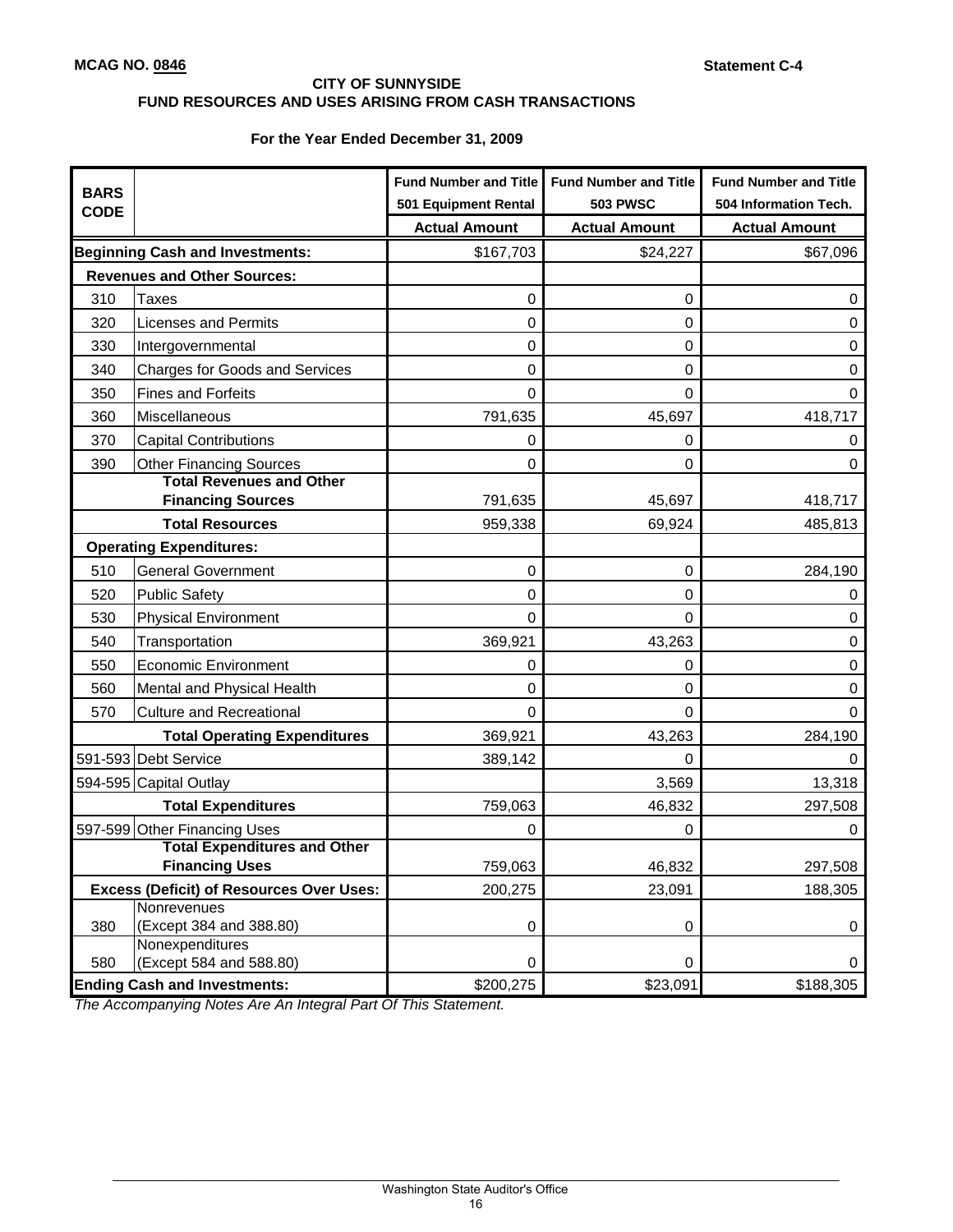#### **CITY OF SUNNYSIDE FUND RESOURCES AND USES ARISING FROM CASH TRANSACTIONS**

#### **For the Year Ended December 31, 2009**

|                            |                                                                | <b>Fund Number and Title</b> |
|----------------------------|----------------------------------------------------------------|------------------------------|
| <b>BARS</b><br><b>CODE</b> |                                                                | 611 Firemen's Relief         |
|                            |                                                                | <b>Actual Amount</b>         |
|                            | <b>Beginning Cash and Investments:</b>                         | \$318,730                    |
|                            | <b>Revenues and Other Sources:</b>                             |                              |
| 310                        | Taxes                                                          | 0                            |
| 320                        | <b>Licenses and Permits</b>                                    | 0                            |
| 330                        | Intergovernmental                                              | 12,731                       |
| 340                        | <b>Charges for Goods and Services</b>                          | O                            |
| 350                        | <b>Fines and Forfeits</b>                                      | 0                            |
| 360                        | Miscellaneous                                                  | 2,273                        |
| 370                        | <b>Capital Contributions</b>                                   | 0                            |
| 390                        | <b>Other Financing Sources</b>                                 | 0                            |
|                            | <b>Total Revenues and Other</b>                                |                              |
|                            | <b>Financing Sources</b>                                       | 15,004                       |
|                            | <b>Total Resources</b>                                         | 333,734                      |
|                            | <b>Operating Expenditures:</b>                                 |                              |
| 510                        | <b>General Government</b>                                      | 0                            |
| 520                        | <b>Public Safety</b>                                           | 24,335                       |
| 530                        | <b>Physical Environment</b>                                    | 0                            |
| 540                        | Transportation                                                 | 0                            |
| 550                        | <b>Economic Environment</b>                                    | 0                            |
| 560                        | Mental and Physical Health                                     | 0                            |
| 570                        | <b>Culture and Recreational</b>                                | 0                            |
|                            | <b>Total Operating Expenditures</b>                            | 24,335                       |
|                            | 591-593 Debt Service                                           | 0                            |
|                            | 594-595 Capital Outlay                                         | 0                            |
|                            | <b>Total Expenditures</b>                                      | 24,335                       |
|                            | 597-599 Other Financing Uses                                   | 0                            |
|                            | <b>Total Expenditures and Other</b>                            |                              |
|                            | Financing Uses                                                 | 24,335                       |
|                            | <b>Excess (Deficit) of Resources Over Uses:</b><br>Nonrevenues | 309,399                      |
| 380                        | (Except 384 and 388.80)                                        | 0                            |
|                            | Nonexpenditures                                                |                              |
| 580                        | (Except 584 and 588.80)                                        | 0                            |
|                            | <b>Ending Cash and Investments:</b>                            | \$309,399                    |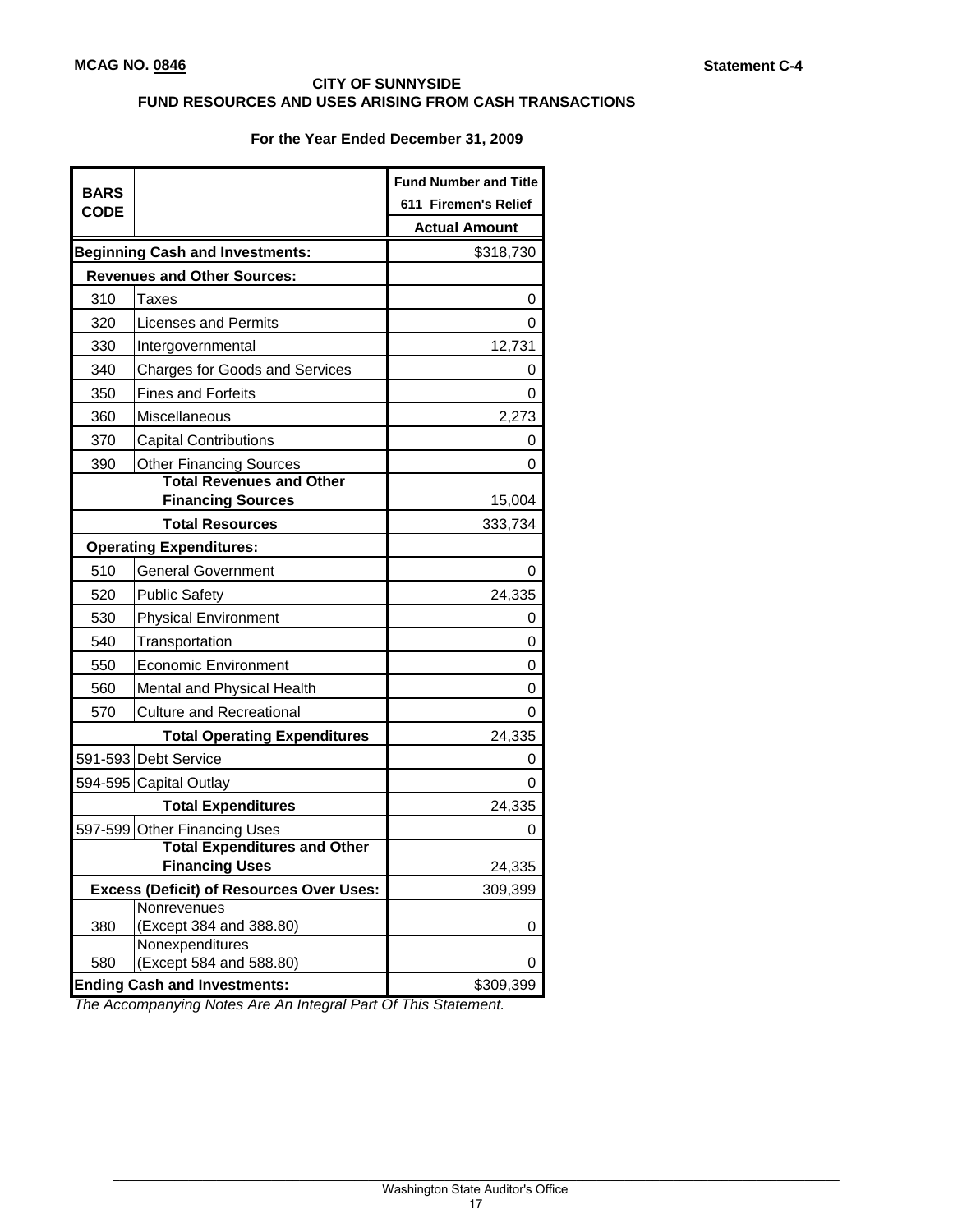#### **FIDUCIARY FUND RESOURCES AND USES ARISING FROM CASH TRANSACTIONS For the Year Ended December 31, 2009**

|                                              | <b>Total for All</b><br><b>Funds</b> | <b>Fund Number &amp; Title</b><br><b>Jail Trust</b> | <b>Fund Number &amp; Title</b><br><b>Court Trust</b> |
|----------------------------------------------|--------------------------------------|-----------------------------------------------------|------------------------------------------------------|
|                                              | <b>Total Amount</b>                  | <b>Actual Amount</b>                                | <b>Actual Amount</b>                                 |
| <b>Beginning Cash and Investments</b>        | \$143,947                            | \$112,408                                           | \$31,539                                             |
| <b>Prior Period Adjustments</b>              | \$0                                  |                                                     |                                                      |
| Revenues and Other Financing Sources         | \$849,335                            | 141,445                                             | 707,890                                              |
| <b>Total Resources</b>                       | \$993,282                            | 253,853                                             | 739,429                                              |
| <b>Expenditures And Other Financing Uses</b> | \$823,930                            | 110,990                                             | 712,940                                              |
| Excess (Deficit) of Resources Over Uses      | 169,352                              | 142,863                                             | 26,489                                               |
| Nonrevenues (Except 384)                     | \$0                                  | 0                                                   |                                                      |
| Nonexpenditures (Except 584)                 | \$0                                  | 0                                                   |                                                      |
| <b>Ending Cash and Investments</b>           | \$169,352                            | \$142,863                                           | \$26,489                                             |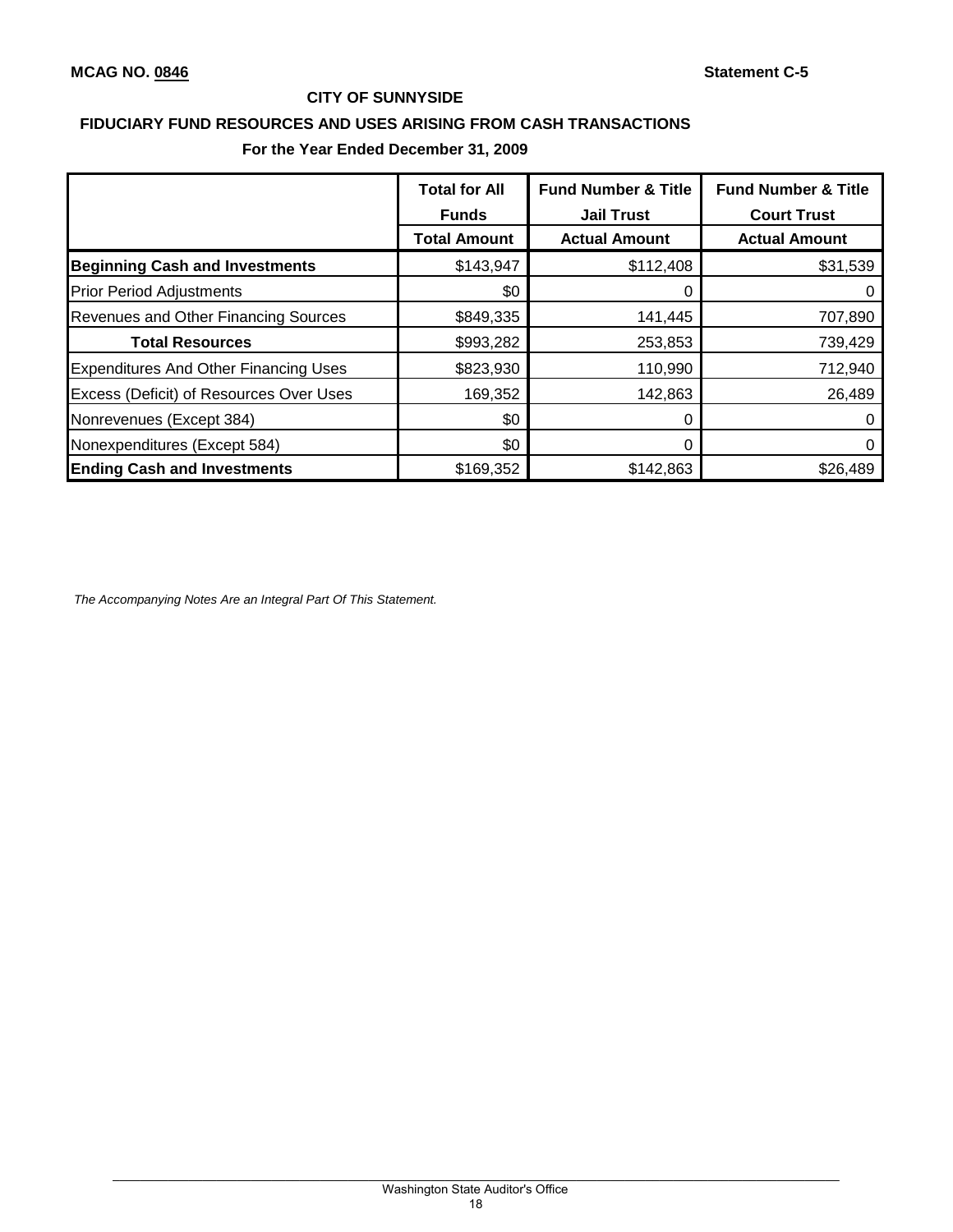#### **NOTE 1 - SUMMARY OF SIGNIFICANT ACCOUNTING POLICIES**

The City of Sunnyside reports financial activity using the revenue and expenditure classifications, statements, and schedules contained in the Cash Basis Budgeting, Accounting and Reporting System (BARS) manual. This basis of accounting and reporting is another comprehensive basis of accounting (OCBOA) that is prescribed by the State Auditor's Office under the authority of Washington State law, Chapter 43.09 RCW.

The City of Sunnyside, Washington, was incorporated on September 16, 1902 and operates under the laws of the State of Washington applicable to a non-charter code city with a Council/Manager form of government. The City of Sunnyside is a general purpose government and provides public safety (police, fire), Municipal Court, public improvements (streets, traffic signals), sanitation (solid waste disposal, sanitary sewer facility), water utility, stormwater utility, community development, and parks and recreation. The City of Sunnyside uses single-entry, cash basis accounting which is a departure from generally accepted accounting principles (GAAP).

#### **A. FUND ACCOUNTING**

The accounts of the City of Sunnyside are organized on the basis of funds, each of which is considered a separate accounting entity. Each fund is accounted for with a separate set of single-entry accounts that comprises its cash, investments, revenues and expenditures, as appropriate. The City of Sunnyside's resources are allocated to and accounted for in individual funds depending on their intended purpose. The following are the fund types used by the City of Sunnyside:

GOVERNMENTAL FUND TYPES:

#### General (Current Expense) Fund

This fund is the primary operating fund of the City of Sunnyside. It accounts for all financial resources except those required or elected to be accounted for in another fund.

#### Special Revenue Funds

These funds account for revenues that are legally restricted or designated to finance particular activities of the City of Sunnyside.

#### Debt Service Funds

These funds account for the accumulation of resources to pay principal, interest and related costs on general long-term debt.

#### Capital Projects Funds

These funds account for financial resources which are designated for the acquisition or construction of general government capital projects.

#### Permanent Funds

A governmental fund type used to report resources that are legally restricted to the extent that only earnings, and not principal, may be used for purposes that support the reporting government's programs – that is, for the benefit of the government or its citizens.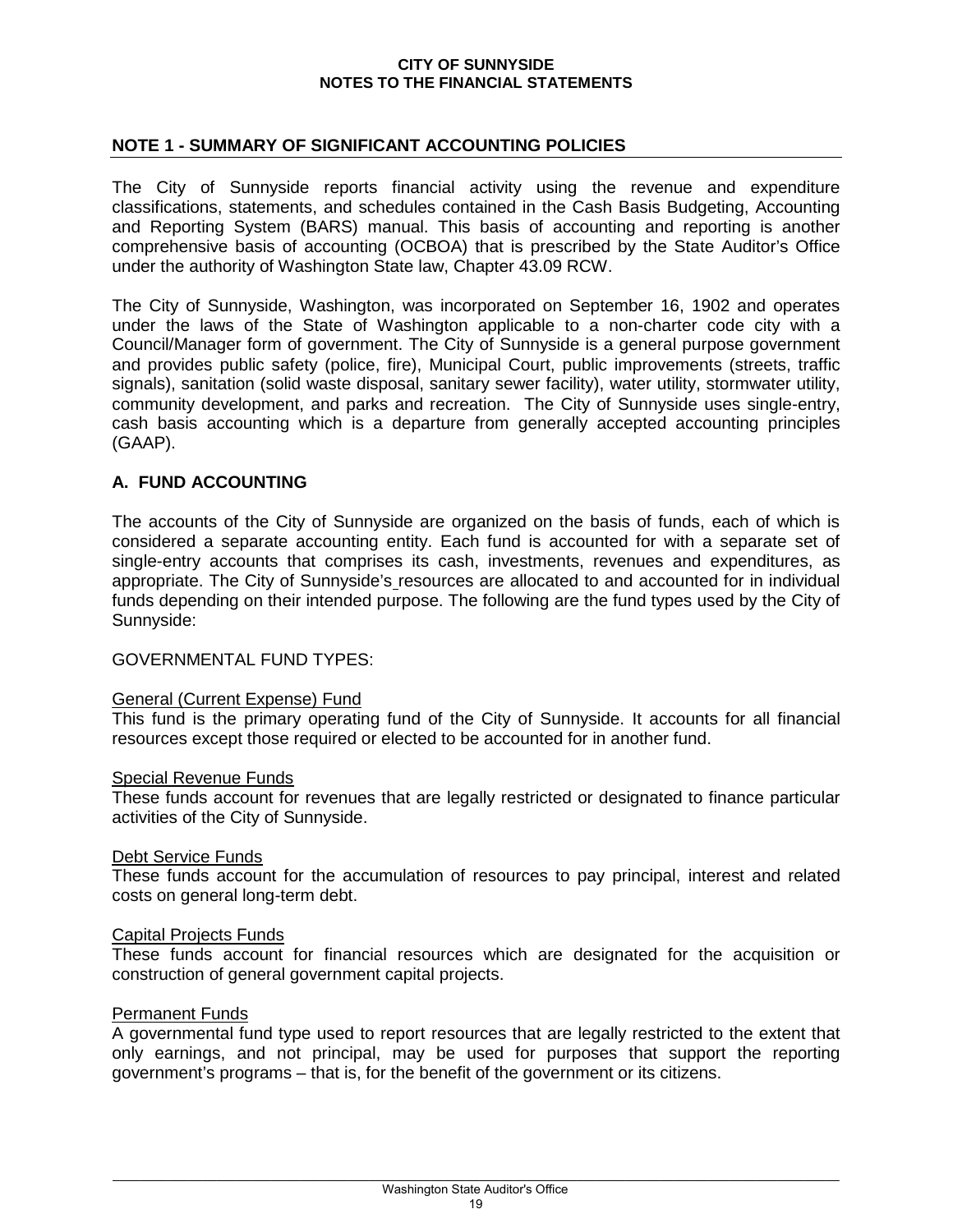#### PROPRIETARY FUND TYPES:

#### Enterprise Funds

These funds account for operations that provide goods or services to the general public and are supported primarily through user charges.

#### Internal Service Funds

These funds account for operations that provide goods or services to other departments or funds of the City of Sunnyside on a cost-reimbursement basis.

#### FIDUCIARY FUND TYPES:

Fiduciary funds account for assets held by the City of Sunnyside in a trustee capacity or as an agent on behalf of others.

#### Private-Purpose Trust Funds

These funds report all trust arrangements under which principal and income benefit individuals, private organizations or other governments.

#### Agency Funds

These funds are used to account for assets that the City of Sunnyside holds for others in an agency capacity.

#### **B. BASIS OF ACCOUNTING**

Basis of accounting refers to when revenues and expenditures are recognized in the accounts and reported in the financial statements. Revenues are recognized only when cash is received and expenditures are recognized when paid, including those properly chargeable against the report year(s) budget appropriations as required by state law.

In accordance with state law the City of Sunnyside also recognizes expenditures paid during twenty days after the close of the fiscal year for claims incurred during the previous period.

Purchases of capital assets are expensed during the year of acquisition. There is no capitalization of capital assets, nor allocation of depreciation expense. Inventory is expensed when purchased.

The basis of accounting described above represents a comprehensive basis of accounting other than accounting principles generally accepted in the United States of America.

#### **C. BUDGETS**

The City of Sunnyside adopts annual appropriated budgets for all funds with the exception of fiduciary funds. These budgets are appropriated at the fund level (except the general (current expense) fund, where budget is adopted at the department level). The budget constitutes the legal authority for expenditures at that level. Annual appropriations for these funds lapse at the fiscal year end.

Annual appropriated budgets are adopted on the same basis of accounting as used for financial reporting.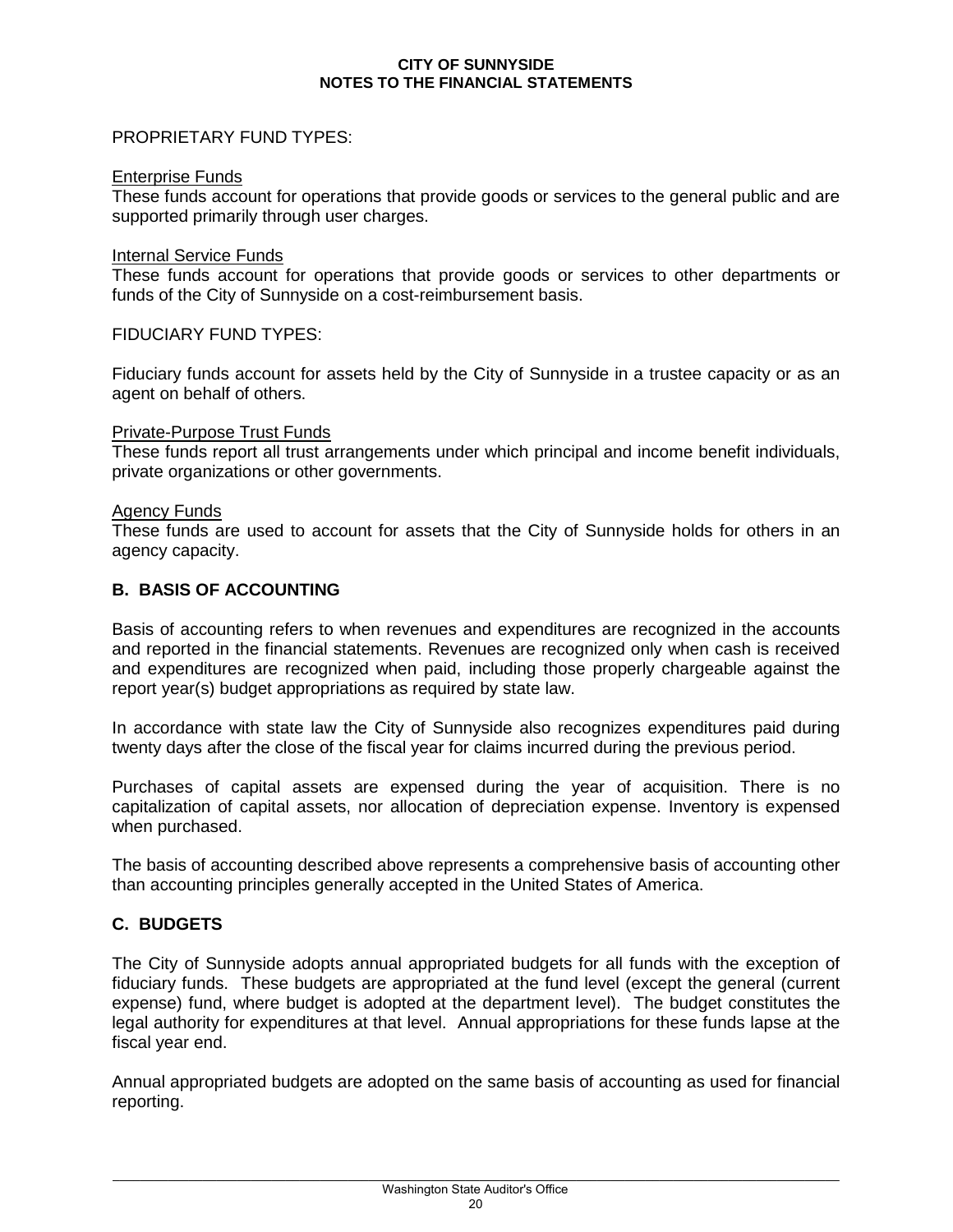| <b>Fund / Department</b>                | <b>Final Appropriated</b><br><b>Amounts</b> | <b>Actual Expenditures</b> | <b>Variance</b> |
|-----------------------------------------|---------------------------------------------|----------------------------|-----------------|
| General Fund:                           |                                             |                            |                 |
| Legislative                             | \$<br>48,160                                | \$<br>36,628               | \$<br>11,532    |
| Judicial                                | \$<br>367,640                               | \$<br>358,701              | \$<br>8,939     |
| Executive                               | \$<br>285,950                               | \$<br>273,344              | \$<br>12,606    |
| <b>Financial &amp; Records Services</b> | \$<br>482,970                               | \$<br>466,961              | \$<br>16,009    |
| <b>Legal Services</b>                   | \$<br>474,810                               | \$<br>505,773              | \$<br>(30, 963) |
| <b>Personnel Services</b>               | \$<br>100,760                               | \$<br>96,499               | \$<br>4,261     |
| <b>Central Services</b>                 | \$<br>512,340                               | \$<br>496,133              | \$<br>16,207    |
| Miscellaneous General Gov't.            | \$<br>1,513,281                             | \$<br>1,280,251            | \$<br>233,030   |
| <b>Law Enforcement</b>                  | \$<br>2,655,290                             | \$<br>2,526,073            | \$<br>129,217   |
| <b>Fire Control</b>                     | \$<br>994,870                               | \$<br>928,798              | \$<br>66,072    |
| Protective Inspections                  | \$<br>312,470                               | \$<br>292,351              | \$<br>20,119    |
| Communications/Alarms/Dispatch          | \$<br>665,310                               | \$<br>598,155              | \$<br>67,155    |
| <b>Animal Control</b>                   | \$<br>19,680                                | \$<br>14,760               | \$<br>4,920     |
| Airports                                | \$<br>749,320                               | \$<br>703,695              | \$<br>45,625    |
| <b>Community Development</b>            | \$<br>161,410                               | \$<br>155,862              | \$<br>5,548     |
| Jail                                    | \$<br>890,500                               | \$<br>845,732              | \$<br>44,768    |
| Recreation                              | \$<br>579,350                               | \$<br>502,337              | \$<br>77,013    |
| <b>Total General Fund</b>               | \$<br>10,814,111                            | \$<br>10,082,052           | \$<br>732,059   |
|                                         |                                             |                            |                 |
| <b>Special Revenue Funds</b>            | \$<br>5,357,231                             | \$<br>5,101,418            | \$<br>255,813   |
| Debt Service Fund                       | \$<br>668,920                               | \$<br>668,915              | \$<br>5         |
| <b>Capital Projects Funds</b>           | \$<br>271,149                               | \$<br>230,582              | \$<br>40,567    |
| <b>Enterprise Funds</b>                 | \$<br>10,393,921                            | \$<br>7,831,523            | \$<br>2,562,398 |
| <b>Internal Service Funds</b>           | \$<br>1,355,517                             | \$<br>1,103,403            | \$<br>252,114   |
| <b>Investment Trust Fund</b>            | \$<br>28,860                                | \$<br>24,335               | \$<br>4,525     |

The appropriated and actual expenditures for the legally adopted budgets were as follow:

Budgeted amounts are authorized to be transferred between (departments within any fund/object classes within departments); however, any revisions that alter the total expenditures of a fund, or that affect the number of authorized employee positions, salary ranges, hours, or other conditions of employment must be approved by the City of Sunnyside's legislative body

#### **D. CASH**

It is the City of Sunnyside's policy to invest all temporary cash surpluses. The amount is included in the net cash and investments shown on the statements of fund resources and uses arising from cash transactions. The interest on these investments is prorated to various funds.

#### **E. DEPOSITS**

The City of Sunnyside's deposits and certificates of deposit are covered by the Federal Deposit Insurance Corporation (FDIC) and/or the Washington Public Deposit Protection Commission (WPDPC).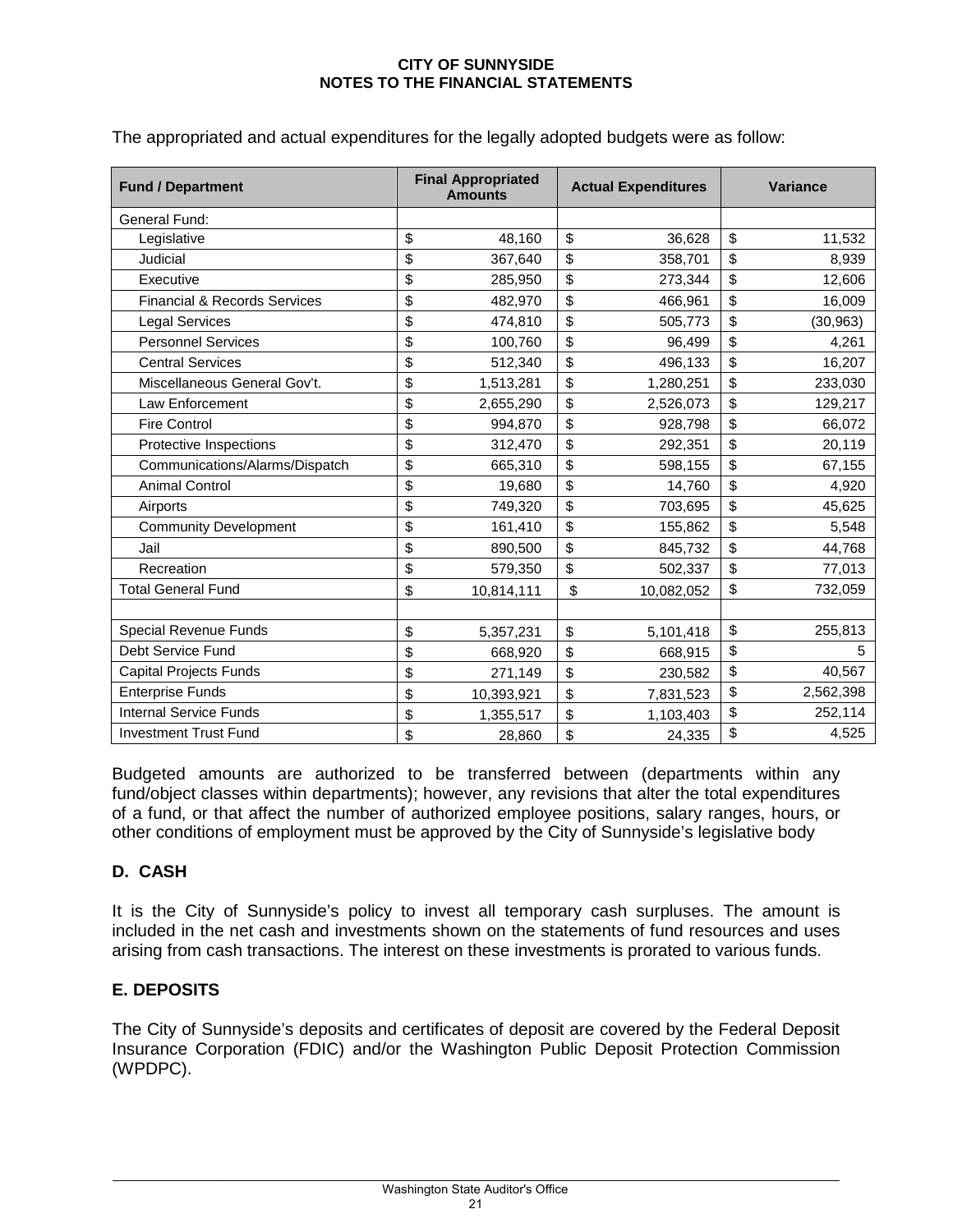Custodial credit risk for deposits is the risk that the City of Sunnyside's deposits may not be returned to it in the event of a bank failure. All City of Sunnyside deposits are insured by the FDIC up to \$250,000. All deposits not covered by FDIC insurance are covered by the WPDPC for amounts over \$250,000.

The WPDPC is a statutory authority established under Washington State Law Revised Code of Washington (RCW) Chapter 39.58. There exists a collateral arrangement amongst multiple financial institutions that provides for additional assessments against members of the pool on a pro rata basis up to a maximum of 10 percent of each institution's public deposits. Provisions of RCW 39.85, Section 60 authorize the WPDPC to make pro-rata assessments in proportion to the maximum liability of each such depository as it existed on the date of loss.

#### **F. INVESTMENTS (See Note 3 – Investments)**

#### **G. DERIVATIVES AND SIMILAR TRANSACTIONS**

The City of Sunnyside has not used, held or sold any derivatives or similar instruments during the period covered by the financial statements.

#### **H. CAPITAL ASSETS**

Capital assets are long-lived assets of the City of Sunnyside and are recorded as expenditures when purchased.

#### **I. COMPENSATED ABSENCES**

Vacation leave may be accumulated up to 240 or 360 hours and is payable upon separation or retirement. The accumulated maximum hours vary by type of employee based upon the applicable union contract, employment agreement or ordinance.

Sick leave may be accumulated up to 960 hours for all employees except firefighters. Firefighters may accumulate up to 1,040 hours. The City pays for sick leave that exceeds the maximum accrual rate as of December 31<sup>st</sup> of each year. Those excess hours for full time employees are paid at 25% of their value. Upon separation after completing at least 10 years of service, all employees represented by union contract shall be paid 25% of their accumulated sick leave. Unless a specific employment agreement is in effect, non-represented employees shall be paid 25% of their accumulated sick leave upon retirement.

#### **J. LONG-TERM DEBT NOTE (See Note 6 – Long-Term Debt)**

#### **K. OTHER FINANCING SOURCES OR USES**

The City of Sunnyside's "Other Financing Sources or Uses" consist of transfers-in, transfers-out, intergovernmental loan proceeds, proceeds from sale of capital assets, insurance recoveries, and other note proceeds.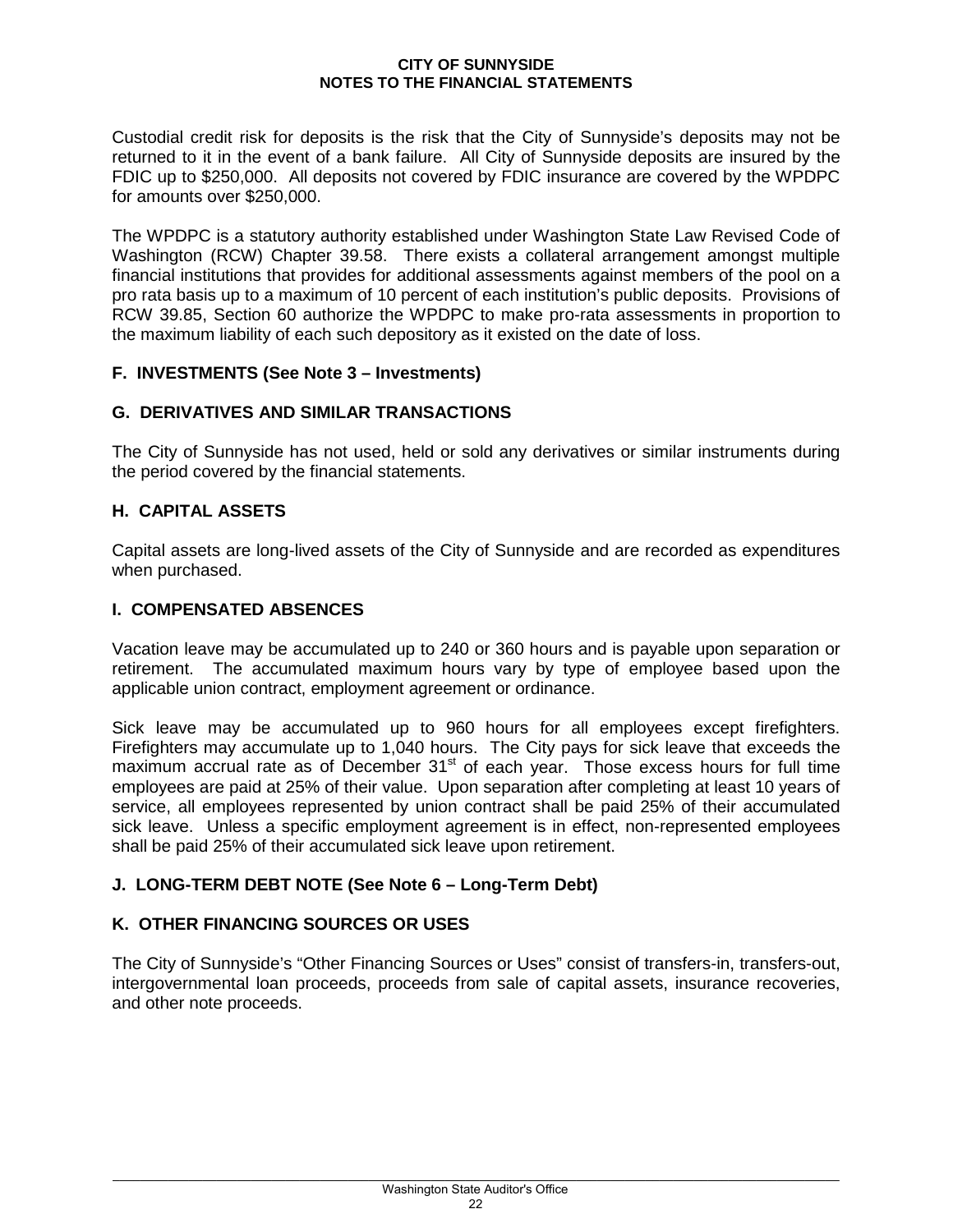#### **L. RISK MANAGEMENT**

The City of Sunnyside is an associate member of the Cities Insurance Association of Washington. Chapter 48,62 RCW authorizes the governing body of any one or more governmental entities to form together into or join a pool or organization for the joint purchasing of insurance, and/or joint self-insuring, end/or joint hiring or contracting for risk management services to the same extent that they may individually purchase insurance, self-Insure, or hire or contract for risk management services. An agreement to form a pooling arrangement was made pursuant to the provisions of Chapter 39.34 RCW, the Interlocal Cooperation Act. The pool was formed on September 1, 1988 when 34 cities in the State of Washington joined together by signing an Interlocal Governmental Agreement to pool their self-insured losses and jointly purchase Insurance and administrative services. As of August 31, 2009, the CIAW had 86 regular (participating) members and 170 associate members.

The pool allows members to jointly purchase insurance coverage and provide related services, such as administration, risk management, account education, claims handling, etc. Coverage for Employment Practices and ,Management Liability is on a "claims-made basis." All other coverages are on an "occurrence basis."

The pool provides the following forms of group purchased insurance coverage for its members; property, general liability, law enforcement liability, automobile liability, employment practices liability, boiler and machinery, bonds of various types, and management liability.

The pool acquires liability insurance through St, Paul Fire & Marine Insurance Company (Travelers) that is subject to a per-occurrence deductible of \$100,000. Members are responsible for the first \$1,000 of the deductible amount of each claim, while the pool is responsible for the remaining \$99,000. The Insurance carrier covers insured losses over \$100,000 to the limits of each policy.

Since the pool is a cooperative program, there is a joint liability among the participating members towards the sharing of the \$99,000 portion of the deductible. The pool also purchases a Stop Loss Policy in the amount of \$5,500,000 to cap the total claims paid by the pool in any one year.

Property Insurance is subject to a per-occurrence deductible of \$10,000. Members are responsible for the first \$1,000 of the deductible amount of each claim, while the pool is responsible for the remaining \$9,000. Boiler and machinery insurance is subject to a peroccurrence deductible of \$2,500. Members are responsible for the deductible amount of each claim.

Copies of the pool's annual report may be obtained by writing to 451 Diamond Drive, Ephrata, WA 98823.

#### **M. RESERVED FUND BALANCE**

The City of Sunnyside has two funds with restrictions on fund balance as result of revenue bond covenants. The Water Fund maintains a Restricted Cash reserve of \$123,435.42 plus a Restricted Investment reserve of \$240,584.58 as required by 2005 Water/Sewer Revenue Refunding Bond covenants. The Sewer Fund maintains a \$415,308.10 bond reserve as required by 2007 Water/Sewer Revenue Bond covenants.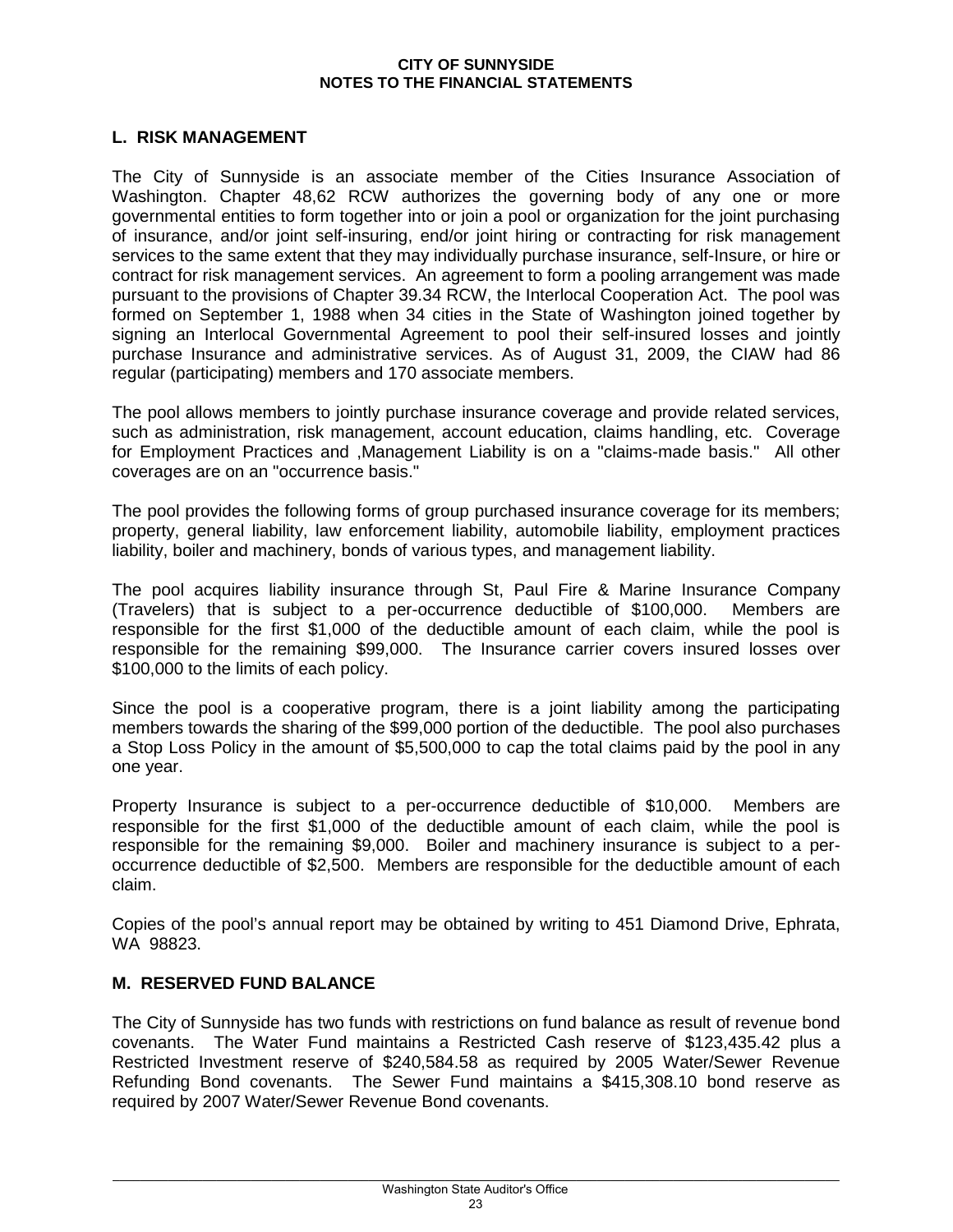#### **NOTE 2 - COMPLIANCE AND ACCOUNTABILITY**

There have been no material violations of finance-related legal or contractual provisions.

In 2009, there have been no expenditures exceeding legal appropriations in any of the funds of the City of Sunnyside.

#### **NOTE 3 – INVESTMENTS**

The City of Sunnyside's investments are either insured, registered or held by the City of Sunnyside or its agent in the City of Sunnyside's name.

Investments by type at December 31, 2009 are as follows:

|                            | City of<br>Sunnyside's own | <b>Investments held by City of</b><br>Sunnyside as an agent for<br>other local governments,<br>individuals or private |              |
|----------------------------|----------------------------|-----------------------------------------------------------------------------------------------------------------------|--------------|
| <b>Type of Investment</b>  | investments                | organizations                                                                                                         | <b>Total</b> |
| <b>Local Government</b>    |                            |                                                                                                                       |              |
| Investment Pool (LGIP)     | \$7,703,408                | \$305,450                                                                                                             | \$8,008,858  |
| Municipal Investor Account | 8,671                      |                                                                                                                       | 8,671        |
| Total                      | \$7,712,079                | \$305,450                                                                                                             | \$8,017,529  |

Custodial credit risk is the risk that in event of a failure of the counterparty to an investment transaction, the City would not be able to recover the value of the investment or collateral securities. As required by Washington State law, all investments of the City of Sunnyside's funds are obligations of the U.S. Government, U.S. agency issues, obligations of the State of Washington, repurchase agreements, prime banker's acceptances, the Washington State Local Government Investment Pool or time certificates of deposit with authorized Washington State banks.

The Washington State Local Government Investment Pool, which is operated in a manner consistent with the SEC's Rule 2a-7 of the Investment Act of 1940, is unrated.

#### **NOTE 4 - PROPERTY TAXES**

The county treasurer acts as an agent to collect property taxes levied in the county for all taxing authorities. Collections are distributed after the end of each month.

| <b>Property Tax Calendar</b>                                         |                                                        |  |  |  |  |  |  |
|----------------------------------------------------------------------|--------------------------------------------------------|--|--|--|--|--|--|
| Taxes are levied and become an enforceable lien against<br>January 1 |                                                        |  |  |  |  |  |  |
|                                                                      | properties.                                            |  |  |  |  |  |  |
| February 14                                                          | Tax bills are mailed.                                  |  |  |  |  |  |  |
| April 30                                                             | First of two equal installment payments is due.        |  |  |  |  |  |  |
| May 31                                                               | Assessed value of property established for next year's |  |  |  |  |  |  |
|                                                                      | levy at 100% of market value.                          |  |  |  |  |  |  |
| October 31                                                           | Second installment is due.                             |  |  |  |  |  |  |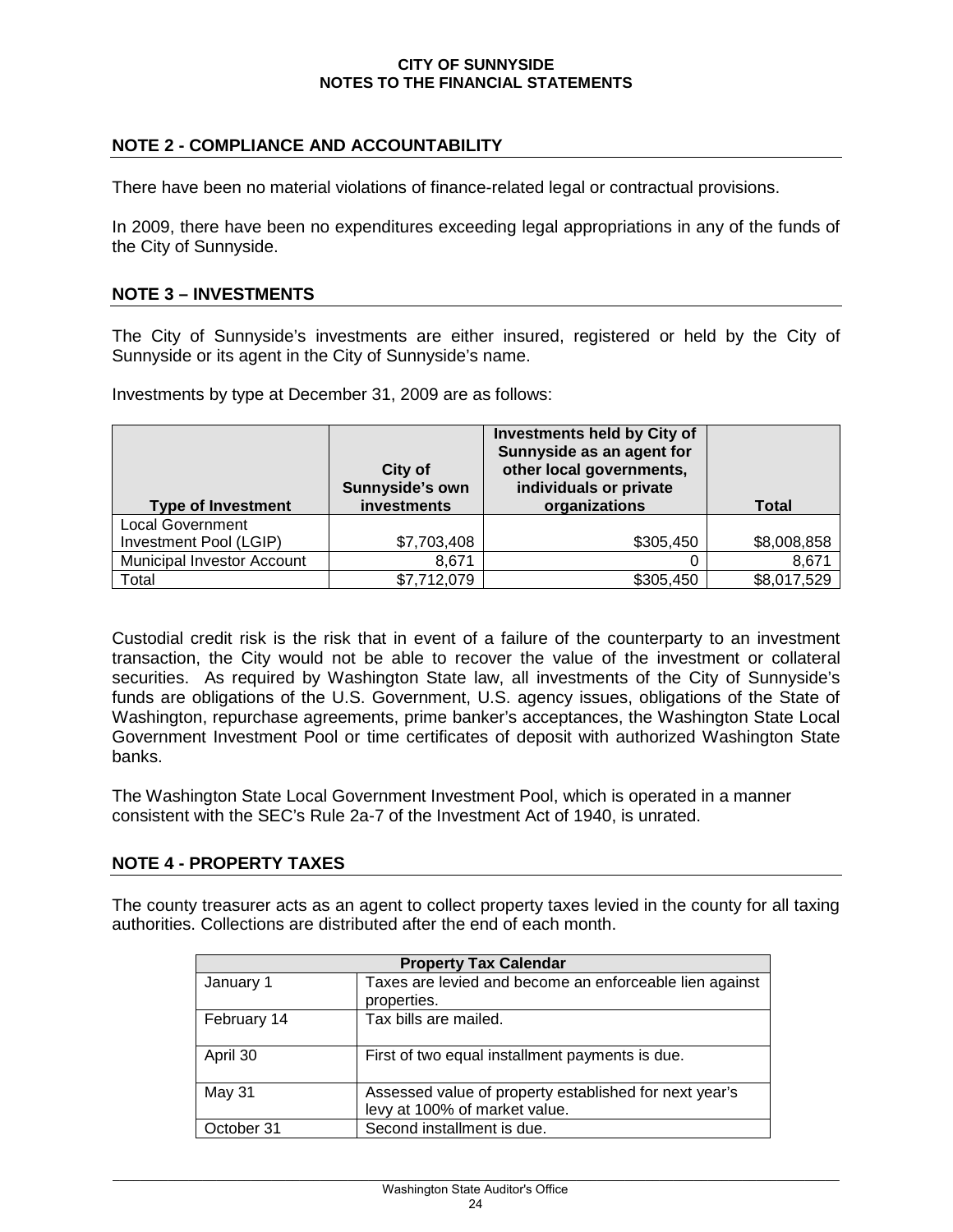Property tax revenues are recognized when cash is received by the City of Sunnyside. Delinquent taxes are considered fully collectible because a lien affixes to the property after taxes are levied.

The City of Sunnyside's regular levy for the year 2009 was \$2.9088 per \$1,000 on an assessed valuation of \$612,170,687 for a total regular levy of \$1,780,717. In 2009, the City of Sunnyside had a voter-approved excess levy of \$0.8817 per \$1,000 of assessed value on excess value of \$607,225,392 for payment of General Obligation Bonds for a total additional levy of \$535,380.

#### **NOTE 5 - INTERFUND LOANS AND ADVANCES**

| <b>Borrowing</b><br><b>Fund</b> | Lending<br><b>Fund</b> | <b>Balance</b><br>01/01/2009 | <b>New</b><br>Loans | <b>Repayments</b> | <b>Balance</b><br>12/31/2009 |
|---------------------------------|------------------------|------------------------------|---------------------|-------------------|------------------------------|
| Sewer                           | Water                  | \$350,000                    | \$0                 | \$175,000         | \$175,000                    |
| Stormwater                      | General                | \$0                          | \$100,000           | \$0               | \$100,000                    |
| Total                           |                        | \$350,000                    | \$100,000           | \$175,000         | \$275,000                    |

The following table displays interfund principal loan activity during 2009:

At the end of 2009, the City had the following interfund loan:

• The Water Fund provided a \$350,000 interfund loan to the Sewer Fund in 2008. The purpose of the loan was to provide the Sewer Fund with additional operating funds while significant sewer utility rate increases are implemented over a period of four years. Per City of Sunnyside Ordinance 2201, interfund loan principal shall be repaid to the Water Fund from the Sewer Fund on or before December 31, 2010, with interest accruing monthly on unpaid principal for the duration of the loan. Payments made by the Sewer Fund to the Water Fund during 2009 totaled \$176,813; of which \$175,000 was for principal repayment and \$1,813 was for interest.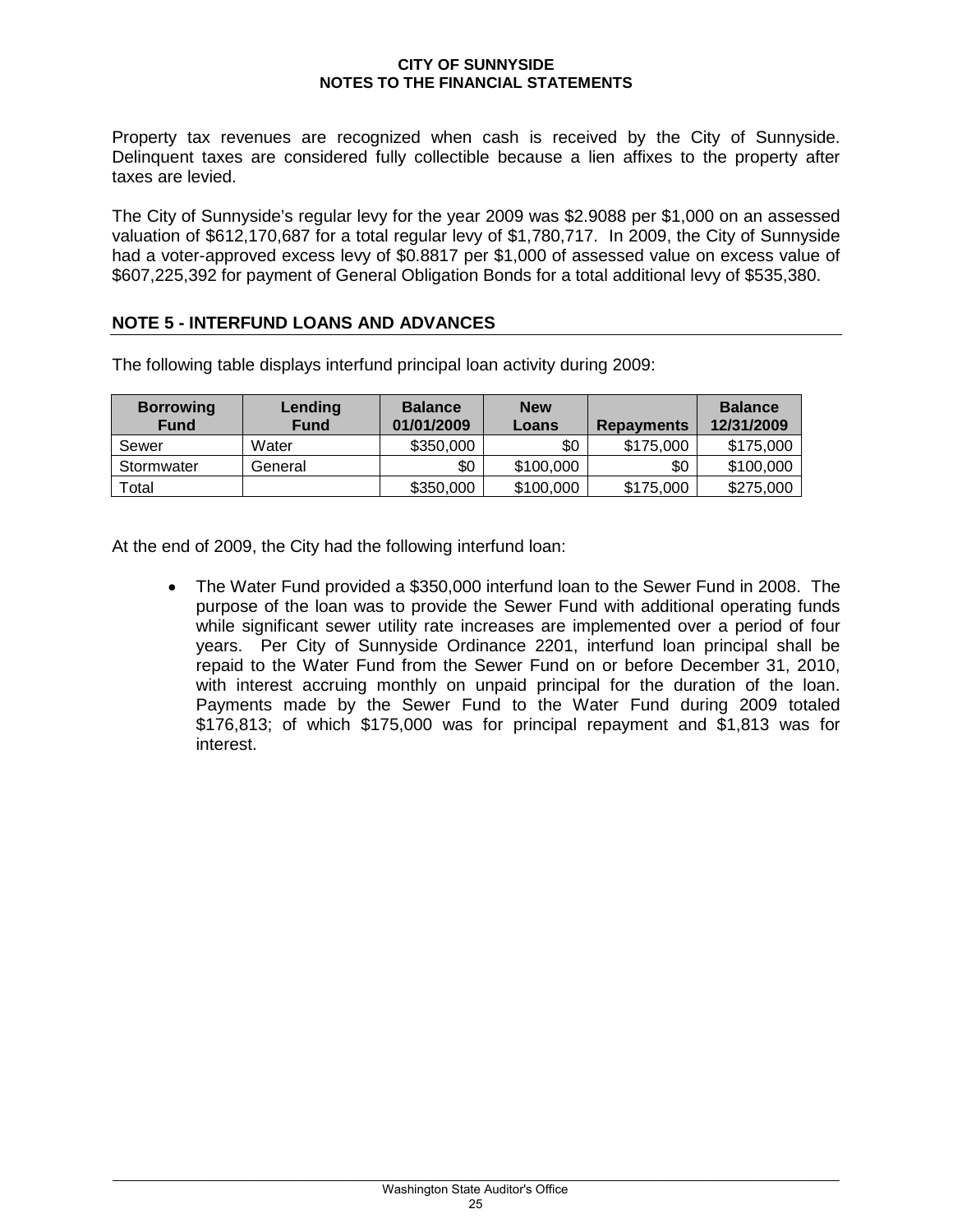#### **NOTE 6 - LONG-TERM DEBT**

The accompanying *Schedule 09 – Long-Term Debt* provides a listing of the outstanding debt of the City of Sunnyside and summarizes the City of Sunnyside's debt transactions for 2009. The debt service requirements, including interest, are as follows:

| Year          | General<br><b>Obligation</b><br><b>Debt</b> | <b>Revenue</b><br><b>Debt</b> | <b>Other</b><br><b>Debt</b> | Total<br><b>Debt</b> |
|---------------|---------------------------------------------|-------------------------------|-----------------------------|----------------------|
| 2009          | 1,074,811                                   | 1,100,608                     | 0                           | 2,175,419            |
| 2010          | 1,011,118                                   | 1,152,264                     | 0                           | 2,163,382            |
| 2011          | 898,726                                     | 1,138,882                     | 0                           | 2,037,608            |
| 2012          | 651,249                                     | 1,151,520                     | 0                           | 1,802,769            |
| 2013          | 648,461                                     | 1,148,168                     | 0                           | 1,796,629            |
| 2014          | 634,428                                     | 1,149,318                     | 0                           | 1,783,746            |
| $2015 - 2019$ | 1,188,959                                   | 5,402,879                     | 0                           | 6,591,837            |
| $2020 - 2024$ | 1,176,175                                   | 5,059,692                     | 0                           | 6,235,867            |
| $2025 - 2027$ | 705,250                                     | 2,837,175                     | 0                           | 3,542,425            |
| Total         | \$7,989,177                                 | \$20,140,505                  | 0                           | \$28,129,683         |

#### **General Obligation Debt**

#### 2007 LTGO Bonds

In 2007, the City of Sunnyside issued \$2,760,000 in Limited Tax General Obligation (LTGO) Bonds for the purpose of providing financing for the cost of land acquisition. These bonds were issued by a vote of the City Council for the purpose of financing the Monson Ranches Feedlot land purchase; since renamed West Sunnyside Business Park.

#### 2001 UTGO Refunding Bonds

In 2001, the City of Sunnyside issued \$4,350,000 in Unlimited Tax General Obligation (UTGO) Refunding Bonds for the purpose of substantial debt service savings. These bonds refunded voter-approved UTGO bonds issued in 1990 and 1995 for the purpose of constructing the City Pool and Law & Justice Center, respectively.

#### Lease-Purchase Agreements

In 2006, the City of Sunnyside entered into a lease-purchase agreement with Ford Motor Credit Company for the purpose of equipment replacement. The agreement allowed for the purchase of one vehicle to be used in the Police Department.

In 2007, the City of Sunnyside entered into a lease-purchase agreement with US Bank for the purpose of equipment replacement. The agreement allowed for the purchase of six vehicles to be used in various departments.

In 2008, the City of Sunnyside entered into a lease-purchase agreement with Banner Bank for the purpose of equipment replacement. The agreement allowed for the purchase of six vehicles to be used in various departments.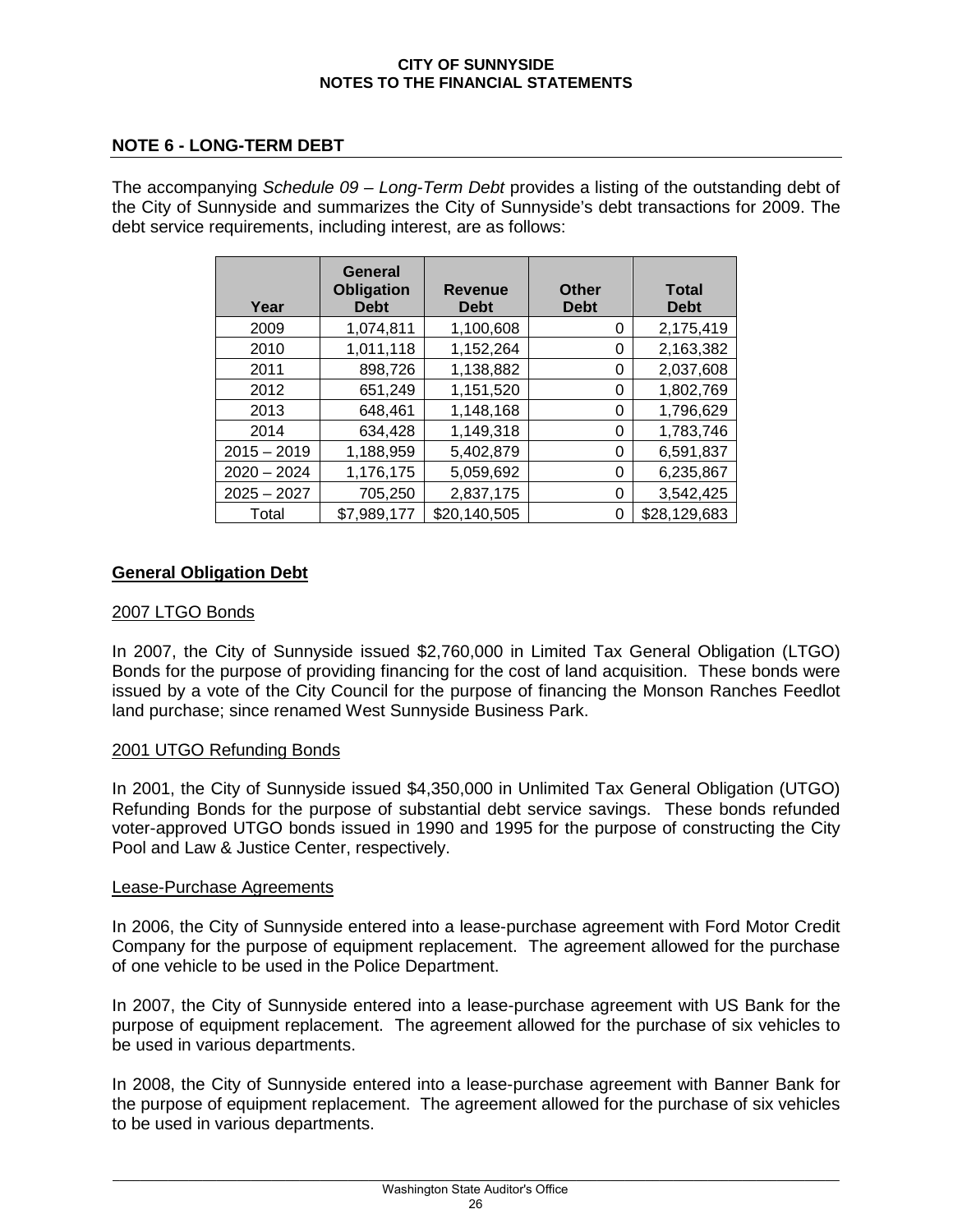#### Washington State LOCAL Program Loans

In 2006, the City of Sunnyside secured two loans through the Washington State Local Option Capital Asset Lending (LOCAL) Program for the purpose of equipment replacement. The first loan in the amount of \$991,850 allowed for the purchase of 26 vehicles to be used in various departments. The second loan in the amount of \$258,387 allowed for the purchase of two ambulances to be used by the Fire Department.

#### Supporting Investments in Economic Development

In 2008, the City of Sunnyside secured a \$109,192 Supporting Investment in Economic Development loan from Yakima County on the behalf of K2R Properties, LLC for the purpose of street infrastructure improvements. K2R Properties, LLC is repaying the City of Sunnyside principal plus interest on this loan over a seven year term.

#### **Revenue Debt**

#### 2007 Water/Sewer Revenue Bonds

In 2007, the City of Sunnyside issued \$2,285,000 in Water/Sewer Revenue Bonds for the purpose of financing capital improvements to the water and sewer systems.

#### 2005 Water/Sewer Refunding Bonds

In 2005, the City of Sunnyside issued \$3,640,000 in Water/Sewer Revenue Refunding Bonds for the purpose of substantial debt service savings. These bonds refunded Water/Sewer Revenue Bonds issued in 1993 and 1996.

#### Public Works Trust Fund Loans

In 1989, the City of Sunnyside secured a \$1,118,930 Public Works Trust Fund loan from the State of Washington to finance the 1989 water system improvements. In 2004, the City of Sunnyside secured an additional \$750,000 Public Works Trust Fund loan from the State of Washington to finance the Wastewater Treatment Plant rehabilitation.

#### Supporting Investments in Economic Development

In 2003, the City of Sunnyside secured a \$44,400 Supporting Investment in Economic Development loan from Yakima County on the behalf of New Holland for the purpose of installing a 12-inch water pipe connecting existing City of Sunnyside lines to the New Holland property. New Holland is repaying the City of Sunnyside principal plus interest on this loan over a seven year term.

In 2005, the City of Sunnyside secured an additional \$275,000 Supporting Investment in Economic Development loan from Yakima County on the behalf of Powell Distribution for the purpose of widening a 1,320 foot stretch of Allen Road that includes curbs, gutters and sidewalks and for building a 1,230 foot long "Quail Lane" connecting two streets and for installing 350 feet of water and sewer lines to the Powell Distribution property. Powell Distribution is repaying the City of Sunnyside principal plus interest on this loan over a ten year term.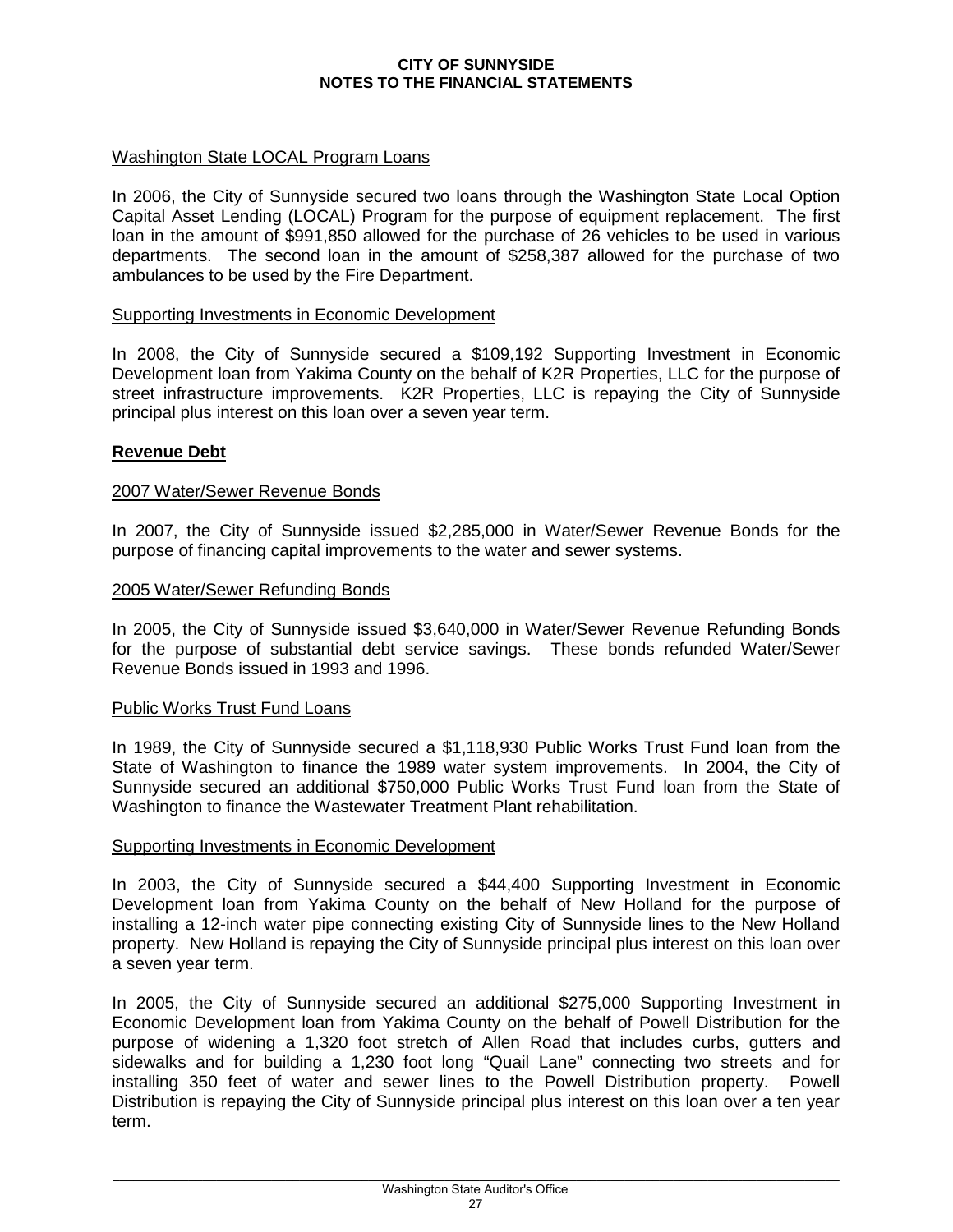#### State Revolving Fund Loans

In 2004, the City of Sunnyside secured a \$4,040,000 State Revolving Fund loan from the State of Washington to finance the Water Source Development Project. As of December 31, 2009, the City of Sunnyside has drawn a total of \$1,535,780 on this loan and remitted principal payments totaling \$141,711. Only the drawn down portion less principal and interest repayments is included in debt service figures in the chart above.

In 2006, the City of Sunnyside secured a \$12,376,640 State Revolving Fund loan from the State of Washington to finance the 2005-2007 Wastewater Treatment Plant rehabilitation.

#### **NOTE 7 - PENSION PLANS**

Substantially all City of Sunnyside full-time and qualifying part-time employees participate in the Public Employees' Retirement System (PERS) Plans 1, 2 and 3, Law Enforcement Officers' and Fire Fighters' Retirement System (LEOFF) Plans 1 and 2, and Public Safety Employees' Retirement System (PSERS) Plan 2 administered by the Washington State Department of Retirement Systems, under cost-sharing multiple-employer public employee defined benefit and defined contribution retirement plans. Actuarial information is on a system-wide basis and is not considered pertinent to the City of Sunnyside's financial statements. Contributions to the systems by both employee and employer are based upon gross wages covered by plan benefits.

Historical trend or other information regarding each plan is presented in the Washington State Department of Retirement Systems annual financial report. A copy of this report may be obtained by writing to:

Department of Retirement Systems Communications Unit PO Box 48380 Olympia, WA 98504-8380

#### **Local Government Pension System**

The City of Sunnyside is also the administrator of a pension retirement system called the Firemen's Relief and Pension Fund. The system is shown as a trust fund in the financial statements of the City. As of December 31, 2009, there were a total of three individuals covered by this system of which none were currently employed and three were drawing benefits.

The most recent actuarial review of the system was done by Randall & Hurley, Inc. to determine the funding requirements as of December 31, 2005. As of this date, the market value of assets was \$336,053 and the actuarial present value of future benefits was \$356,956 leaving an unfunded pension benefit obligation of \$20,903. However, it was determined that a contribution rate of \$9,500 per year will be sufficient to fund the plan. The City of Sunnyside will maintain the funding policy of contributing 100% of the City of Sunnyside's share of the State tax on fire insurance premiums to the Firemen's Relief and Pension Fund. In 2009, this contribution totaled \$12,731.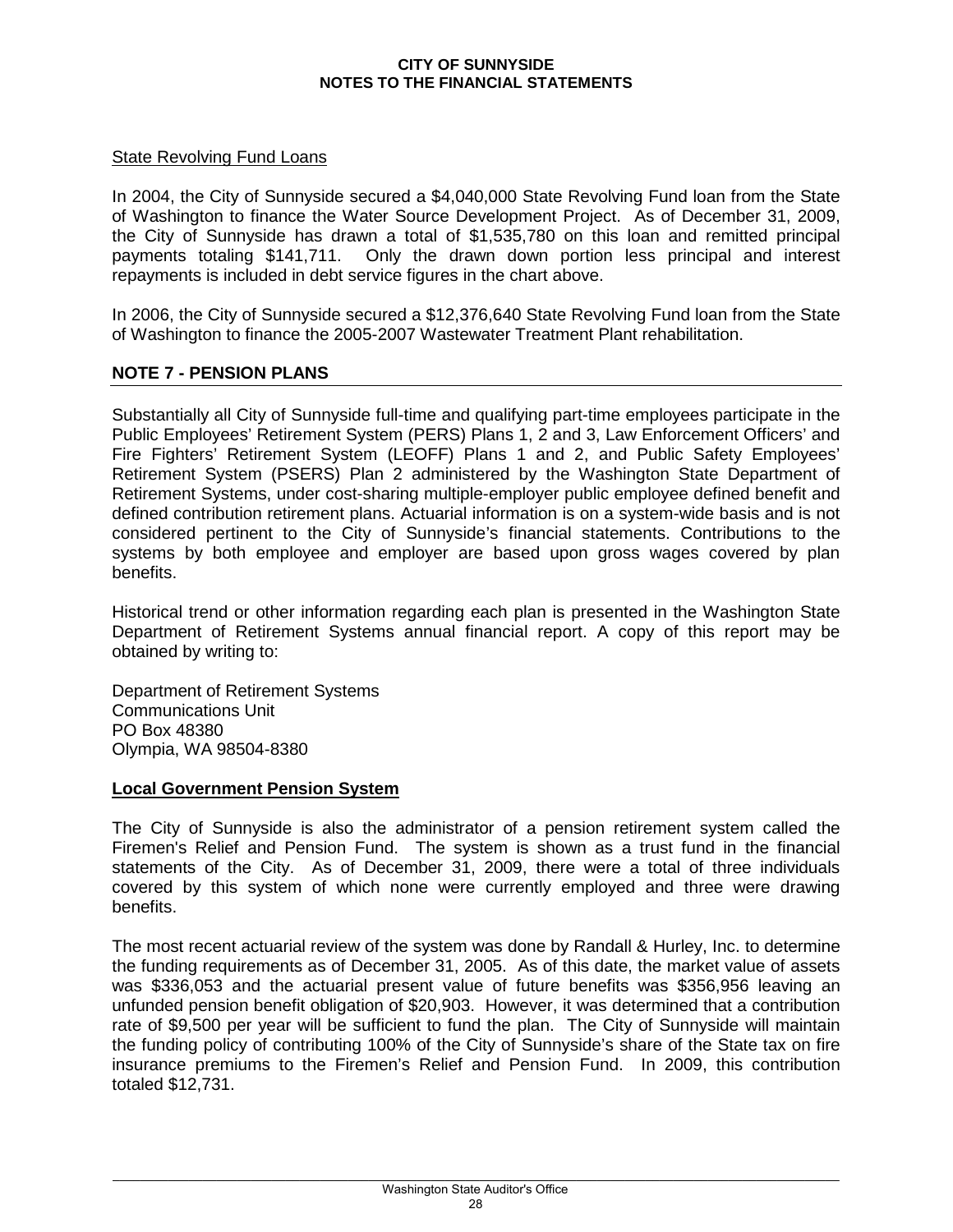#### Plan Description

The Firemen's Relief and Pension Fund was established by the City of Sunnyside in compliance with the requirements of the Revised Code of Washington (RCW) 41.20 and 41.18, and the City of Sunnyside administers the plan. The pension plan is a closed, single-employer, defined benefit retirement plan.

When the Law Enforcement Officers' and Firefighters (LEOFF) pension system was initiated, the State of Washington assumed the major portion of the obligation to provide future retirement benefits for members still in active service at the LEOFF inception date (March 1, 1970). The City of Sunnyside retains the responsibility for all benefits payable to members (or to their survivors) who retired prior to that date. In addition, the City of Sunnyside retains the responsibility for a portion of the benefits payable to members who were active on that date.

Generally, benefits under the LEOFF retirement benefit system are greater than or equal to the retirement benefits under the old City of Sunnyside plan when payments begin. However, LEOFF retirement benefits increase with the consumer price index (CPI-Seattle), while some City of Sunnyside benefits increase with wages of current active members. If wages go up faster than the CPI, the City of Sunnyside becomes liable for the residual amount.

All City of Sunnyside firefighters who served before March 1, 1970 are participants of this pension fund. Those hired between March 1, 1970 and September 30, 1977 are eligible for a supplemental retirement benefit plus health benefits under this plan. Eligible firefighters may retire with full benefits at age 50 after completing 20 years of service, or after 25 years of service regardless of age.

#### Funding Policy

Under State law, partial funding of the Firemen's Relief and Pension Fund may be provided by an annual tax levy of up to \$0.50 per \$1,000 of assessed value of all taxable City of Sunnyside property. Currently, there are no property taxes that fund the Firemen's Pension Fund. Under State law, the Firemen's Relief and Pension Fund is provided an allocation of 25% of all monies received by the State from taxes on fire insurance premiums. The General Fund may provide additional funding through transfers as necessary. Active pension plan members are not required to contribute to the plan. The City of Sunnyside currently allocates 100% of fire insurance premiums to the Firemen's Relief and Pension Fund, and therefore additional funding from the General Fund is not required.

#### **OTHER DISCLOSURES**

#### **A. SUBSEQUENT EVENTS**

#### **Stormwater Utility**

On March 8, 2010, the City of Sunnyside City Council reinstituted a storm-water assessment fee \$3.75 per utility billing account. The fee was implemented with the billing sent out at the end of March 2010 and payable in April 2010.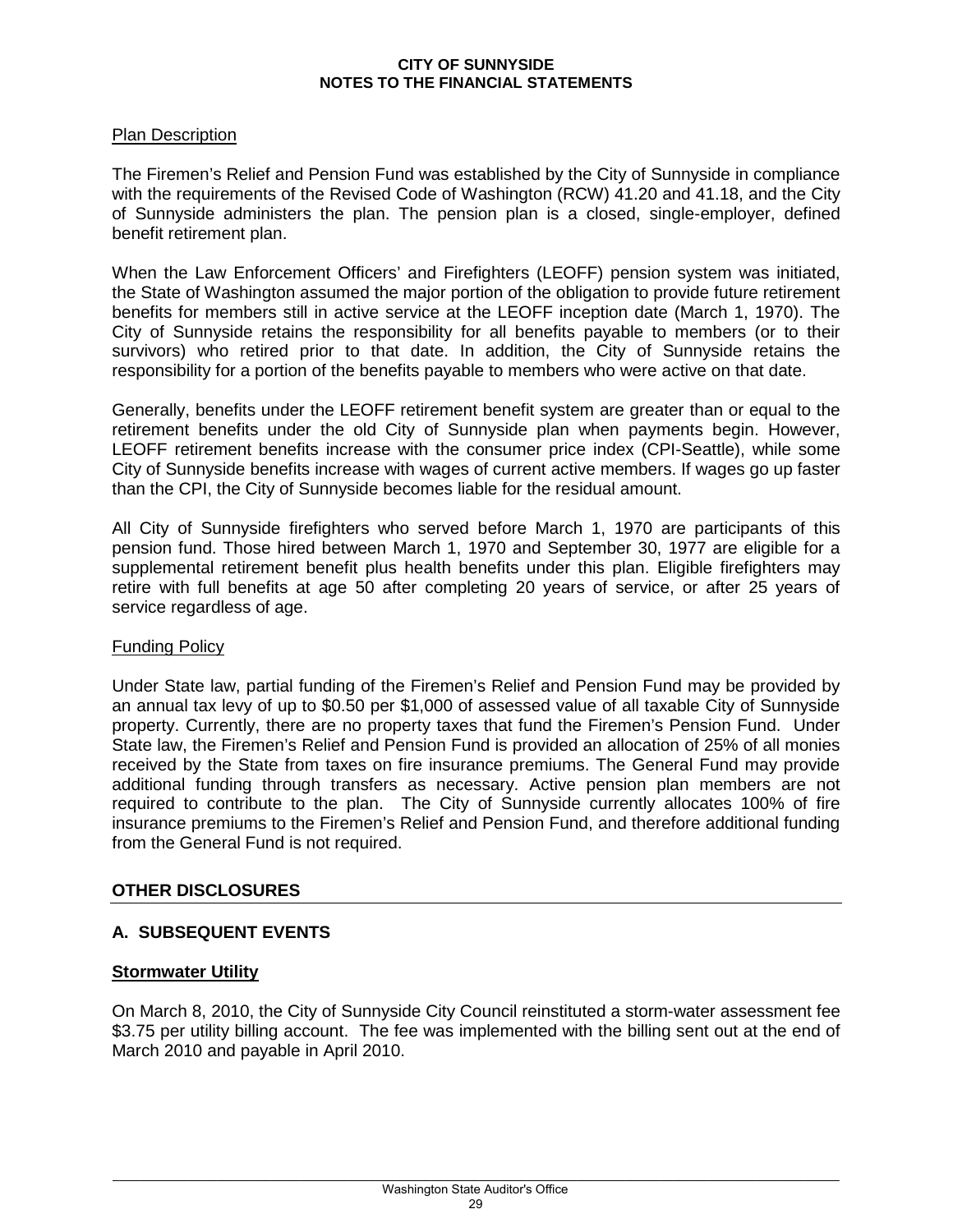#### **B. SIGNIFICANT ITEMS**

#### **Combined Funds**

For budgetary and operating purposes, the City of Sunnyside separated the Jail and Recreation divisions from the General Fund and placed them into their own funds (005 and 006, respectively) beginning January 1, 2006. However, for reporting purposes, the City of Sunnyside can have only one General Fund. Therefore, Jail and Recreation financial activities have been combined with the General Fund for the 2009 Annual Report. All transfers amongst these three funds have been eliminated for reporting purposes.

For revenue bond reserves and redemption, and revenue bond-funded capital projects, the City of Sunnyside established the Water/Sewer Revenue Bond and the Water/Sewer Capital Projects Funds (415 and 416, respectively). The bond-funded capital project is multi-year project that began in 2008 and that continues into 2009. Until the project is completed, the bond debt proportions allocable to the Water and Sewer Funds are unknown, which is the reason the two bond funds were established. However, when reporting such proprietary activities, all of those functions must be contained in one fund. In this case, Water/Sewer Revenue Bond and Water/Sewer Capital Projects Funds' financial activities have been combined with the Sewer Fund for the 2009 Annual Report because the majority of the activities are sewer-related. All transfers amongst these three funds have been eliminated for reporting purposes. When the capital project has been completed, the two bond funds will be dissolved, and all bond reserves and redemption activities will be allocated proportionately to the Water and Sewer Funds.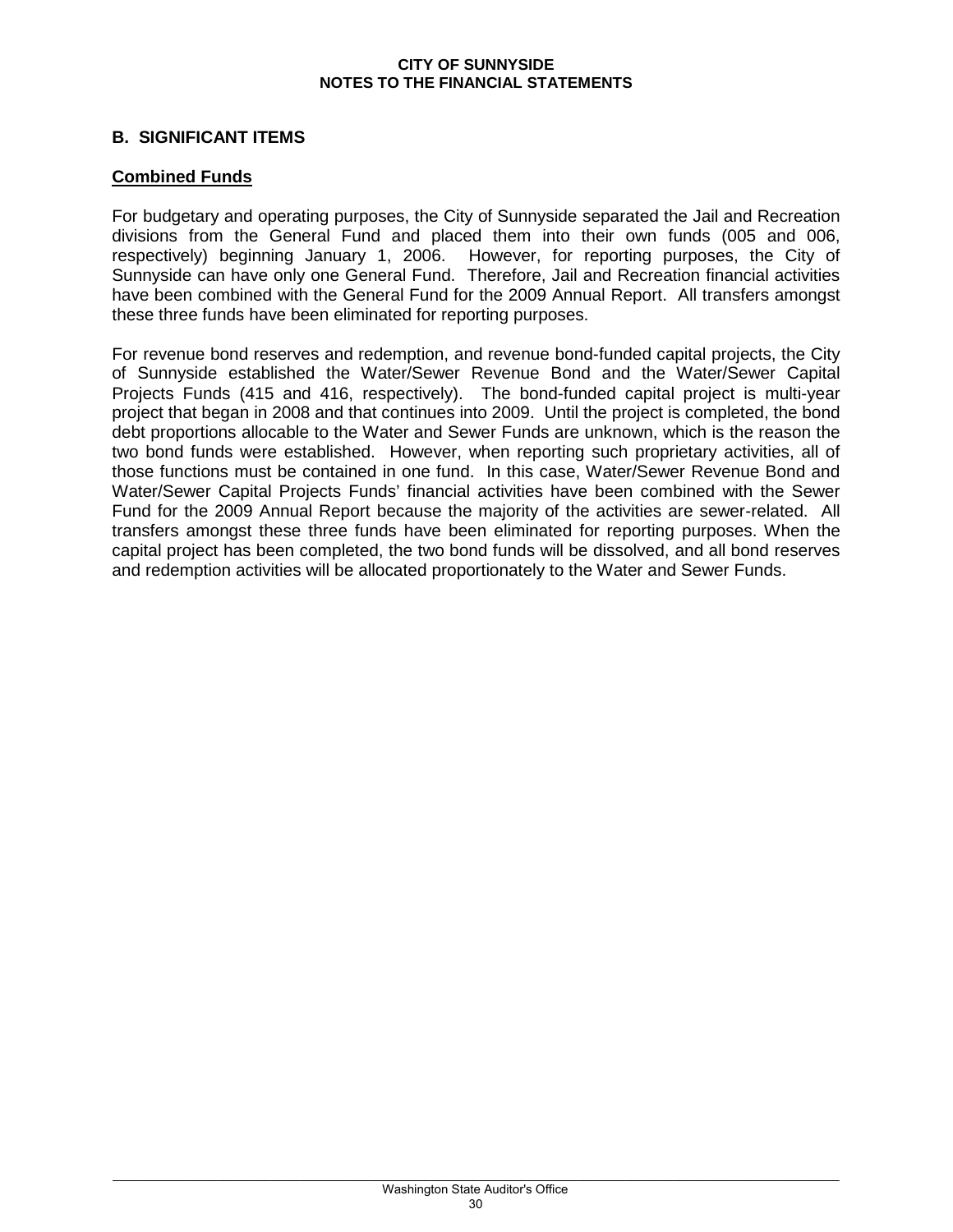#### **CITY OF SUNNYSIDE X G.O. Debt**

# **Revenue Debt<br>Assessment Debt**

**SCHEDULE OF LONG-TERM DEBT** 

#### **For The Year Ended December 31, 2009**

|              |                              |                     | (1)                                            | (2)                                        |                                 |                             | (3)                                          |                                       |                                 | (4)                                         |
|--------------|------------------------------|---------------------|------------------------------------------------|--------------------------------------------|---------------------------------|-----------------------------|----------------------------------------------|---------------------------------------|---------------------------------|---------------------------------------------|
| ID No.       | Date of<br>Original<br>Issue | Date of<br>Maturity | Beginning<br>Outstanding<br>Debt<br>01/01/2009 | Amount<br>Issued in<br><b>Current Year</b> | <b>BARS Code</b><br>for Receipt | Receiving<br>Fund<br>Number | Amount<br>Redeemed in<br><b>Current Year</b> | <b>BARS Code</b><br>for<br>Redemption | Redeeming<br><b>Fund Number</b> | Ending<br>Outstanding<br>Debt<br>12/31/2009 |
| 251.11       | 09/12/2007                   | 12/01/2027          | \$2,760,000                                    | \$0                                        |                                 |                             | \$0                                          | 591.19.71                             | 201                             | \$2,760,000                                 |
| 251.15       | 03/05/2001                   | 12/01/2014          | 2,115,000                                      | $\overline{0}$                             |                                 |                             | 440,000                                      | 591.98.71                             | 201                             | 1,675,000                                   |
| 263.53       | 07/09/2007<br>08/23/2007     | 12/05/2011          | 68,855                                         | 0l                                         |                                 |                             | 21,611                                       | 591.48.66                             | 501                             | 47,244                                      |
| 263.53       | 07/11/2007                   | 12/05/2009          | 9,430                                          |                                            |                                 |                             | 9,431                                        | 591.48.66                             | 501                             | 0                                           |
| 263.53       | 01/25/2008                   | 01/25/2012          | 9,956                                          |                                            | N/A                             | N/A                         | 2,277                                        | 591.48.66                             | 501                             | 7,679                                       |
| 263.53       | 01/25/2008                   | 01/25/2010          | 7,013                                          |                                            | N/A                             | N/A                         | 3,405                                        | 591.48.66                             | 501                             | 3,608                                       |
| 263.53       | 08/19/2008                   | 08/19/2011          | 146,601                                        |                                            | N/A                             | N/A                         | 46,504                                       | 591.48.66                             | 501                             | 100,097                                     |
| 263.53       | 08/19/2008                   | 08/19/2013          | 54,295                                         |                                            | N/A                             | N/A                         | 9,812                                        | 591.48.66                             | 501                             | 44,483                                      |
| 263.81       | 06/01/2009                   | 06/01/2015          | 109,192                                        |                                            | 391.80                          | 001                         | 14,016                                       | 591.95.78                             | 001                             | 95,176                                      |
| 263.96       | 06/15/2006                   | 06/01/2011          | 521,309                                        |                                            |                                 |                             | 201,924                                      | 591.48.78                             | 501                             | 319,385                                     |
| 263.96       | 12/15/2006                   | 12/01/2011          | 160,974                                        | $\Omega$                                   |                                 |                             | 51,514                                       | 591.48.78                             | 501                             | 109,460                                     |
| <b>TOTAL</b> |                              |                     | \$5,962,625                                    | \$0                                        |                                 |                             | \$800,494                                    |                                       |                                 | \$5,162,133                                 |

\_\_\_\_\_\_\_\_\_\_\_\_\_\_\_\_\_\_\_\_\_\_\_\_\_\_\_\_\_\_\_\_\_\_\_\_\_\_\_\_\_\_\_\_\_\_\_\_\_\_\_\_\_\_\_\_\_\_\_\_\_\_\_\_\_\_\_\_\_\_\_\_\_\_\_\_\_\_\_\_\_\_\_\_\_\_\_\_\_\_\_\_\_\_\_\_\_\_\_\_\_\_\_\_\_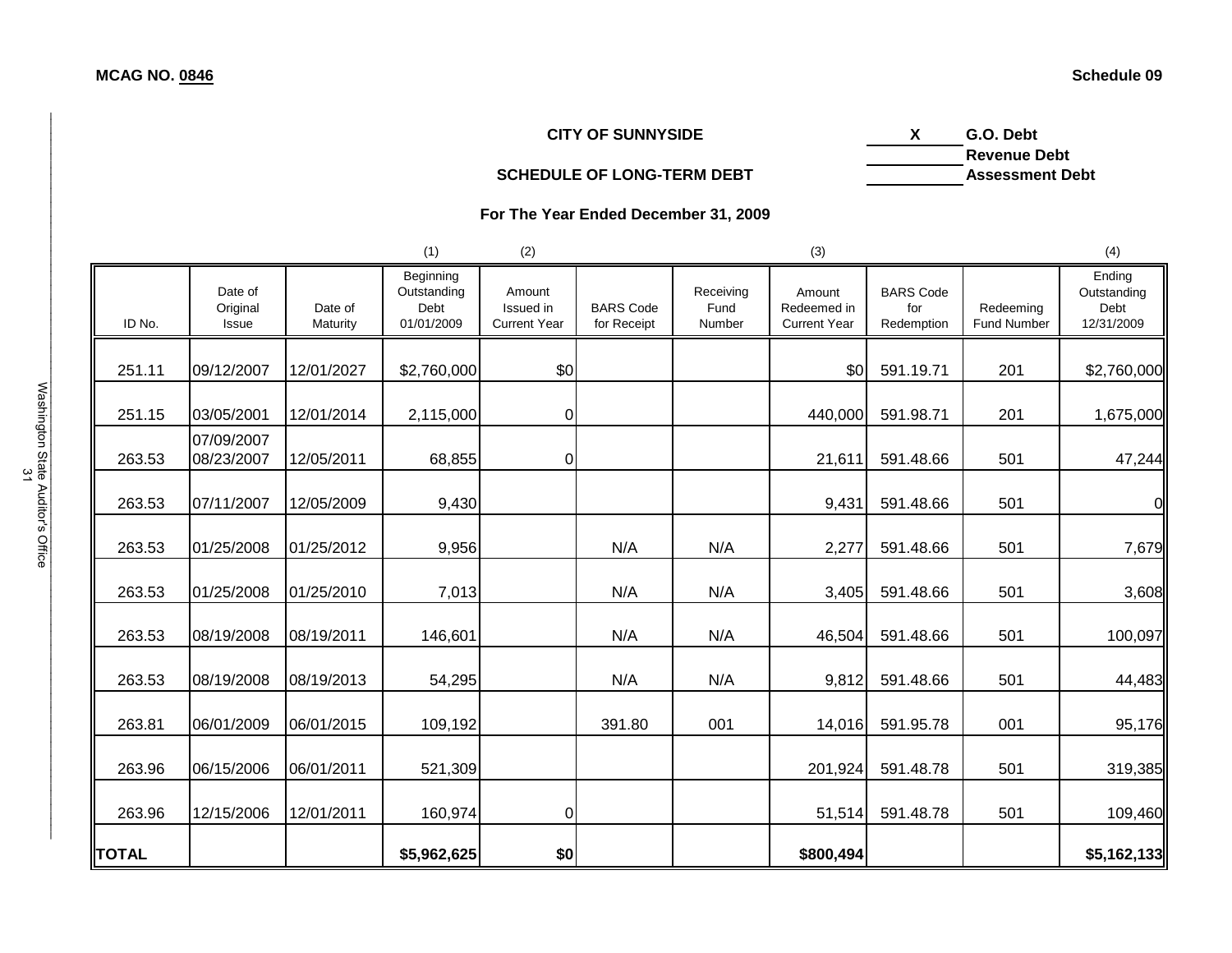## **CITY OF SUNNYSIDE** G.O. Debt **CITY OF SUNNYSIDE Revenue Debt**<br>**Assessment Debt**

#### **SCHEDULE OF LONG-TERM DEBT**

#### **For The Year Ended December 31, 2009**

|              |                              |                     | (1)                                            | (2)                                        |                                 |                             | (3)                                          |                                       |                          | (4)                                         |
|--------------|------------------------------|---------------------|------------------------------------------------|--------------------------------------------|---------------------------------|-----------------------------|----------------------------------------------|---------------------------------------|--------------------------|---------------------------------------------|
| ID. No       | Date of<br>Original<br>Issue | Date of<br>Maturity | Beginning<br>Outstanding<br>Debt<br>01/01/2009 | Amount<br>Issued in<br><b>Current Year</b> | <b>BARS Code</b><br>for Receipt | Receiving<br>Fund<br>Number | Amount<br>Redeemed in<br><b>Current Year</b> | <b>BARS Code</b><br>for<br>Redemption | Redeeming<br>Fund Number | Ending<br>Outstanding<br>Debt<br>12/31/2009 |
| 252.11       | 09/12/2007                   | 12/01/2027          | \$2,285,000                                    | \$0                                        |                                 |                             | \$0                                          | 582.35.72                             | 420                      | \$2,285,000                                 |
| 252.15       | 04/26/2005                   | 08/01/2017          | 1,665,000                                      | $\overline{0}$                             |                                 |                             | \$65,000                                     | 582.05.72<br>582.05.72                | 410<br>420               | \$1,600,000                                 |
| 263.82       | 07/11/1989                   | 07/01/2009          | 60,077                                         | $\overline{0}$                             |                                 |                             | 60,077                                       | 582.78.78                             | 420                      | $\overline{0}$                              |
| 263.82       | 10/17/2003                   | 06/01/2010          | 12,685                                         | 0                                          |                                 |                             | 6,343                                        | 582.01.78                             | 410                      | 6,342                                       |
| 263.82       | 05/23/2005                   | 06/01/2015          | 205,462                                        | $\overline{0}$                             |                                 |                             | 25,768                                       | 582.01.78                             | 410                      | 179,694                                     |
| 263.82       | 12/13/2005                   | 10/01/2025          | 1,394,069                                      | 417,827                                    | 382.80                          | 410                         | 103,818                                      | 582.34.78                             | 410                      | 1,708,077                                   |
| 263.82       | 12/21/2005                   | 06/01/2027          | 11,741,941                                     | $\Omega$                                   |                                 |                             | 634,699                                      | 582.35.78                             | 420                      | 11,107,242                                  |
|              |                              |                     |                                                |                                            |                                 |                             |                                              |                                       |                          |                                             |
|              |                              |                     |                                                |                                            |                                 |                             |                                              |                                       |                          |                                             |
| <b>TOTAL</b> |                              |                     | \$17,364,234                                   | \$417,827                                  |                                 |                             | \$895,705                                    |                                       |                          | \$16,886,356                                |

\_\_\_\_\_\_\_\_\_\_\_\_\_\_\_\_\_\_\_\_\_\_\_\_\_\_\_\_\_\_\_\_\_\_\_\_\_\_\_\_\_\_\_\_\_\_\_\_\_\_\_\_\_\_\_\_\_\_\_\_\_\_\_\_\_\_\_\_\_\_\_\_\_\_\_\_\_\_\_\_\_\_\_\_\_\_\_\_\_\_\_\_\_\_\_\_\_\_\_\_\_\_\_\_\_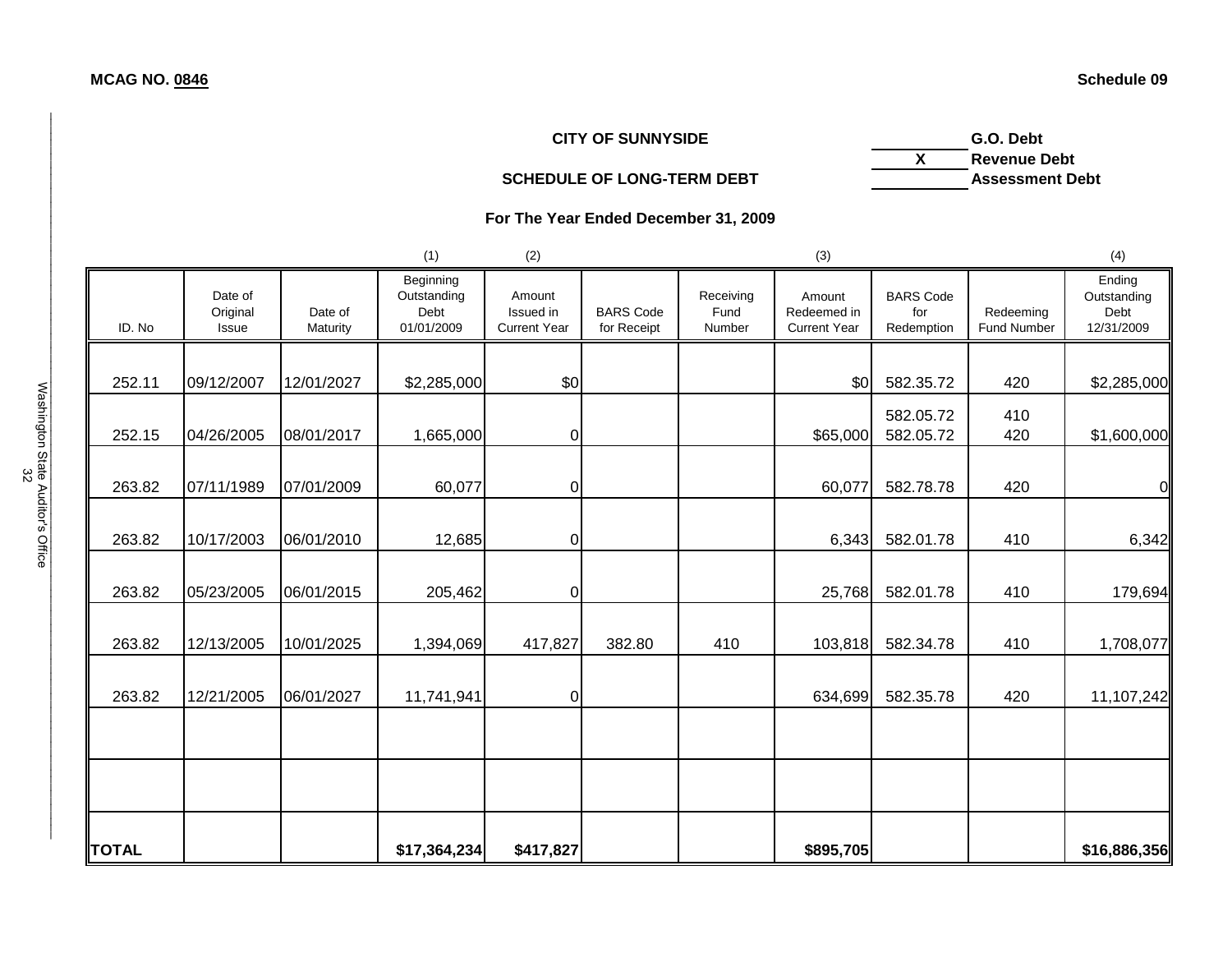#### **SCHEDULE OF EXPENDITURES OF FEDERAL AWARDS For The Year Ended December 31, 2009**

| $\mathbf{1}$                                                                                                                                      | $\overline{2}$                                               | 3                            | 4                                                 | 5                                         |                                        |              | 6                     |
|---------------------------------------------------------------------------------------------------------------------------------------------------|--------------------------------------------------------------|------------------------------|---------------------------------------------------|-------------------------------------------|----------------------------------------|--------------|-----------------------|
| <b>Federal Agency</b>                                                                                                                             |                                                              |                              |                                                   |                                           | <b>Expenditures</b>                    |              |                       |
| Name/ Pass-<br><b>Through Agency</b><br>Name                                                                                                      | <b>Federal Program</b><br><b>Name</b>                        | <b>CFDA</b><br><b>Number</b> | Other I.D.<br><b>Number</b>                       | <b>From</b><br>Pass-Thru<br><b>Awards</b> | From<br><b>Direct</b><br><b>Awards</b> | <b>Total</b> | Foot-<br>note<br>Ref. |
| Department of Housing and<br>Urban Development Office<br>of Community Planning and                                                                | Community<br>Development Block                               | 14.228                       | 09-64009-043                                      | 218,337                                   |                                        | 218,337      | 5                     |
| Development/Pass through<br>from WA State Dept of<br>Commerce                                                                                     | Grant                                                        | 14.228                       | 05-64005-067                                      | 5,210                                     |                                        | 5,210        | 3                     |
|                                                                                                                                                   |                                                              |                              | sub-total 14.228                                  | 223,547                                   |                                        | 223,547      |                       |
| Department of Justice,<br>Office of Justice Programs,<br><b>Bureau of Justice</b><br>Assistance Direct Award                                      | <b>Gang Resistance</b><br><b>Education &amp; Training</b>    | 16.737                       |                                                   |                                           | 72,743                                 | 72,743       | $\overline{2}$        |
| Department of Justice,<br>Office of Justice Programs,<br><b>Bureau of Justice</b><br>Assistance/Pass through<br>from WA State Dept of<br>Commerce | <b>ARRA</b> - Edward Byrne<br><b>Memorial JAG</b><br>Program | 16.803                       |                                                   | 20,942                                    |                                        | 20,942       | 2                     |
| U.S. Department of<br><b>Transportation/Federal</b><br><b>Aviation Administration</b><br><b>Direct Award</b>                                      | Airport Improvement<br>Program                               | 20.106                       | 3-53-0074-003                                     |                                           | 654,045                                | 654,045      | 2                     |
| U.S. Department of                                                                                                                                | <b>Highway Planning</b><br>and Construction                  | 20.205                       | LA05636 South 1st<br><b>Street Reconstruction</b> | 2,693,559                                 |                                        | 2,693,559    |                       |
| Transportation/<br>pass through from WA                                                                                                           | <b>Highway Planning</b><br>and Construction                  | 20.205                       | 6340(003)                                         | 24,220                                    |                                        | 24,220       | $\overline{2}$        |
| State Department of<br>Transportation                                                                                                             | <b>ARRA-Highway</b><br>Planning and<br>Construction          | 20.205                       | ARRA-6340(003)                                    | 150,000                                   |                                        | 150,000      |                       |
|                                                                                                                                                   |                                                              |                              | sub-total 20.205                                  | 2,867,779                                 |                                        | 2,867,779    |                       |

*The accompanying notes to the Schedule of Expenditures of Federal Awards are an integral part of this Schedule.*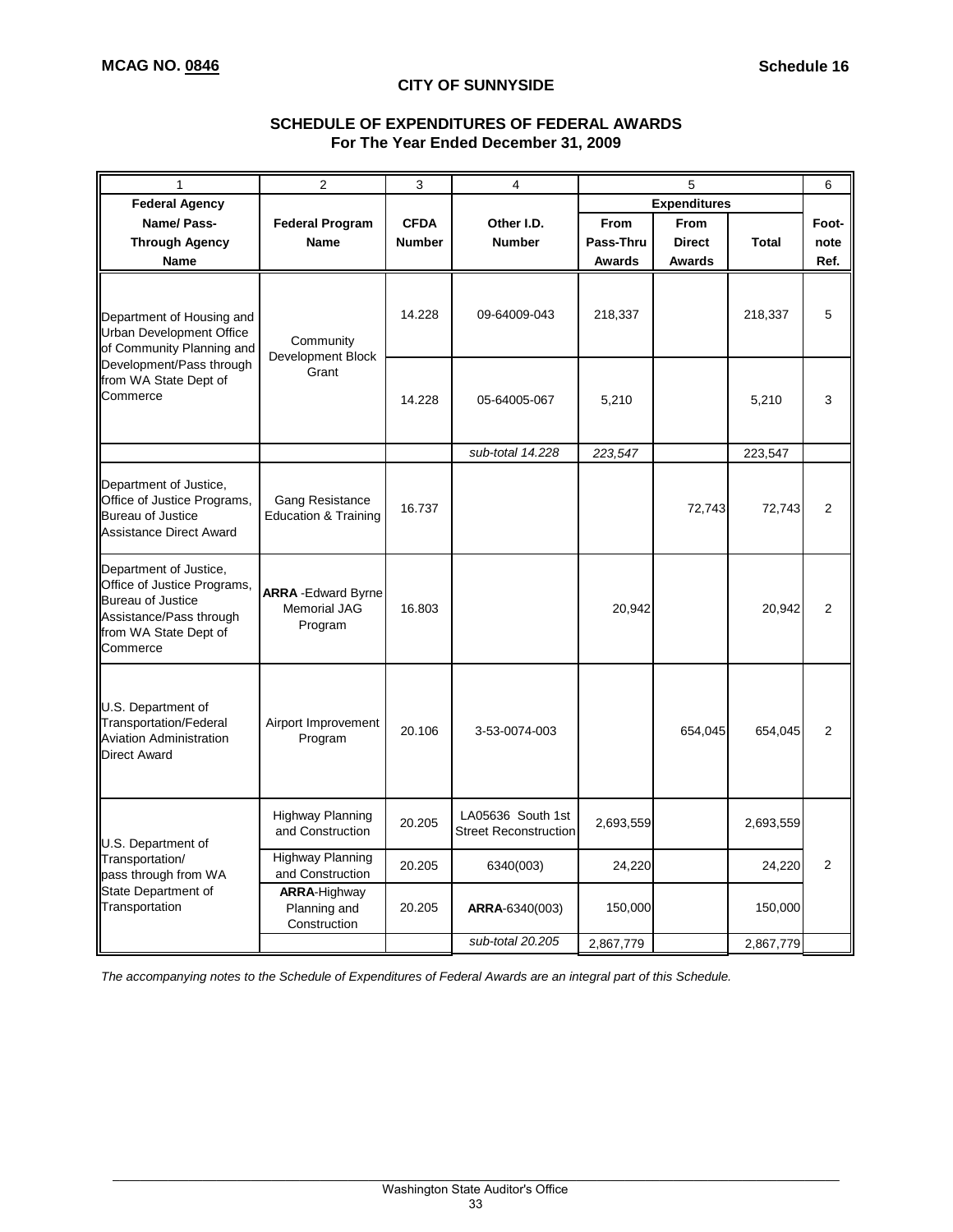#### **SCHEDULE OF EXPENDITURES OF FEDERAL AWARDS For The Year Ended December 31, 2009**

| 1                                                                                                                                    | $\overline{2}$                                                | 3                            | 4                                        | 5                           |                                 |              | 6                     |
|--------------------------------------------------------------------------------------------------------------------------------------|---------------------------------------------------------------|------------------------------|------------------------------------------|-----------------------------|---------------------------------|--------------|-----------------------|
| <b>Federal Agency</b>                                                                                                                |                                                               |                              |                                          |                             | <b>Expenditures</b>             |              |                       |
| Name/ Pass-<br><b>Through Agency</b><br><b>Name</b>                                                                                  | <b>Federal Program</b><br><b>Name</b>                         | <b>CFDA</b><br><b>Number</b> | Other I.D.<br><b>Number</b>              | From<br>Pass-Thru<br>Awards | From<br><b>Direct</b><br>Awards | <b>Total</b> | Foot-<br>note<br>Ref. |
|                                                                                                                                      | <b>State and Community</b><br><b>Highway Safety</b>           | 20.600                       | <b>Target Zero Support</b><br>Laptop     | 1,196                       |                                 |              |                       |
|                                                                                                                                      |                                                               |                              | sub-total 20,600                         | 1,196                       |                                 | 1,196        |                       |
|                                                                                                                                      | <b>Alcohol Traffic Safety</b>                                 | 20.601                       | <b>Drive Hammered Get</b><br>Nailed      | 1,733                       |                                 |              |                       |
|                                                                                                                                      | and Drunk Driving<br><b>Prevention Incentive</b><br>Grants    | 20.601                       | Hand held breath<br>alcohol tester       | 800                         |                                 |              |                       |
| National Highway Traffic<br>Safety Administration/<br>pass through from WA                                                           |                                                               | 20.601                       | Extra Patrols every<br>week (X-52 DUI)   | 3,835                       |                                 |              | $\overline{2}$        |
| <b>State Traffic Safety</b>                                                                                                          |                                                               |                              | sub-total 20.601                         | 6,368                       |                                 | 6,368        |                       |
| Commission                                                                                                                           | <b>Occupant Protection</b><br>Grants                          | 20.602                       | Night Time Seat Belt<br>Enforcement      | 1,943                       |                                 |              |                       |
|                                                                                                                                      |                                                               |                              | sub-total 20.602                         | 1,943                       |                                 | 1,943        |                       |
|                                                                                                                                      | Safety Belt<br><b>Performance Grants</b>                      | 20.609                       | Extra Patrols every<br>week (X-52 Speed) | 1693                        |                                 |              |                       |
|                                                                                                                                      |                                                               |                              | sub-total 20.609                         | 1,693                       |                                 | 1,693        |                       |
| U.S. Environmental<br>Protection Agency/pass<br>through from WA State<br>Department of Community,<br>Trade & Economic<br>Development | Drinking Water State<br><b>Revolving Fund</b><br>(DWSRF) Loan | 66.468                       | 04-65104-035                             | 403,580                     |                                 | 403,580      | 4                     |
| <b>Total Federal Awards Expended</b>                                                                                                 |                                                               |                              |                                          | \$3,527,048                 | \$726,788                       | \$4,253,836  |                       |

*The accompanying notes to the Schedule of Expenditures of Federal Awards are an integral part of this Schedule.*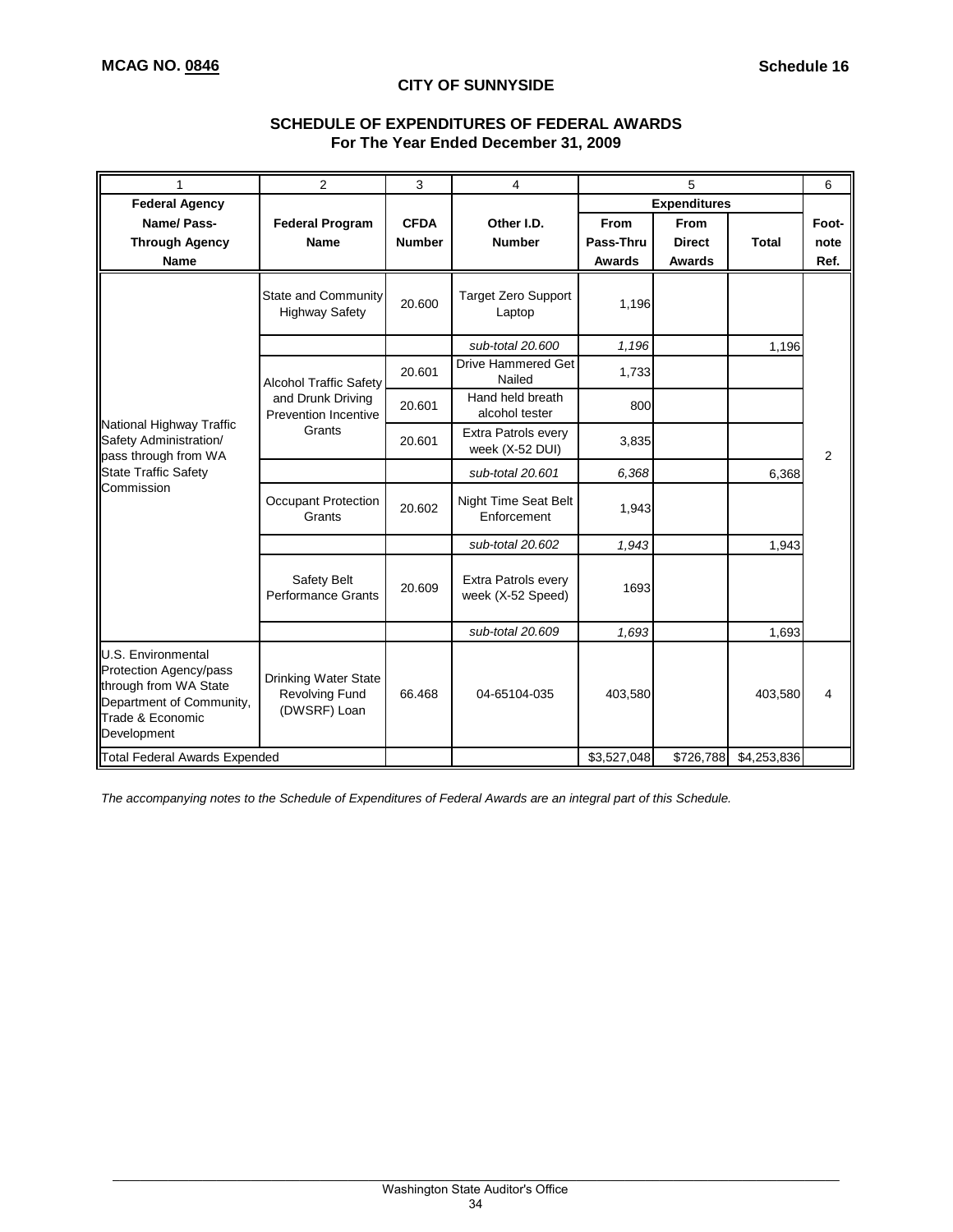#### **NOTES TO THE SCHEDULE OF EXPENDITURES OF FEDERAL AWARDS FOR YEAR ENDING DECEMBER 31, 2009**

#### **NOTE 1 - BASIS OF ACCOUNTING**

The accompanying schedule of expenditures of federal awards has been prepared on the same basis of accounting as the City's financial statements. The City uses the cash basis of accounting for all fund types.

#### **NOTE 2 – PROGRAM COSTS**

The amounts shown as current year expenditures represent only federal grant portions of the program costs. Entire program costs, including the City's portion, may be more than shown.

#### **NOTE 3 – REVOLVING LOAN – PROGRAM INCOME**

The City has a revolving loan program for low income housing rehabilitation. Under this federal program, repayments to the City are considered program revenues (income) and loans of such funds, to eligible recipients, are considered expenditures. All loan funds were distributed in 2004 or prior. The amount of principal and interest received in loan repayments for the year totaled \$5,210.

#### **NOTE 4 – FEDERAL LOANS**

The City of Sunnyside was approved by the Environmental Protection Agency to receive a loan totaling \$4,040,000 to drill and install drinking water wells. The amount listed includes loan proceeds received during the year and loan amounts requested for reimbursement at year-end but not received until the following year. The current year loan proceeds received are also reported on the City's *Schedule 09 – Long-Term Debt*.

#### **NOTE 5 – COMMUNITY DEVELOPMENT BLOCK GRANT**

In 2009, the City submitted and received Community Development Block Grant funding from the Department of Commerce for off-site infrastructure improvements to a project consisting of development and construction of up to twelve single-family residences proposed by Catholic Charities Housing Services. All funding was passed through the City to the Catholic Charities Housing Services.